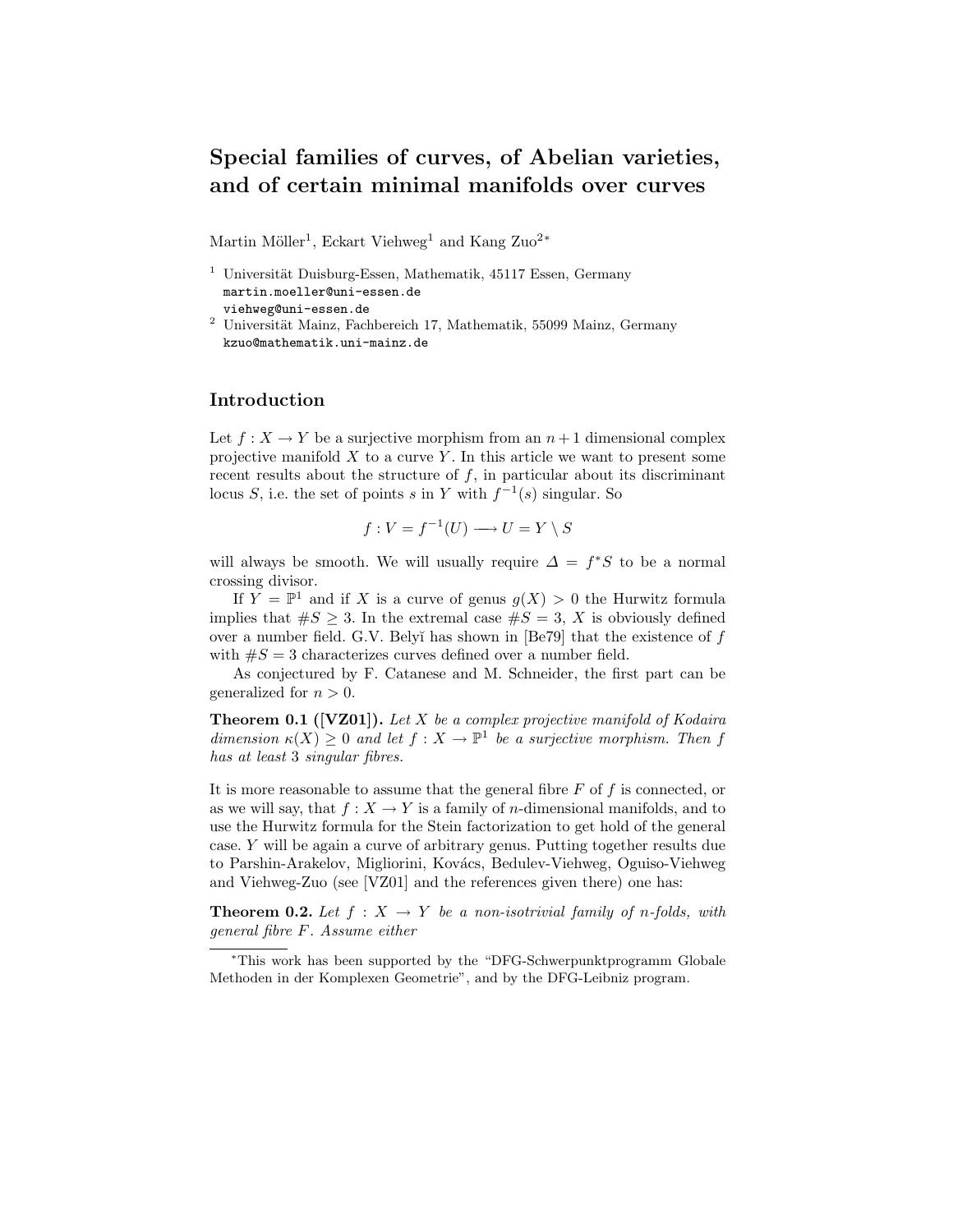a.  $\kappa(F) = \dim(F)$ , or b.  $\omega_F$  semiample.

Then  $deg(\Omega_Y^1(\log S)) = 2g(Y) - 2 + \#S > 0.$ 

Here f is isotrivial, if over some finite covering  $Y' \to Y$  the pullback  $X \times_Y Y'$ is birational to  $F \times Y'$ .

As a byproduct, the proof of 0.2 in [VZ01] (see also [Kov02]) gives some explicit lower bounds for the degree of  $deg(\Omega_Y^1(\log S))$ . Writing  $\delta$  for the number of singular fibres of  $f$ , which are not semistable, i.e. not reduced normal crossing divisors, one finds constants  $\nu$  and  $e$ , depending only on the Hilbert polynomial  $h$  of some polarization of the family, with

$$
\frac{\deg(f_*\omega^{\nu}_{X/Y})}{\operatorname{rank}(f_*\omega^{\nu}_{X/Y})} \le (n \cdot (2g(Y) - 2 + \#S) + \delta) \cdot \nu \cdot e.
$$

In Section 2 we will use [VZ05, 3.4] to get a similar bound for arbitrary semistable families.

**Theorem 0.3.** Assume that  $f : X \to Y$  is a semistable family of n-folds. If  $Y = \mathbb{P}^1$  assume in addition that  $\#S \geq 2$ . Then for all  $\nu \geq 1$  with  $f_* \omega^{\nu}_{X/Y} \neq 0$ 

$$
\frac{\deg(f_*\omega^{\nu}_{X/Y})}{\operatorname{rank}(f_*\omega^{\nu}_{X/Y})}\leq \frac{n\cdot \nu}{2}\cdot(2g(Y)-2+\#S)=\frac{n\cdot \nu}{2}\cdot\deg(\varOmega^1_Y(\log S)).
$$

The assumption  $\#S \geq 2$  is just added to guaranty that  $\deg(\Omega_Y^1(\log S))$  is non-negative, and that the fundamental group of  $Y \setminus S$  sufficiently large. Of course it will always hold true if one declares one or two smooth fibres to be singular.

There are families of Abelian varieties and of Calabi-Yau manifolds, with

$$
\deg(f_*\omega^{\nu}_{X/Y})=\frac{\deg(f_*\omega^{\nu}_{X/Y})}{\operatorname{rank}(f_*\omega^{\nu}_{X/Y})}=\frac{n\cdot \nu}{2}\cdot \deg(\varOmega^1_Y(\log S)).
$$

We do not know, whether there are families of manifolds of higher Kodaira dimension with such an equality.

Theorem 0.3 implies Theorem 0.2. In fact, if  $\deg(\Omega_Y^1(\log S)) \leq 0$  the open set U is either an elliptic curve or it contains  $\mathbb{C}^*$ . In the first case the family is smooth, in the second one one finds a new family over an étale covering  $\mathbb{C}^* \to \mathbb{C}^*$ , which is semistable. For a semistable family  $f: X \to Y$  Theorem 0.3 implies that  $\deg(f_*\omega^{\nu}_{X/Y}) \leq 0$ . On the other hand, the assumptions a) or b) in Theorem 0.2 imply that for  $\nu \geq 2$ 

$$
\deg(f_*\omega^{\nu}_{X/Y}) \ge 0,
$$

and that  $\deg(f_*\omega^{\nu}_{X/Y})=0$  if and only if f is isotrivial. The same argument is used to show Theorem 0.1: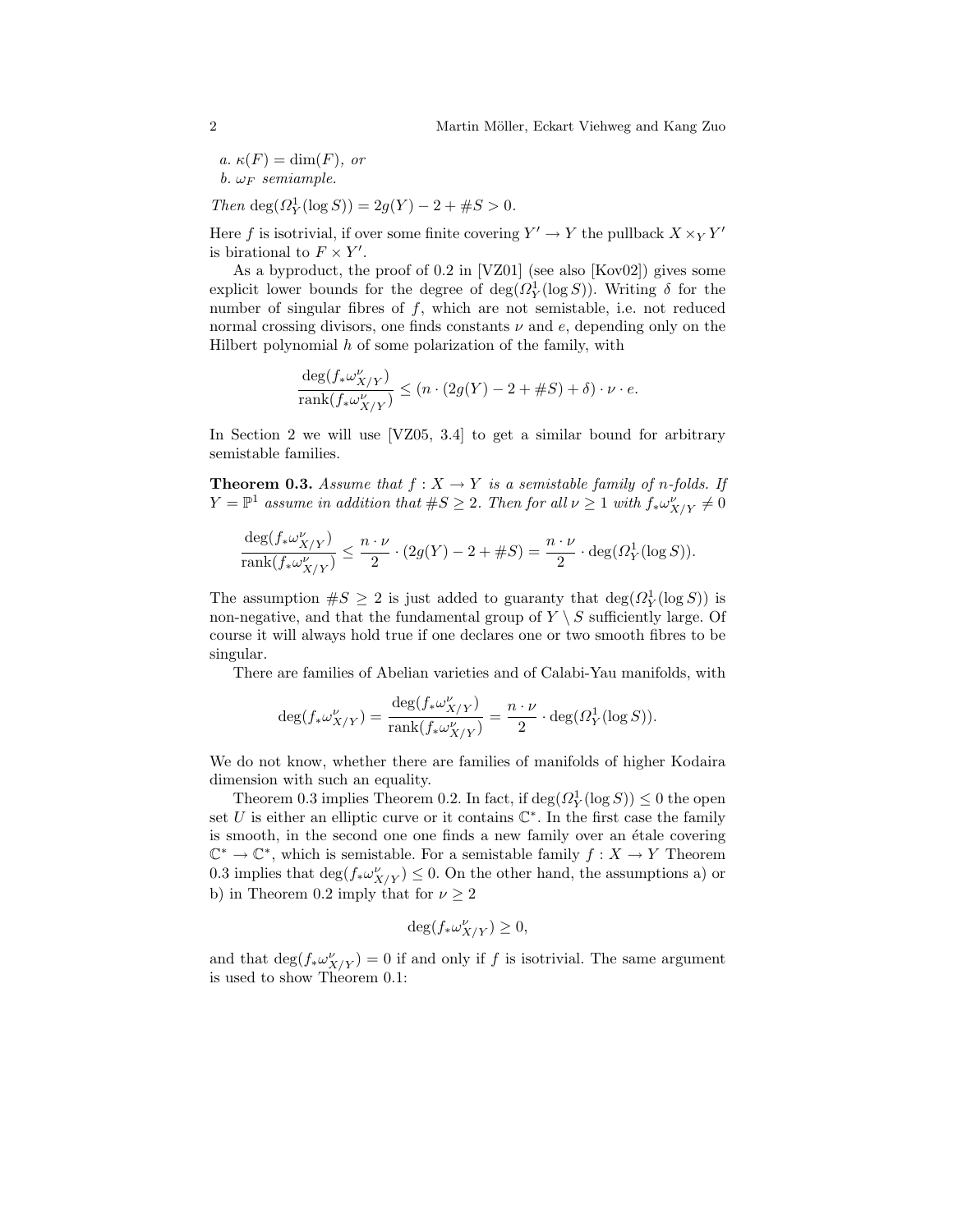If there is a morphism with 2 singular fibres, one uses the Hurwitz formula to show that the Stein factorization of  $X \to \mathbb{P}^1$  is  $\mathbb{P}^1$ , and that the induced morphism has again at most 2 singular fibres. Here the positivity of  $deg(f_*\omega^{\nu}_{X/Y})$  follows from  $\kappa(X) \geq 0$ , and as above one obtains a contradiction to the inequality stated in Theorem 0.3.

In addition, the bound in Theorem 0.3 implies some weak analogue of the Shafarevich conjecture on the finiteness of smooth families of curves over a fixed curve U.

**Corollary 0.4.** Fix  $(Y, S)$  and a polynomial h. Then up to deformation there are only finitely many non-isotrivial families  $f : X \to Y$  smooth over  $U =$  $Y \setminus S$ , such that:

- 1.  $\omega_F$  is ample with Hilbert polynomial h.
- 2.  $\omega_F^{\rho} = \mathcal{O}_F$  for some  $\rho > 0$ , and the smooth part  $V \to U$  allows a polarization with Hilbert polynomial h.

In fact, consider the moduli scheme  $M_h$  parameterizing either canonically polarized manifolds, or polarized manifolds with a torsion canonical divisor, and with Hilbert polynomial  $h$ . In both cases one can show (see [Vi05]) that for a given  $\nu \geq 2$  with  $h(\nu) \neq 0$  there is a projective compactification  $\bar{M}_h$ and for some p an invertible sheaf  $\lambda_{\nu}^{(p)}$  on  $\bar{M}_h$  with:

- 1.  $\lambda_{\nu}^{(p)}$  is numerically effective, and ample with respect to  $M_h$ .
- 2. If  $f: X \to Y$  is a semistable family over a curve Y, whose general fibre belongs to the moduli functor, and if  $\varphi: Y \to \bar{M}_h$  is the extension of the induced morphism to  $M_h$ , then

$$
\varphi^* \lambda_\nu^{(p)} = \det(f_* \omega_{X/Y}^{\nu})^p.
$$

Here an invertible sheaf  $\lambda$  is "ample with respect to  $M_h$ " if there exists some modification  $\tau : \bar{M}'_h \to \bar{M}_h$ , some  $\mu \gg 1$  and an effective divisor E on  $\bar{M}'_h$ , supported in  $\tau^{-1}(M_h \setminus M_h)$ , such that  $\tau^* \lambda \otimes \mathcal{O}_{\bar{M}'_h}(-E)$  is ample.

So Theorem 0.3 says that for given Y and S the degree of  $\varphi^*\lambda^{(p)}_\nu$  is bounded, which implies Corollary 0.4. Using a different argument (see [VZ02, 6.2]) one can extend 0.4 to families of minimal models of arbitrary (nonnegative) Kodaira dimension.

As we will see in Section 2 the Theorems 0.1, 0.2 and 0.3 follow from the study of variations of Hodge structures of certain families obtained as cyclic coverings of  $X \to Y$ .

It remains the question, what is special about families with few singular fibres. Here the only results are for families controlled by their variation of Hodge structures  $R^n f_* \mathbb{C}_V$  (or  $R^1 f_* \mathbb{C}_V$  for families of Abelian varieties). Moreover, we will assume that the family has semistable reduction, or slightly weaker, that the local monodromies in all  $s \in S$  are unipotent. Before stating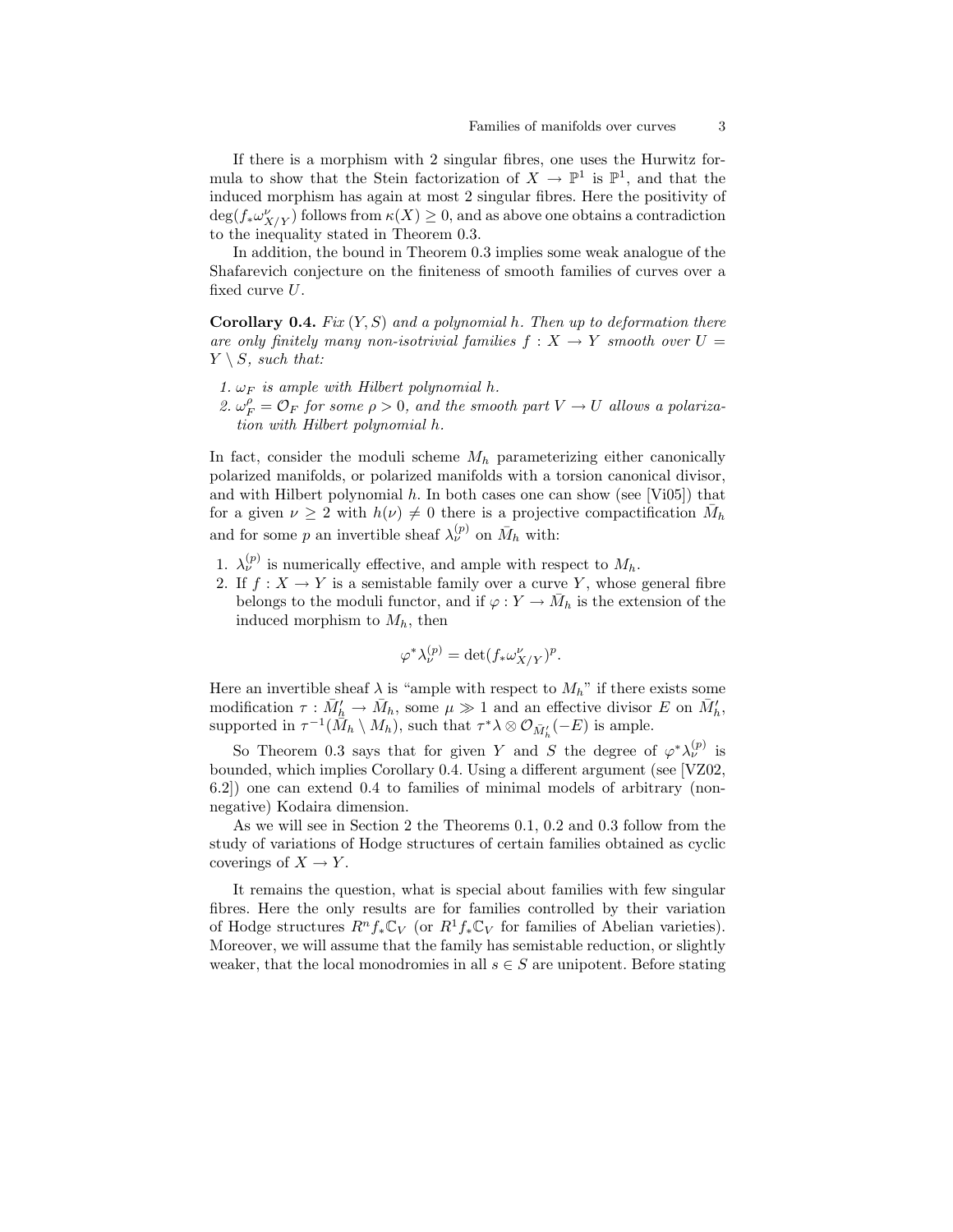the results, and before giving "few singular fibres" a precise meaning, we will need some notations.

Let  $\mathbb{V} \subset R^k \mathbb{C}_V$  be a  $\mathbb{C}$  sub variation of Hodge structures.  $\mathbb{V} \otimes_C \mathcal{O}_U$  extends to a locally free sheaf  $H$  on Y in such a way that the Gauß-Manin connection acquires logarithmic singularities. We choose for  $H$  the Deligne extension, i.e. an extension such that the real part of the local residues are zero. The Hodge filtration extends to a holomorphic filtration on  $H$ , and the extended Gauß-Manin connection defines on the associated graded bundle the structure of a logarithmic Higgs bundle  $(F, \tau)$ , i.e. a locally free sheaf F together with a collection of maps

$$
\tau_{p,q}: F^{p,q} \longrightarrow F^{p-1,q+1} \otimes \Omega^1_Y(\log S), \qquad p+q=k.
$$

The bundle maps  $\tau_{p,q}$  can be iterated to obtain

$$
\tau^{(\ell)}: F^{k,0} \longrightarrow F^{k-1,1} \otimes \Omega^1_Y(\log S) \longrightarrow \cdots \longrightarrow F^{k-\ell,\ell} \otimes S^{\ell}(\Omega^1_Y(\log S)).
$$

#### Definition 0.5.

- i. We call  $\tau^{(k)}: F^{k,0} \to F^{0,k} \otimes S^k(\Omega^1_Y(\log S))$  the Griffiths-Yukawa coupling of V (or of f in case  $\mathbb{V} = R^k f_* \mathbb{C}_V$ ).
- ii. The Higgs field is strictly maximal, if  $F^{k,0} \neq 0$  and if the  $\tau_{p,q}$  are all isomorphisms.

As it will turn out, the property ii) is of numerical nature.

**Lemma 0.6 ([VZ05]).** Assume that  $\mathbb{V}$  is a variation of polarized complex Hodge structures of weight n with unipotent local monodromy in all  $s \in S$ , and with logarithmic Higgs bundle  $(\bigoplus F^{p,q}, \tau_{p,q})$ . If  $F^{k,0} \neq 0$  one has the Arakelov inequality

$$
\deg(F^{k,0}) \le \frac{k}{2} \cdot \operatorname{rank}(F^{k,0}) \cdot \deg(\Omega_Y^1(\log S)),\tag{1}
$$

and (1) is an equality if and only if one has a decomposition  $\mathbb{V} = \mathbb{V}_1 \oplus \mathbb{V}_2$ where the Higgs field of  $\mathbb{V}_1$  is strictly maximal and where  $\mathbb{V}_2$  is a variation of polarized complex Hodge structures, zero in bidegree  $(k, 0)$ .

For families of curves, the inequality (1) is due to Arakelov, and for families of Abelian varieties it has been shown by Faltings in [Fa83].

If  $\#S$  is even, [VZ03, 3.4] gives a more precise description of  $\mathbb{V}_1$ . Choose a logarithmic theta characteristic, i.e. an invertible sheaf  $\mathcal{L}$  with  $\mathcal{L}^2$  =  $\Omega_Y^1(\log S)$ . The existence of V in 0.6 implies that  $\deg(\Omega_Y^1(\log S)) > 0$ . Then the Higgs bundle  $\mathcal{L} \oplus \mathcal{L}^{-1}$  with Higgs field

$$
\mathcal{L} \overset{\tau}{\underset{\simeq}{\rightharpoonup}} \mathcal{L}^{-1} \otimes \varOmega^1_Y(\log S)
$$

is stable. As recalled in Section 1 it must be the Higgs bundle of a polarized variation of Hodge structures  $\mathbb L$  of weight one.  $\mathbb L$  is unique up to the tensor product with a unitary rank one local system, induced by a two-division point of  $Pic^0(Y)$ .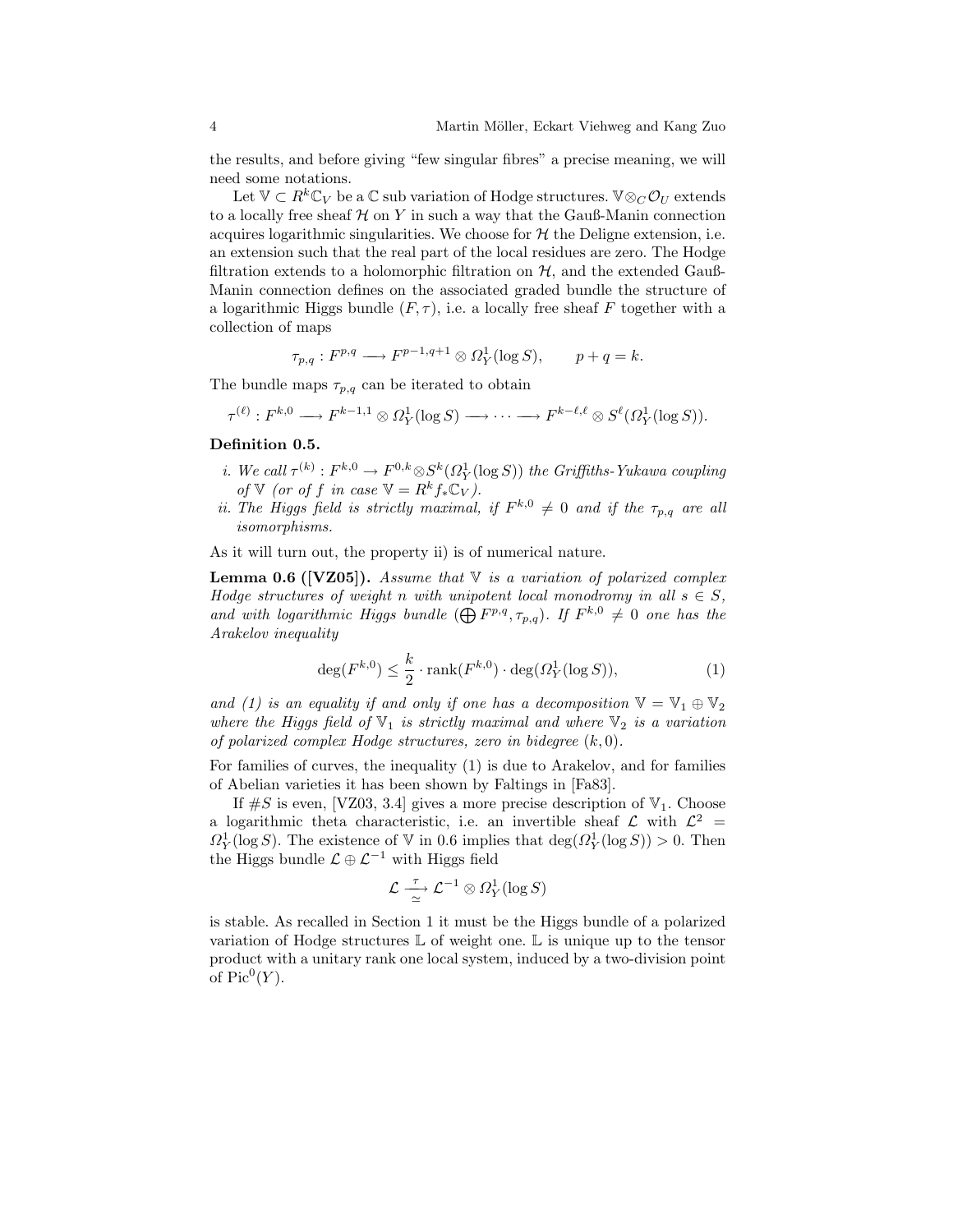**Lemma 0.7.** Assume that  $#S$  is even, and that  $\mathbb{V}_1$  is a variation of Hodge structures with a strictly maximal Higgs field and with unipotent local monodromies. Then there exists a unitary local system  $\mathbb T$  on Y, regarded as a variation of Hodge structures in bidegree  $(0,0)$ , with  $\mathbb{V}_1 = S^k(\mathbb{L}) \otimes_C \mathbb{T}|_U$ .

So "special families" or "families with few singular fibres" will be those where the variation of Hodge structures  $R^k\mathbb{C}_V$  contains an irreducible sub variation V with a strictly maximal Higgs field, or equivalently a sub variation V for whose Higgs bundle the equality

$$
\deg(F^{k,0}) = \frac{k}{2} \cdot \operatorname{rank}(F^{k,0}) \cdot \deg(\Omega_Y^1(\log S)) \tag{2}
$$

holds. Here  $k = n$ , except for families of Abelian varieties, where we usually choose  $k = 1$ .

Let us first consider a semistable family  $f : X \to Y$  of Abelian varieties. smooth over  $U = Y \setminus S$ , and  $V = f^{-1}(U)$ .

Theorem 0.8 ([VZ04]). Assume that each irreducible and non-unitary sub variation  $\mathbb V$  of Hodge structures in  $R^1f_*\mathbb C_V$  has a strictly maximal Higgs field. Then (replacing U by an étale covering and V by the pullback family) U is a Shimura curve of Hodge type, and  $f: V \to U$  the corresponding universal family.

The construction of Shimura curves will be recalled in Section 3. Let us just mention here, that a Shimura curve  $U$  is an étale covering of a certain moduli space of Abelian varieties with prescribed Mumford-Tate group and a suitable level structure. So whenever we talk about Shimura curves, this is a property up to étale coverings of U. This allows in particular to assume that  $\#S$  is even.

As we will recall in Section 4 the converse of Theorem 0.8 was shown in [Moe3]:

**Theorem 0.9.** If  $f: V \to U$  is the universal family over a Shimura curve its Higgs field is strictly maximal.

Because of Kollár's decomposition [Kol87] (see Lemma 1.9 below) one can write  $f_*\Omega^1_{X/Y}(\log S)$  as a direct sum of an ample sheaf A and a subsheaf B, flat for the Gauß-Manin connection. Correspondingly on the local system side one has a decomposition  $R^1f_*\mathbb{C}_V = \mathbb{W} \oplus \mathbb{U}$ , where U is unitary and invariant under complex conjugation, and where the  $(1, 0)$  component of W is ample. Hence the Higgs bundle corresponding to W is of the form  $(\mathcal{A} \oplus \mathcal{A}^{\vee}, \theta)$  and using 0.6 one can restate the Theorem 0.8 as:

If  $\deg(\mathcal{A}) = \frac{1}{2} \cdot \text{rank}(\mathcal{A}) \cdot \deg(\Omega_Y^1(\log S))$ , then U is a Shimura curve of Hodge type, and  $f: V \to U$  the corresponding universal family.

The Lemma 0.7 implies that the Arakelov equality forces  $\mathbb{W} = \mathbb{L} \otimes_{\mathbb{C}} \mathbb{T}$  for a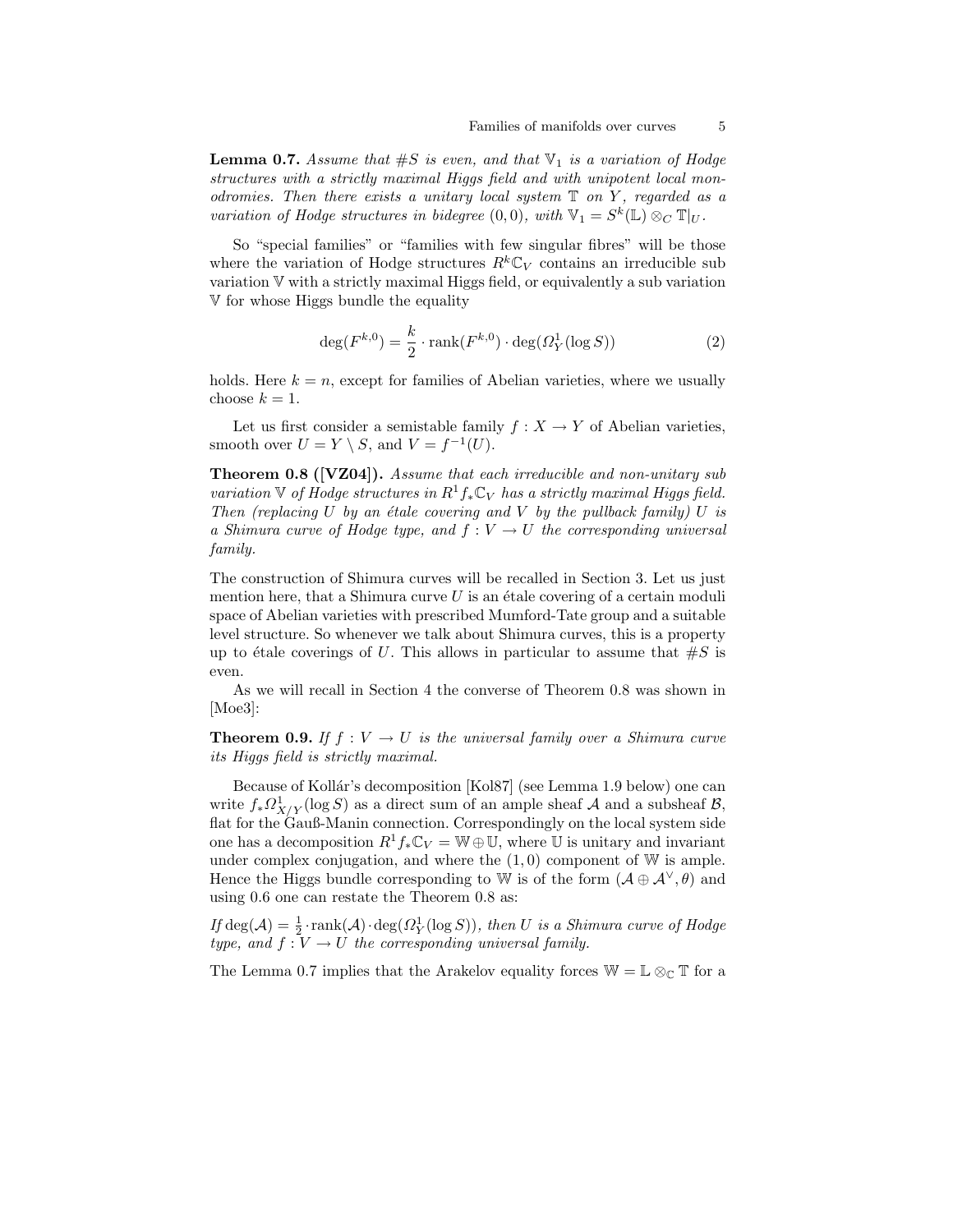unitary system T. In particular, if  $S \neq \emptyset$ , replacing Y by an étale covering, one can assume that  $\mathbb{T} = \mathbb{C}_U^{\oplus r}$  and  $\mathbb{U} = \mathbb{C}_U^{\oplus 2 \cdot n - 2 \cdot r}$ . As in [VZ04] one deduces the next Corollary.

**Corollary 0.10.** If  $S \neq \emptyset$  consists of an even number of points, and if

$$
\deg(\mathcal{A}) = \frac{1}{2} \cdot \operatorname{rank}(\mathcal{A}) \cdot \deg(\Omega_Y^1(\log S)),
$$

then (replacing Y by an étale covering)  $f : X \to Y$  is isogenous to

$$
E \times_Y \cdots \times_Y E \times B,
$$

where B is an Abelian variety of dimension  $n - r$  and where  $E \rightarrow Y$  is a modular family of elliptic curves.

The proof of Corollary 0.10 is easy if one assumes that the maximal unitary subsystem of  $R^1f_*\mathbb{C}_V$  is defined over  $\mathbb{Q}$ , and it will be sketched in Section 3. This condition holds true if  $S \neq \emptyset$ . For  $S = \emptyset$  the proof of Theorem 0.8 in [VZ04] also gives back the known classification of Shimura curves.

As a supplement to 0.8 we will show in Section 3:

**Corollary 0.11.** If the maximal unitary local subsystem  $\mathbb{U}$  of  $R^1$  f<sub>\*</sub> $\mathbb{C}_V$  is trivial, then the family  $f: V \to U$  is rigid. In particular it is defined over  $\overline{Q}$ .

Let us consider next families of curves of genus  $q \geq 2$ , and let us return to the local systems  $\mathbb{L}$ , defined by logarithmic theta characteristics  $\mathcal{L}$ . Obviously  $\mathbb{L}$ has a strictly maximal Higgs field.

**Theorem 0.12 ([Moe2]).** Let  $f : X \to Y$  be a semistable family of curves of genus  $g \geq 2$ , smooth over  $U = Y \setminus S$ , and  $V = f^{-1}(U)$ .

- 1.  $R^1f_*\mathbb{C}_V$  contains a rank two sub variation of Hodge structures L with a strictly maximal Higgs field if and only if  $U$  is a Teichmüller curve, and  $V \rightarrow U$  the corresponding universal family.
- 2. Teichmüller curves are defined over number fields.

The definition of a Teichmüller curve will be given in Section 4. Roughly speaking, one considers geodesics in the Teichmüller space, constructed by an  $\text{Sl}(2,\mathbb{R})$ -action on the real and imaginary part of a given holomorphic differential form. If the quotient by a suitable lattice in  $\text{Sl}(2,\mathbb{R})$  is an algebraic curve, it is called a Teichmüller curve in  $M<sub>g</sub>$ . As for Shimura curves, we always allow ourselves to replace the lattice by a smaller one, hence the Teichmüller curve by an étale cover. We say that  $f : V \to U$  is the universal family if the morphism  $U \to M_q$  is induced by f.

It is a striking fact, that in spite of the differential geometric definition of Teichmüller curves, they can be characterized analytically, or even by a numerical property of the Higgs bundle. This has a number of applications in the theory of Teichmüller curves (see [Moe2], [Moe3] and [BM05]), and it allows to construct new examples of such special curves in  $M<sub>g</sub>$ .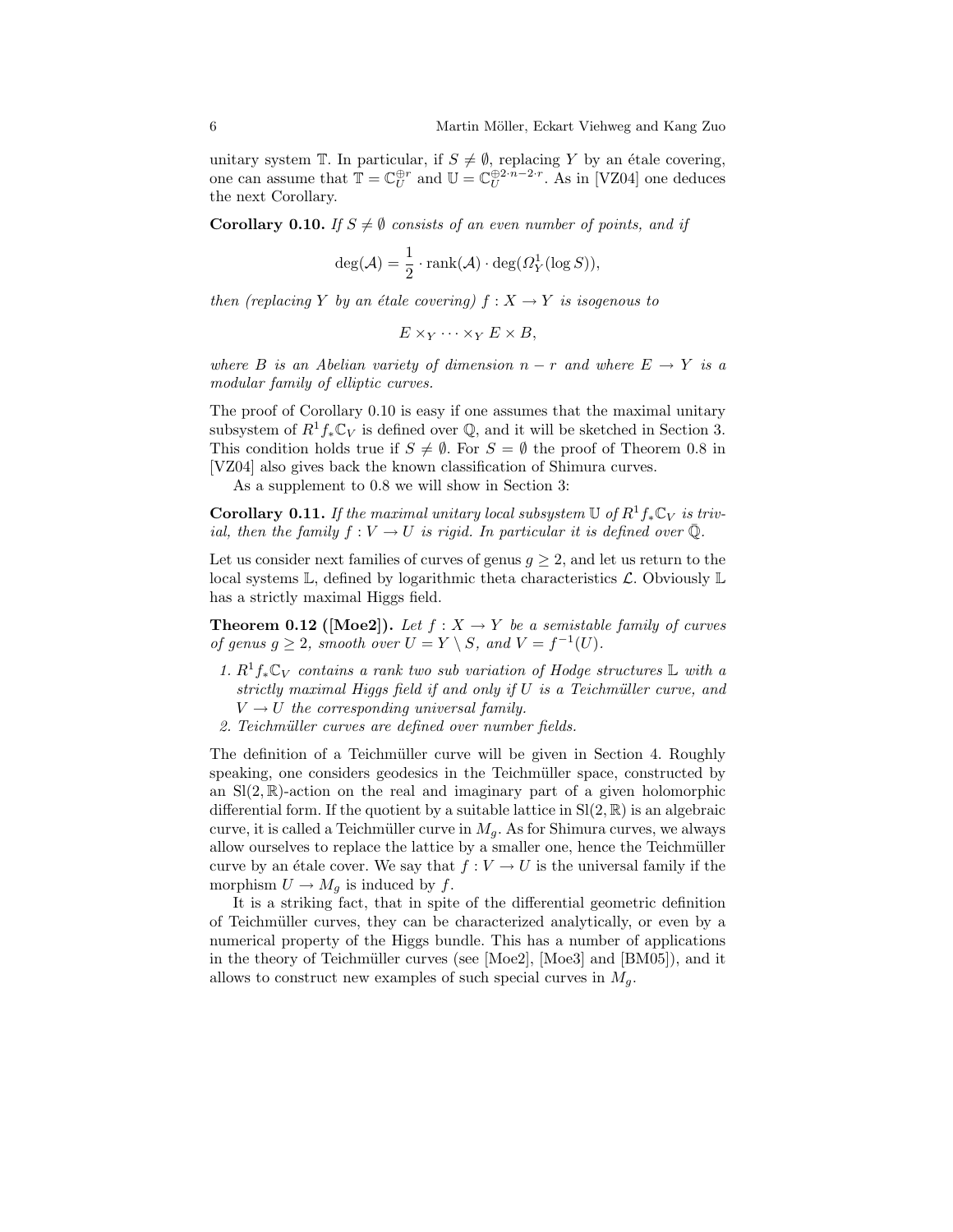At the same time, Theorem 0.12 allows to use differential geometric properties of Teichmüller curves to study variations of Hodge structures for families of curves. For example, at the present moment the only known proof of the next Corollary relies on Theorem 0.12, and on differential geometric methods.

**Corollary 0.13.** In Theorem 0.12 the variation of Hodge structures  $R^1f_*\mathbb{C}_V$ can not contain two different sub variation of Hodge structures  $\mathbb{L}_1$  and  $\mathbb{L}_2$ , both with a strictly maximal Higgs field.

There remains the question whether there are higher rank irreducible sub variations of Hodge structures V with a strictly maximal Higgs field. By Lemma 0.7 those are of the form  $\mathbb{L} \otimes_{\mathbb{C}} \mathbb{T}$ , where  $\mathbb{T}$  is an irreducible unitary system, at least after replacing  $U$  by an étale covering of degree two. As we will see in Section 1 rank(T)  $\geq$  2 implies that  $S = \emptyset$ , and squeezing the methods used to prove 0.2 a bit more, one can show that this is not possible (see [VZ05]). So putting everything together one obtains:

**Corollary 0.14.** Let  $f : X \to Y$  be a semistable family of curves of genus  $g \geq 2$ , smooth over  $U = Y \backslash S$ . Then  $R^1f_*\mathbb{C}_V$  does not contain a sub variation of Hodge structures  $\nabla$  with a strictly maximal Higgs field and with rank $(\nabla)$ 2.

If  $S = \emptyset$  then  $R^1f_*\mathbb{C}_V$  does not contain any sub variation of Hodge structures V with a strictly maximal Higgs field.

As we will see in section 4, the rank two local subsystem  $\mathbb{L} \subset R^1f_*\mathbb{C}_V$  can be defined over a number field K, i.e. it is of the form  $\mathbb{L}_K \otimes_K \mathbb{C}$  for a local subsystem  $\mathbb{L}_K \in R^1f_*K_V$ , but in general it will not be defined over Q. Replacing K by its Galois hull, for  $\sigma \in \text{Gal}(K/\mathbb{Q})$  the conjugate local system  $\mathbb{L}^{\sigma}$  can only have a strictly maximal Higgs field, if  $\mathbb{L} = \mathbb{L}^{\sigma}$ . The defect in the inequality (1) for  $\mathbb{L}^{\sigma}$  has been studied in [BM05].

In general things are changing, if one replaces  $f : X \to Y$  by its family of Jacobians. Passing from a family of curves to its Jacobian, one might replace the discriminant locus  $S$  by a subset  $S'$ . Singular fibres with a compact Jacobian, for example those with two components meeting in one point, are not contributing to the discriminant locus of the family of Jacobians. If  $f$ :  $V \rightarrow U$  is the universal family over a Teichmüller curve, then the existence of the local subsystem  $\mathbb L$  together with the inequality (1) applied to the family of Jacobians, shows that  $S' = S$ , hence that all singular fibres of f have a noncompact Jacobian. One can ask, whether there are any Teichmüller curves  $U \subset M_q$  in the moduli space of curves of genus g which are Shimura curves in the moduli space  $A_q$  of Abelian varieties (with a suitable level structure). By [Moe3] the answer is "no" for  $g \ge 4$  and for  $g = 2$ , whereas for  $g = 3$ there exists one example, essentially unique.

On the other hand, by the Corollaries 0.13 and 0.14 we know, that the only curves  $U \subset M_g$ , which are Shimura curves in  $A_g$  have to be induced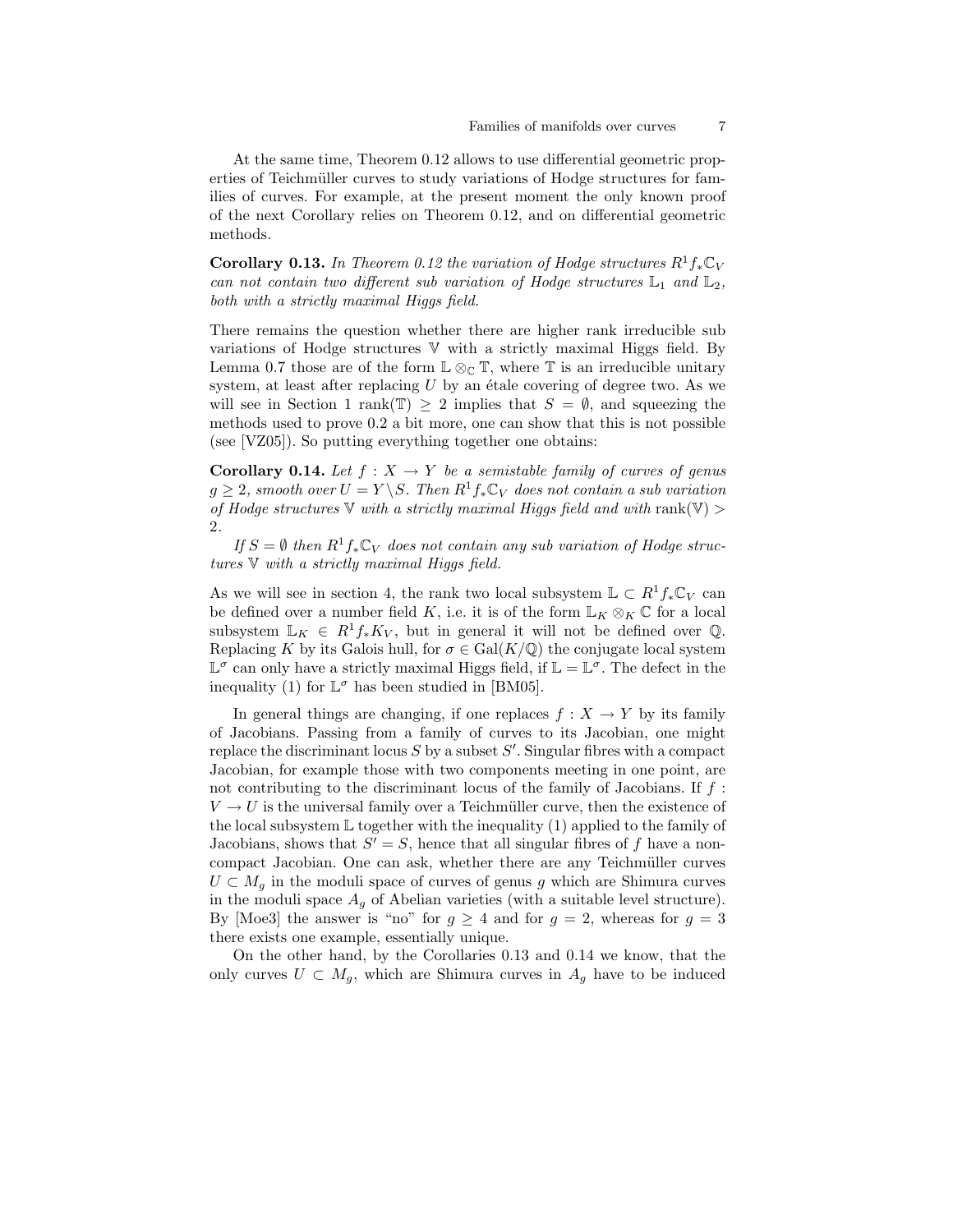by a family  $f: X \to Y$  with  $R^1f_*\mathbb{C}_V = \mathbb{L} \oplus \mathbb{U}$  with rank $(\mathbb{L}) = 2$  and with  $U$  unitary. This implies that  $U$  is a Teichmüller curve, and that  $U$  is not projective.

#### Theorem 0.15.

- a. For  $g \geq 2$  the moduli space  $M_g$  does not contain any compact Shimura curve.
- b.  $M_q$  contains a non-compact Shimura curve U if and only if  $q = 3$ . The Shimura curve  $U \in M_3$  is a Teichmüller curve, essentially unique.

In this article, we will explain the main ingredients used in the introduction, and we will sketch the proofs of some of the results mentioned above. In Section 1 we explain the Simpson correspondence for variations of Hodge structures over curves, and we will prove Lemma 0.6 and Lemma 0.7 for  $k = 1$ . For  $k > 1$ , Lemma 0.6 will be shown under the additional assumption that  $\text{rank}(F^{k,0}) = 1$ .

In Section 2 we prove Theorem 0.3, and we give some hints, how one obtains Corollary 0.14 from Corollary 0.13.

The characterization of Shimura curves will be discussed in Section 3. We prove Theorem 0.8 for families where  $R^1f_*\mathbb{C}_V$  itself has a strictly maximal Higgs field, hence we exclude unitary direct factors. We sketch the proofs of Corollaries 0.10 and 0.11 and we also reproduce the proof of Theorem 0.9 from [Moe3].

Section 4 gives an introduction to the theory of Teichmüller curves. In particular we sketch the proof of Theorem 0.12 and of the Corollary 0.13.

Finally the non-existence of Teichmüller curves in  $M_q$ , for  $g = 2$  and  $g \geq 4$ and the proof of Theorem 0.15, b), will be discussed in Section 5.

## 1 Higgs bundles over curves and Arakelov inequalities

We will frequently use C. Simpson's correspondence between polystable logarithmic Higgs bundles of degree zero and representations of the fundamental group  $\pi_1(U, *)$ . Recall that a logarithmic Higgs bundle is a locally free sheaf E on Y together with an  $\mathcal{O}_Y$  linear morphism  $\theta : E \to E \otimes \Omega_Y^1(\log S)$  with  $\theta \wedge \theta = 0$ . The usual definitions of stability (and semistability) for locally free sheaves extend to Higgs bundles, by requiring that

$$
\mu(F) = \frac{\deg(F)}{\text{rank}(F)} < \mu(E) = \frac{\deg(E)}{\text{rank}(E)}
$$

(or  $\mu(F) \leq \mu(E)$ ) for all subsheaves F with  $\theta(F) \subset F \otimes \Omega_Y^1(\log S)$ .

Theorem 1.1 (C. Simpson [Si90]). There exists a natural equivalence between the category of direct sums of stable filtered regular Higgs bundles of degree zero, and of direct sums of stable filtered local systems of degree zero.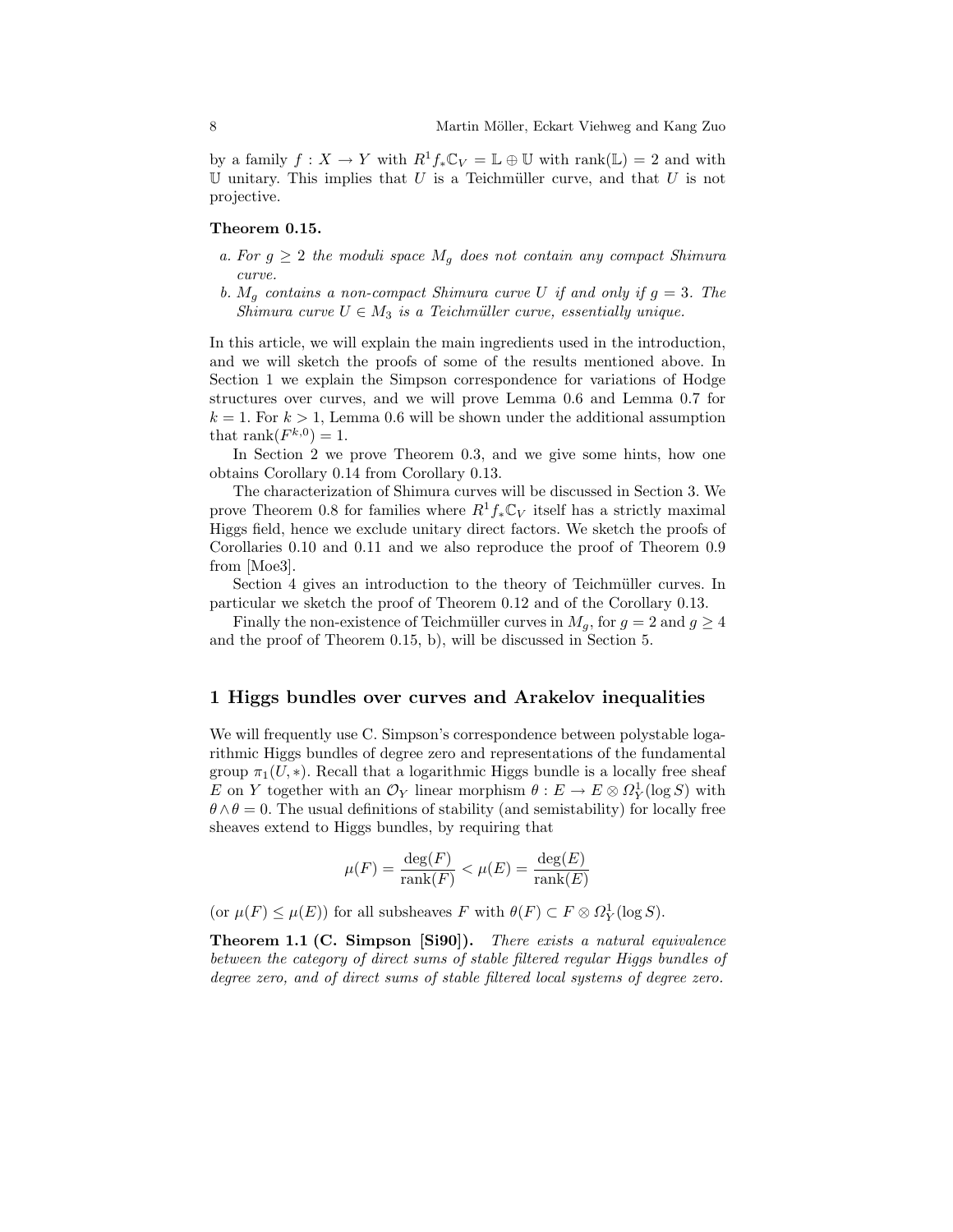We will not recall the definition of a "filtered regular" Higgs bundle [Si90, page 717], and just remark that for a Higgs bundle corresponding to a local system  $V$  with unipotent monodromy around the points in  $S$  the filtration is trivial, and automatically deg( $V = 0$ .

In general it is impossible to describe the Higgs bundle  $(E, \theta)$  explicitly in terms of the corresponding local system V, with two exceptions:

Example 1.2. If  $T$  is a unitary local system on U with unipotent monodromy operators in  $s \in S$ , then the corresponding Higgs bundle is the Deligne extension N of  $N_0 = \mathbb{T} \otimes \mathcal{O}_U$  and the Higgs field  $\theta$  is the zero map.

The second example already occurred in the Introduction.

Example 1.3. Let  $V$  be a polarized  $C$  variation of Hodge structures of weight k and with unipotent local monodromy operators. The F-filtration on  $F_0 =$  $\mathbb{V} \otimes_{\mathbb{C}} \mathcal{O}_U$  extends to a locally splitting filtration on the Deligne extension F

$$
\mathcal{F}^{k+1}\subset \mathcal{F}^k\subset\cdots\subset \mathcal{F}^0.
$$

We will usually assume that  $\mathcal{F}^{k+1} = 0$  and  $\mathcal{F}^0 = F$ . The Griffiths transversality condition for the Gauß-Manin connection  $\nabla$  says that

$$
\nabla(\mathcal{F}^p) \subset \mathcal{F}^{p-1} \otimes \Omega^1_Y(\log S),
$$

and hence  $\nabla$  induces a  $\mathcal{O}_Y$  linear map

$$
\theta_{p,k-p}:F^{p,k-p}=\mathcal{F}^p/\mathcal{F}^{p+1}\longrightarrow F^{p-1,k-p+1}=\mathcal{F}^{p-1}/\mathcal{F}^p\otimes\Omega^1_Y(\log S).
$$

So

$$
(F = \bigoplus_{p} F^{p,k-p}, \theta = \bigoplus_{p,k-p} \theta_{p,k-p})
$$

is a Higgs bundle, and it is the image of V under the Simpson correspondence in Theorem 1.1.

**Properties 1.4.** Let  $V$  be a direct sum of irreducible  $\mathbb{C}$  local system and let  $(F, \theta)$  be the corresponding Higgs bundle.

1.  $F = \bigoplus F^{p,q}$  with  $\theta(F^{p,q}) \subset F^{p-1,q+1} \otimes \Omega_Y^1(\log S)$  if and only if V is  $p+q=k$ 

a local system underlying a complex polarized variation of Hodge structures.

2. Under the equivalent conditions in 1) let  $\mathbb T$  be a local subsystem of  $\mathbb V$ with Higgs bundle

$$
(N = \bigoplus_{p} N^{p,k-p}, 0) \subset (F = \bigoplus_{p} F^{p,k-p}, \theta = \bigoplus_{p} \theta_{p,k-p}).
$$

Then  $\mathbb T$  is unitary.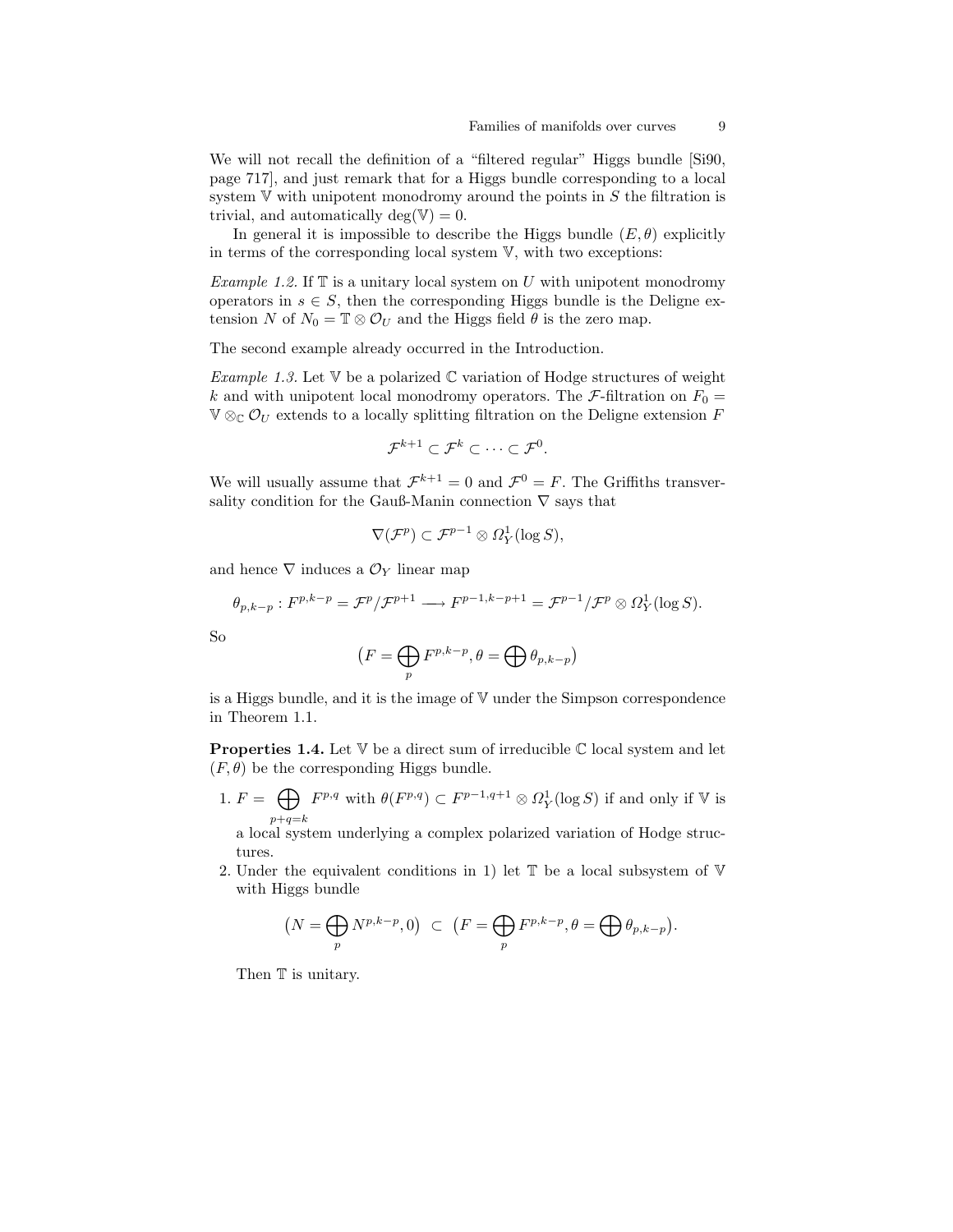*Proof.* The condition on  $(F, \theta)$  in 1) is just saying, that it is a system of Hodge bundles, as defined in [Si88]. So the first part follows from [Si88] and [Si90].

Let  $\Theta(N, h)$  denote the curvature of the Hodge metric h on F restricted to N, then by [Gr84], chapter II we have

$$
\Theta(N, h|_N) = -\theta_N \wedge \bar{\theta}_N - \bar{\theta}_N \wedge \theta_N = 0.
$$

This means that  $h|_N$  is a flat metric. Hence,  $\mathbb T$  is a unitary local system.  $\Box$ 

The Simpson correspondence does not say anything about the field of definition for  $V$ . Here we say that  $V$  is defined over a subfield K of  $C$  if there is a K-local system  $\mathbb{V}_K$  with  $\mathbb{V} = \mathbb{V}_K \otimes_K \mathbb{C}$ . In different terms, for  $\mu = \text{rank}(\mathbb{V})$ the representation

$$
\gamma_{\mathbb{V}} : \pi_0(U, *) \longrightarrow \mathrm{Gl}(\mu,\mathbb{C})
$$

is conjugate to one factoring like

$$
\gamma_{\mathbb{V}} : \pi_0(U, *) \longrightarrow \mathrm{Gl}(\mu, K) \longrightarrow \mathrm{Gl}(\mu, \mathbb{C}).
$$

If V is defined over K, and if  $\sigma: K \to K'$  is an isomorphism, we will write  $\mathbb{V}^{\sigma}_K$  for the local system defined by

$$
\gamma_{\mathbb{V}} : \pi_0(U, *) \longrightarrow Gl(\mu, K) \xrightarrow{\sigma} Gl(\mu, K'),
$$

and  $\mathbb{V}^{\sigma} = \mathbb{V}^{\sigma}_{K} \otimes_{K'} \mathbb{C}$ .

By  $[De71]$  (for  $K = \mathbb{Q}$ ) and by  $[De87]$  the category of polarized Kvariations of Hodge structures is semisimple. By [De87, Proposition 1.13] one has:

**Lemma 1.5.** A local system  $\nabla$ , underlying a polarized variation of Hodge structures, decomposes as

$$
\mathbb{V} = \bigoplus_{i=1}^r (\mathbb{V}_i \otimes W_i),
$$

where  $\mathbb{V}_i$  are pairwise non-isomorphic irreducible  $\mathbb{C}$ -local systems and  $W_i$  are non-zero C-vector spaces.

Moreover the  $V_i$  and the  $W_i$  carry polarized variations of Hodge structures, whose tensor product and sum gives back the Hodge structure on  $\nabla$ . The Hodge structure on the  $V_i$  (and  $W_i$ ) is unique up to a shift of the bigrading.

Suppose that  $W$  is a local system defined over a number field  $L$ . The local system  $W_L$  is given by a representation  $\rho : \pi_1(U, *) \to Gl(W_L)$  for the fibre  $W_L$  of  $W_L$  over the base point  $*$ .

Fixing a positive integer  $r < \mu$  let  $\mathcal{G}(r, \mathbb{W})$  denote the set of all rank-r local subsystems of W and let  $Grass(r, W_L)$  be the Grassmann variety of r-dimensional subspaces. Then  $\mathcal{G}(r, \mathbb{W})$  is the subvariety of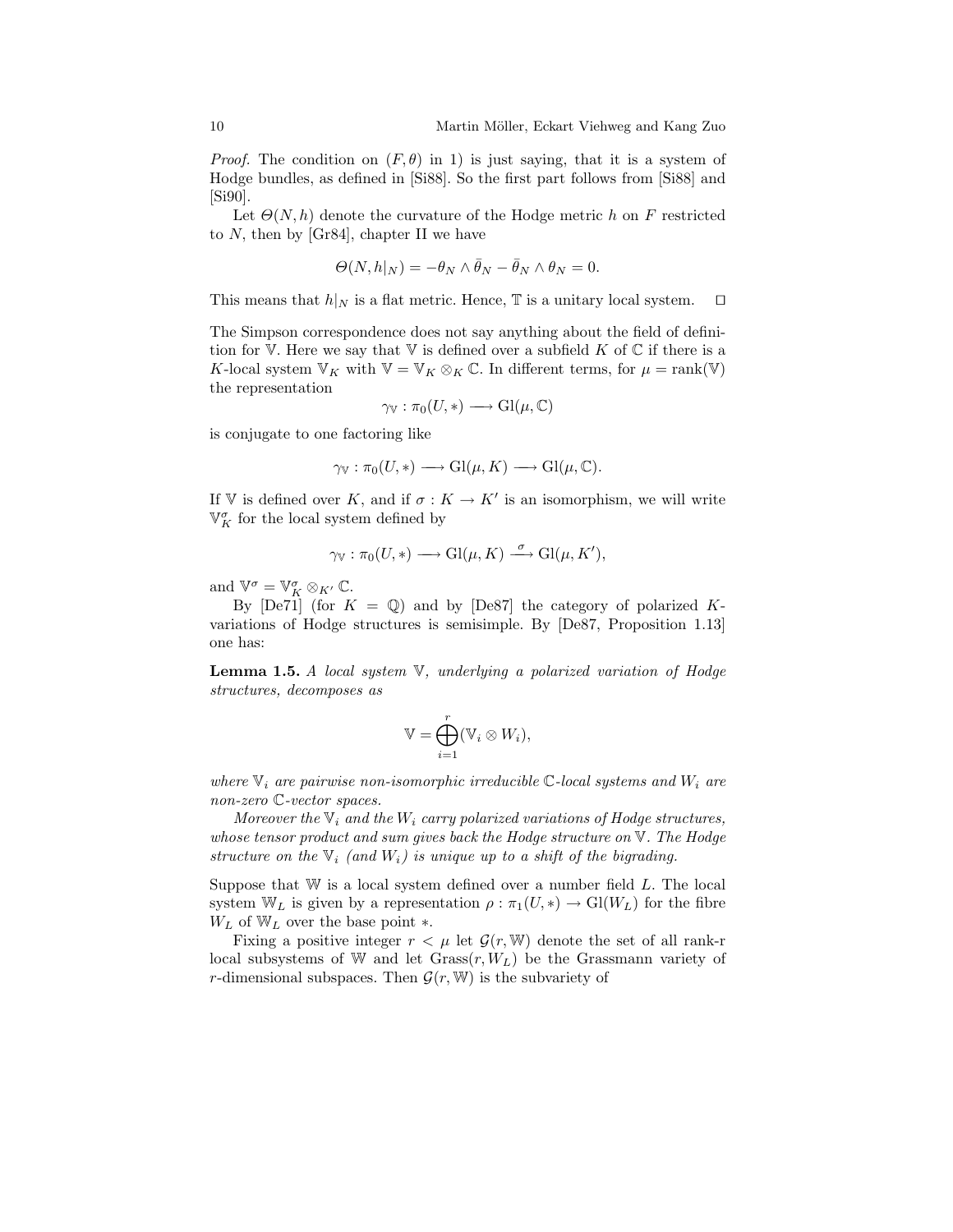$Gress(r, W_L) \times_{Spec(L)} Spec(\mathbb{C})$ 

consisting of the  $\pi_1(U,*)$ -invariant points. In particular, it is a projective variety defined over L. A K-valued point of  $\mathcal{G}(r, \mathbb{W})$  corresponds to a local subsystem of  $W_K = W_L \otimes_L K$ . One obtains the following well known property.

**Lemma 1.6.** If  $[\mathbb{V}] \in \mathcal{G}(r, \mathbb{W})$  is an isolated point, then  $\mathbb{V}$  is defined over  $\mathbb{Q}$ .

Lemma 1.7. Let W be a polarized variation of Hodge structures defined over L, and let  $\mathbb{V} \subset \mathbb{W}$  be an irreducible local subsystem of rank r defined over  $\mathbb{C}$ . Then  $\mathbb{V}$  can be deformed to a local subsystem  $\mathbb{V}_t \subset \mathbb{W}$ , which is isomorphic to  $\nabla$  and which is defined over a finite extension of  $L$ .

*Proof.* By Lemma 1.5 W is completely reducible over  $\mathbb{C}$ . Hence we have a decomposition  $\mathbb{W} = \mathbb{V} \oplus \mathbb{V}'$ .

The space  $\mathcal{G}(r, \mathbb{W})$  of rank r local subsystems of W is defined over L and the subset

 $\{\mathbb{V}_t \in \mathcal{G}(r, \mathbb{W}); \text{ the composite } \mathbb{V}_t \subset \mathbb{V} \oplus \mathbb{V}' \xrightarrow{pr_1} \mathbb{V} \text{ is non zero }\}$ 

forms a Zariski open subset. So there exists some  $V_t$  in this subset, which is defined over some finite extension of L. Since  $p : \mathbb{V}_t \to \mathbb{V}$  is non zero, since rank( $V_t$ ) = rank(V), and since V is irreducible, p is an isomorphism.

The Lemmata 1.6 and 1.7 are just the starting points to show, that certain local subsystems of  $R^k f_* \mathbb{C}_V$  are defined over number fields (see [VZ04]). Let us give a typical example:

**Lemma 1.8.** Let W be defined over a (real) number field, and let  $\mathbb{W} = \mathbb{V} \oplus \mathbb{U}$ be a decomposition such that the Higgs field of  $V$  is maximal, and such that U is unitary.

- 1. Then  $\mathbb V$  and  $\mathbb U$  are defined over a (real) number field, as well as the decomposition.
- 2. If  $S \neq \emptyset$ , then U is defined over Q and it trivializes over an étale covering of  $Y$ .

*Proof.* Consider a family  $\mathbb{V}_t$  of local subsystems of W for t in a small disk  $\Delta$ , and with  $\mathbb{V}_0 = \mathbb{V}$ . Since the Higgs field of  $\mathbb{V}_0$  is maximal, one may assume that the one of  $\mathbb{V}_t$  is maximal for all  $t \in \Delta$ . Then the projection  $\mathbb{V}_t \to \mathbb{U}$  must be zero. Otherwise, the complete reducibility of local systems coming from variations of Hodge structures in 1.5 implies that  $V_t$  and U have a common factor, obviously a contradiction.

So  $V$  is rigid as a local subsystem, hence defined over  $\overline{Q}$ . The same argument works for U instead of V.

If W is defined over R, then  $\nabla \rightarrow \mathbb{U}$  again has to be the zero map. So V and U have to be defined over R.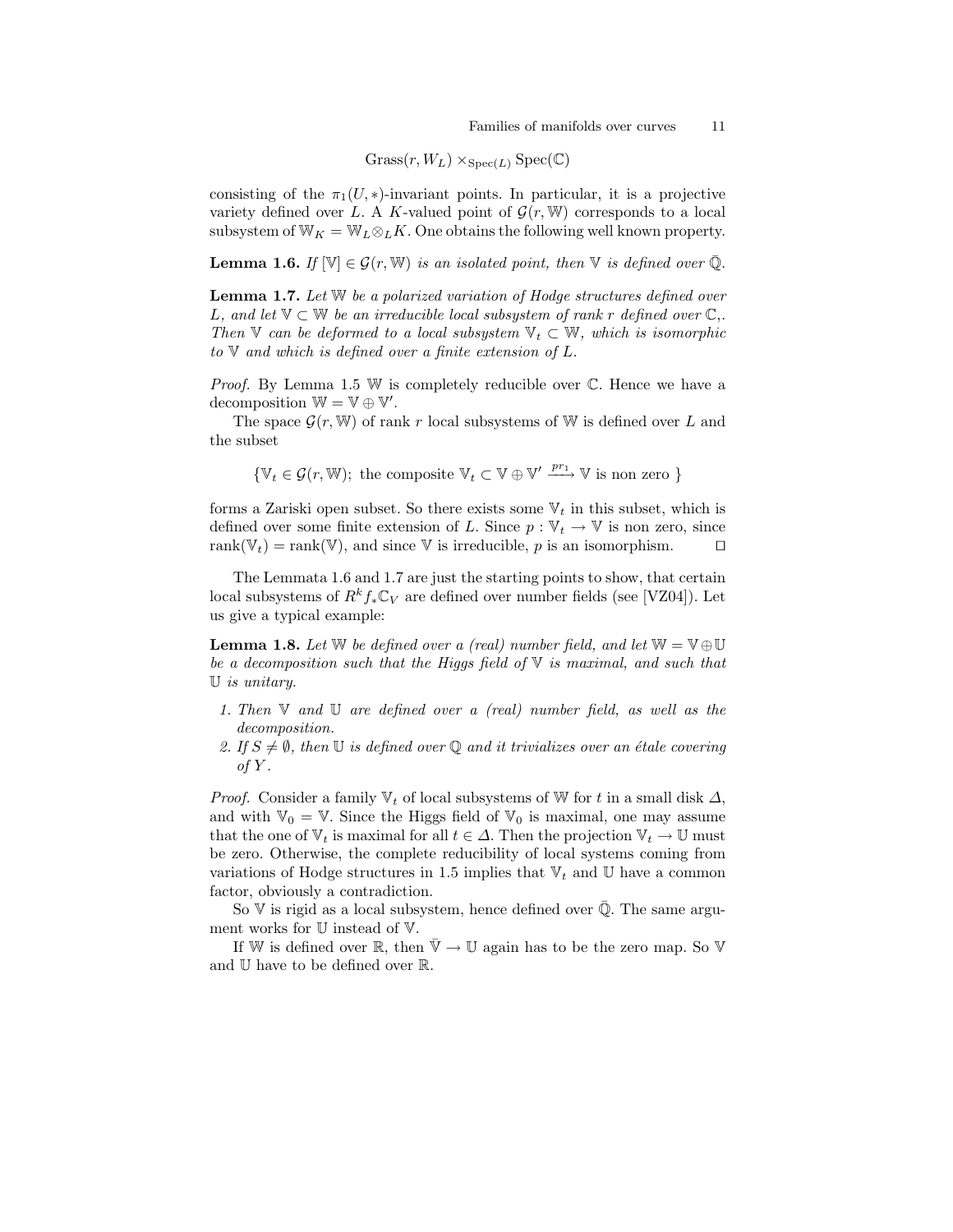Assume now that  $S \neq \emptyset$ . By (1) we know that the decomposition is defined over a number field. For the local monodromy operators "unitary and unipotent" implies that the nilpotent part of the monodromy is zero. This is invariant under conjugation by  $\sigma \in \text{Gal}(\bar{\mathbb{Q}}/\mathbb{Q})$ , and  $\mathbb{U}^{\sigma} = \mathbb{U}$ .

Finally, since  $\mathbb U$  is a local subsystem of a variation of Hodge structures, it carries a Z-structure. Then the image of the corresponding monodromy representation is finite.  $\Box$ 

Lemma 1.5 together with Theorem 1.1 implies that the Higgs bundle  $(F, \theta)$ of a variation of Hodge structures V is polystable (as a Higgs bundle) and of degree zero. As a first application one obtains Kollár's decomposition of the sheaf  $F^{k,0}$ , mentioned in the introduction.

**Lemma 1.9.** Let  $(F = F^{k,0} \oplus \cdots \oplus F^{0,k}, \theta)$  be the logarithmic Higgs bundle of a variation of Hodge structures  $\nabla$  with unipotent local monodromies. Then  $F^{k,0} = A \oplus B$  with A ample and with B flat.

*Proof.* Replacing  $V$  by one of its irreducible direct factors, one has to show that  $F^{k,0}$  is ample, provided that  $\theta \neq 0$ .

A quotient sheaf  $\mathcal N$  of  $F^{k,0}$  gives rise to a quotient Higgs bundle  $(\mathcal N, 0)$  of  $(F, \theta)$ , hence 1.1 implies that  $deg(\mathcal{N}) \geq 0$ . If  $deg(\mathcal{N}) = 0$ , then it corresponds to a local subsystem, which is excluded by the irreducibility of V. Hence all quotients of  $F^{k,0}$  have strictly positive degree, which implies that  $F^{k,0}$  is ample.  $\Box$ 

Let us consider for a moment the case  $k = 1$  and  $\mathbb{V} = R^1 f_* \mathbb{C}_V$ . Then  $(\mathcal{B} \oplus$  $\mathcal{B}^{\vee},0$  is a sub Higgs bundle, hence by Lemma 1.4, 2), it corresponds to a unitary subbundle of  $V$ . The latter is defined over  $\mathbb Q$  and by Lemma 1.8, (1), this decomposition is defined over  $\mathbb{Q} \cap \mathbb{R}$ .

The Arakelov inequality stated in Lemma 0.6 follows from the polystability of the Higgs bundles (see [VZ03] and [VZ05]). We will indicate the proof just in two simple cases, the one of weight one variations of Hodge structures, and the one where the  $(k, 0)$  part is one dimensional.

*Proof of Lemma 0.6 for weight one.* Let  $A \subset F^{1,0}$  be a subsheaf, and let  $\mathcal{C} \otimes \Omega_Y^1(\log S)$  be its image under  $\theta_{1,0}$ . Then  $\mathcal{A} \oplus \mathcal{C}$  is a Higgs subbundle of  $F^{1,0} \oplus F^{0,1}$ , and 1.1 implies that  $\deg(A) + \deg(C) \leq 0$ . Since  $(\ker(\theta|_{\mathcal{A}}), 0)$  is a sub Higgs bundle, one has

$$
deg(\mathcal{A}) \le deg(\mathcal{C}) + rank(\mathcal{C}) \cdot deg(\Omega_Y^1(\log S))
$$
  
\n
$$
\le deg(\mathcal{C}) + rank(\mathcal{A}) \cdot deg(\Omega_Y^1(\log S))
$$
  
\n
$$
\le -deg(\mathcal{A}) + rank(\mathcal{A}) \cdot deg(\Omega_Y^1(\log S)),
$$
 (3)

and

$$
\frac{\deg(\mathcal{A})}{\text{rank}(\mathcal{A})} \le \frac{1}{2} \deg(\Omega^1_Y(\log S)).
$$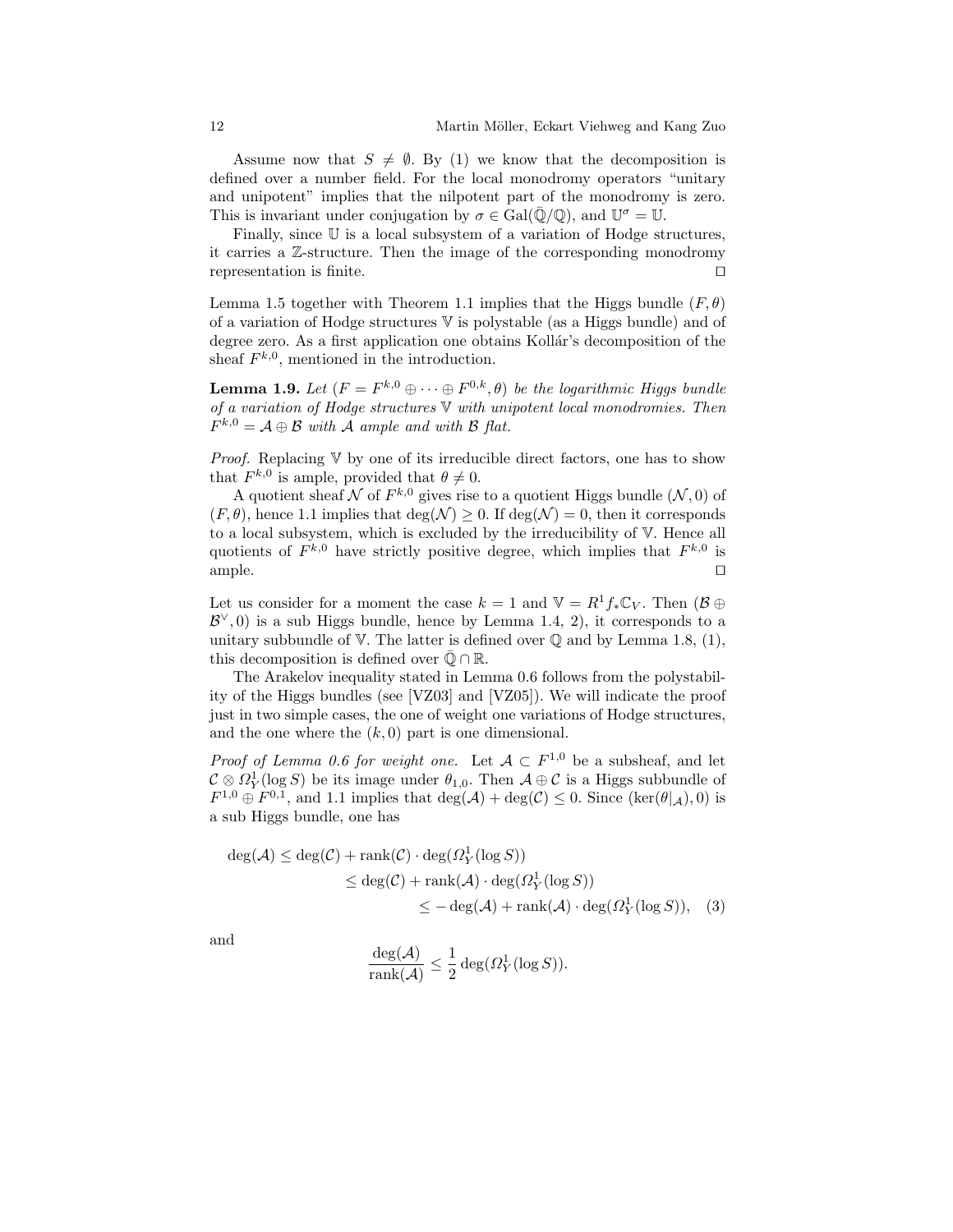For  $\mathcal{A} = F^{1,0}$  one obtains the inequality (1) in 0.6.

If  $(1)$  is an equality, all the inequalities in  $(3)$  are equalities. This implies that rank( $\mathcal{A}$ ) = rank( $\mathcal{C}$ ), hence that  $\theta|_{\mathcal{A}}$  is injective. Furthermore deg( $\mathcal{A}$ ) +  $deg(\mathcal{C}) = 0$ , hence  $\mathcal{A} \oplus \mathcal{C}$  corresponds to a sub-local system of V with a maximal Higgs field.  $\Box$ 

In fact we have shown a bit more. Assume that (1) in Lemma 0.6 is an equality. If  $V$  is irreducible

$$
\frac{\deg(\mathcal{A})}{\operatorname{rank}(\mathcal{A})} < \frac{1}{2} \deg(\Omega_Y^1(\log S)) = \frac{\deg(F^{1,0})}{g_0},
$$

except for  $A = F^{1,0}$ . Hence  $F^{1,0}$  is stable. By duality one obtains the same for  $F^{0,1}$ .

If V is not irreducible, applying this argument to all the direct factors of V one finds:

**Lemma 1.10.** If  $(F^{1,0} \oplus F^{0,1}, \theta)$  is the logarithmic Higgs bundle of a variation of Hodge structures V with unipotent local monodromies and with a strictly maximal Higgs field, then the sheaves  $F^{1,0}$  and  $F^{0,1}$  are polystable and the Higgs field  $\theta$ :  $F^{1,0} \rightarrow F^{0,1} \otimes \Omega_Y^1(\log S)$  is a morphism between polystable sheaves of the same slope.

Although in this survey we only consider families over curves, let us make one remark about families over a higher dimensional basis. One can hope that the polystability of the Hodge bundles  $F^{1,0}$  and  $F^{0,1}$  is again enforced by a numerical condition on the degrees with respect to  $\omega_Y(S)$ , and that it forces  $U = Y \setminus S$  to be a Shimura variety. Some first results in this direction have been obtained in [VZ05b].

*Proof of Lemma 0.7 for*  $k = 1$ . By assumption  $\#S$  is even, so we can choose a logarithmic theta characteristic  $\mathcal L$  and an isomorphism

$$
\tau: \mathcal{L} \to \mathcal{L}^{-1} \otimes \Omega_Y^1(\log S),
$$

giving us the C-variation of Hodge structures L. By Lemma 1.10, the sheaf  $\mathcal{T} = F^{1,0} \otimes \mathcal{L}^{-1}$  is polystable of degree zero, hence isomorphic to  $\mathbb{T} \otimes \mathcal{O}_Y$  for a unitary local system T. The isomorphism

$$
\mathcal{T}\otimes\mathcal{L}=F^{1,0}\stackrel{\theta}{\underset{\simeq}{\rightharpoonup}}F^{0,1}\otimes\varOmega_Y^1(\log S)\stackrel{\longrightarrow}{\underset{\simeq}{\rightharpoonup}}F^{0,1}\otimes\mathcal{L}^2
$$

induces an isomorphism  $\phi: \mathcal{T} \otimes \mathcal{L}^{-1} \stackrel{\simeq}{\longrightarrow} F^{0,1}$ , such that  $\theta = \phi \circ (\mathrm{id}_{\mathcal{T}} \otimes \tau)$ . Hence the Higgs bundles  $(F^{1,0} \oplus F^{0,1}, \theta)$  and  $(\mathcal{T} \otimes (\mathcal{L} \oplus \mathcal{L}^{-1}), id_{\mathcal{T}} \otimes \tau)$  are isomorphic, and  $\mathbb{V} \simeq \mathbb{T} \otimes_{\mathbb{C}} \mathbb{L}$ .

Proof of Lemma 0.6 under the additional assumption rank $(F^{k,0}) = 1$ . For later use, let us consider a slightly more general situation: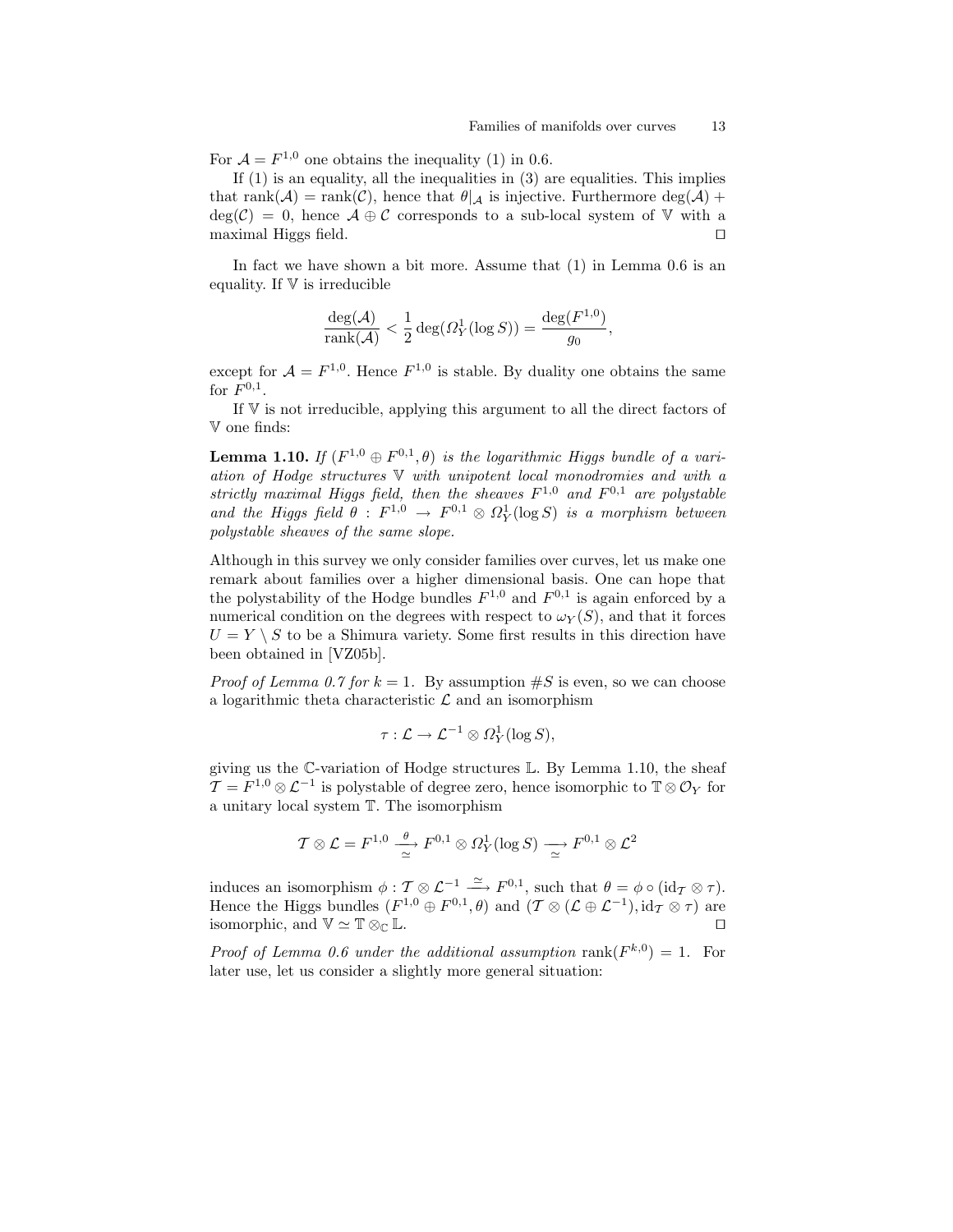.

V is a variation of polarized complex Hodge structures and with unipotent local monodromy in  $s \in S$ , and with logarithmic Higgs bundle  $(\bigoplus F^{k,0}, \theta)$ . Let  $\mathcal{H} \subset F^{k,0}$  be an invertible subsheaf, and let  $E \subset F$  be the sub Higgs bundle generated by  $H$ . Writing  $T_Y(-\log S)$  for the dual of  $\Omega_Y^1(\log S)$ , for some  $q_0$ 

$$
E^{k-q,q} = F^{k-q,q} \cap E = \begin{cases} \mathcal{H} \otimes T_Y(-\log S)^q \text{ for } q \le q_0 \\ 0 \text{ for } q > q_0. \end{cases}
$$

Theorem 1.1 implies that

$$
\deg(E) = (q_0 + 1) \cdot \deg(\mathcal{H}) - \frac{q_0 \cdot (q_0 + 1)}{2} \deg(\Omega_Y^1(\log S)) \le 0,
$$

hence

$$
\deg(\mathcal{H}) \le \frac{q_0}{2} \deg(\Omega^1_Y(\log S)) \le \frac{k}{2} \deg(\Omega^1_Y(\log S)).\tag{4}
$$

In Lemma 0.6 we choose  $\mathcal{H} = F^{k,0}$ , and we obtain the Arakelov inequality. If this is an equality, then  $q_0 = k$  and E corresponds to a local subsystem, by construction with a strictly maximal Higgs field.  $\Box$ 

## 2 Coverings and bounds for subsheaves of the direct images

Let us recall from [VZ05] the proof of the following proposition, as a first application of the theory of Higgs bundles.

**Proposition 2.1.** Let  $f : X \to Y$  be a semistable family of n-folds over a curve Y, and smooth over  $U = Y \setminus S$ . If  $Y = \mathbb{P}^1$  assume that  $\#S \geq 2$ , and consider for  $\nu \geq 1$  an invertible subsheaf H of  $f_* \omega^{\nu}_{X/Y}$ . Then

$$
\deg \mathcal{H} \le \frac{n \cdot \nu}{2} \cdot \deg(\Omega_Y^1(\log S)).
$$

Before sketching the proof of the proposition, let us show that it implies Theorem 0.3.

*Proof of Theorem 0.3.* Since either  $g(Y) \geq 1$ , or  $Y = \mathbb{P}^1$  and  $\#S \geq 2$ , one can always find a covering  $Y' \to Y$ , which is unramified over U and which has a prescribed ramification order in  $s \in S$ . Since f is semistable, the inequality in Theorem 0.3 is compatible with replacing Y by Y' and  $f$  by a desingularization of the pullback family.

For  $r = \text{rank}(f_* \omega_{X/Y}^{\nu})$  consider the family  $f^{(r)} : X^{(r)} \to Y$ , obtained as a desingularization of the total space of the  $r$  fold product

$$
X^r = X \times_Y \cdots \times_Y X \longrightarrow Y.
$$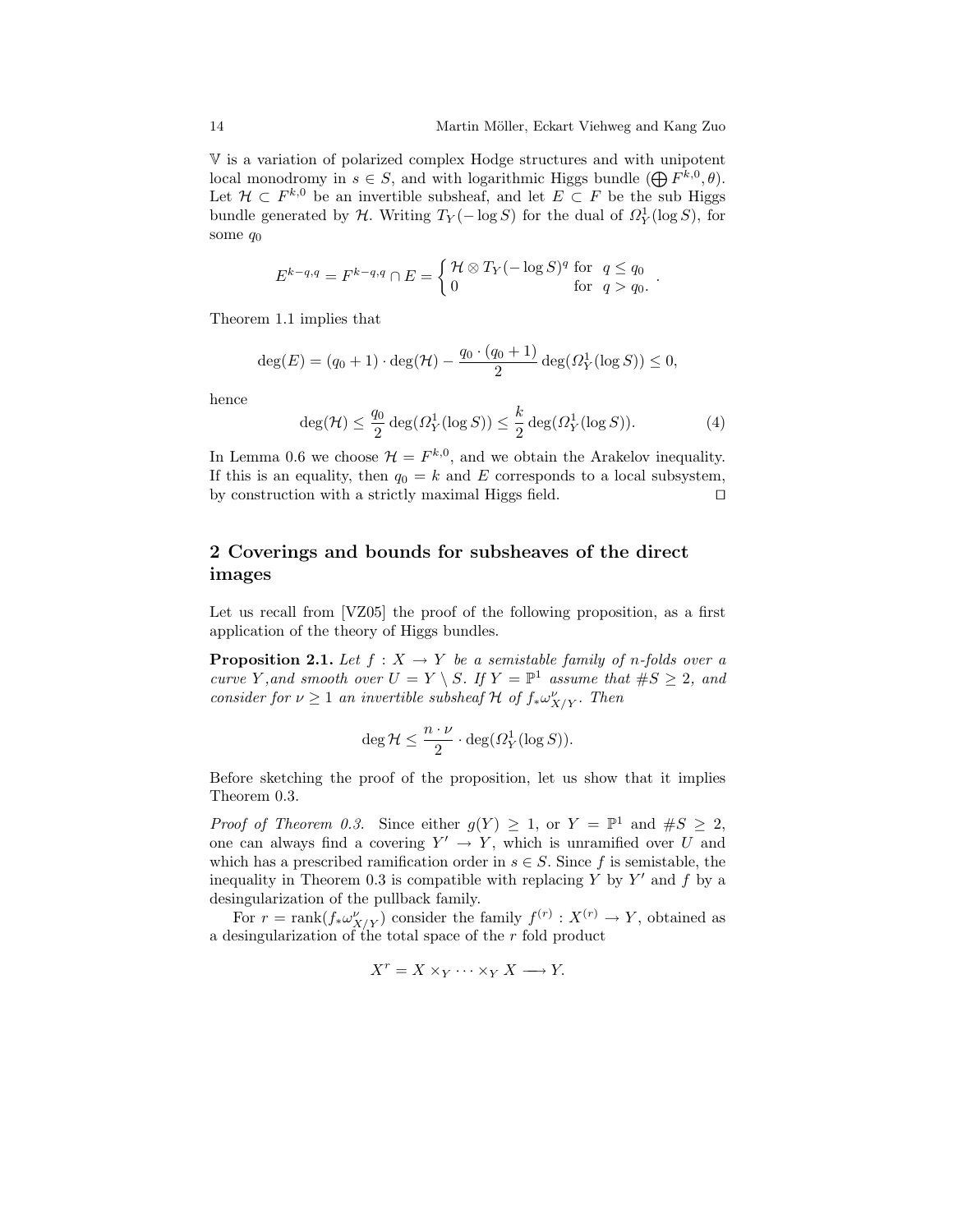$\Box$ 

Remark that  $X<sup>r</sup>$  is normal, Gorenstein with at most rational singularities. Hence flat base change implies that

$$
f_*^{(r)}\omega^{\nu}_{X^{(r)}/Y} = \bigotimes^r f_*\omega^{\nu}_{X/Y}.
$$

The family is perhaps not semistable, but replacing  $Y$  by a covering sufficiently ramified in  $s \in S$  the pullback will have this property (This step is not needed if one replaces in 2.1 "semistable" by "unipotent local monodromy"). So Proposition 2.1 implies for  $\det(f_*\omega_{X/Y}^{\nu}) \subset f_*^{(r)}\omega_{X^{(r)}/Y}^{\nu}$  that

$$
\deg(f_*\omega^{\nu}_{X/Y}) \leq \frac{\operatorname{rank}(f_*\omega^{\nu}_{X/Y})\cdot n\cdot \nu}{2}\cdot \deg(\Omega^1_Y(\log S)).
$$

*Proof of 2.1.* For  $\nu = 1$  this is the inequality (4), obtained at the end of the last section. Hence we will only consider the case  $\nu > 1$  in the sequel.

Assume that  $\deg(\mathcal{H}) > \frac{n \cdot \nu}{2} \cdot \deg(\Omega_Y^1(\log S))$ . Replacing Y by a finite covering, étale over  $U$ , one may assume that

$$
\deg(\mathcal{H}) = \nu \cdot \rho > \frac{n \cdot \nu}{2} \cdot \deg(\varOmega^1_Y(\log S)).
$$

Let P be an effective divisor on Y of degree  $\rho$ . Then  $\mathcal{H} \otimes \mathcal{O}_Y(-\nu \cdot P)$  is in  $Pic_0(Y)$ , hence divisible. So for some invertible sheaf N of degree zero, for  $F = f^*P$  and for  $\mathcal{L} = \omega_{X/Y} \otimes f^*\mathcal{N} \otimes \mathcal{O}_X(-F)$  the sheaf  $\mathcal{L}^{\nu}$  has a non-zero section  $\sigma$ . It gives rise to a cyclic covering of X whose desingularization will be denoted by  $\tilde{W}$  (see [EV92], for example). Then for some divisor  $\tilde{T}$  the morphism  $\hat{h}: \hat{W} \to Y$  will be smooth over  $Y \setminus \hat{T}$ , but not semistable. Choose  $Y'$  to be a covering, sufficiently ramified, such that the pullback family has a semistable model over  $Y'$ .

Next choose  $W'$  to be a  $\mathbb{Z}/\nu$  equivariant desingularization of  $\hat{W} \times_Y Y'$ , and  $Z$  to be a desingularization of the quotient. Finally let  $W$  be the normalization of Z in the function field of  $\hat{W} \times_Y Y'$ . So we have a diagram

$$
W \xrightarrow{\tau} Z \xrightarrow{\delta} X' \xrightarrow{\varphi'} X
$$
\n
$$
h \downarrow g \downarrow f' \downarrow f \downarrow
$$
\n
$$
Y' \xrightarrow{\tau} Y' \xrightarrow{\tau} Y' \xrightarrow{\varphi} Y'.
$$
\n
$$
(5)
$$

The *ν*-th power of the sheaf  $\mathcal{M} = \delta^* \varphi'^* \mathcal{L}$  has the section  $\sigma' = \delta^* \varphi'^*(\sigma)$ . The sum of its zero locus and the singular fibres will become a normal crossing divisor after a further blowing up. Replacing  $Y'$  by a larger covering, one may assume that  $Z \to Y'$  is semistable, and that Z and D satisfy the assumption iii) stated below.

For a suitable choice of  $T$  one has the following conditions: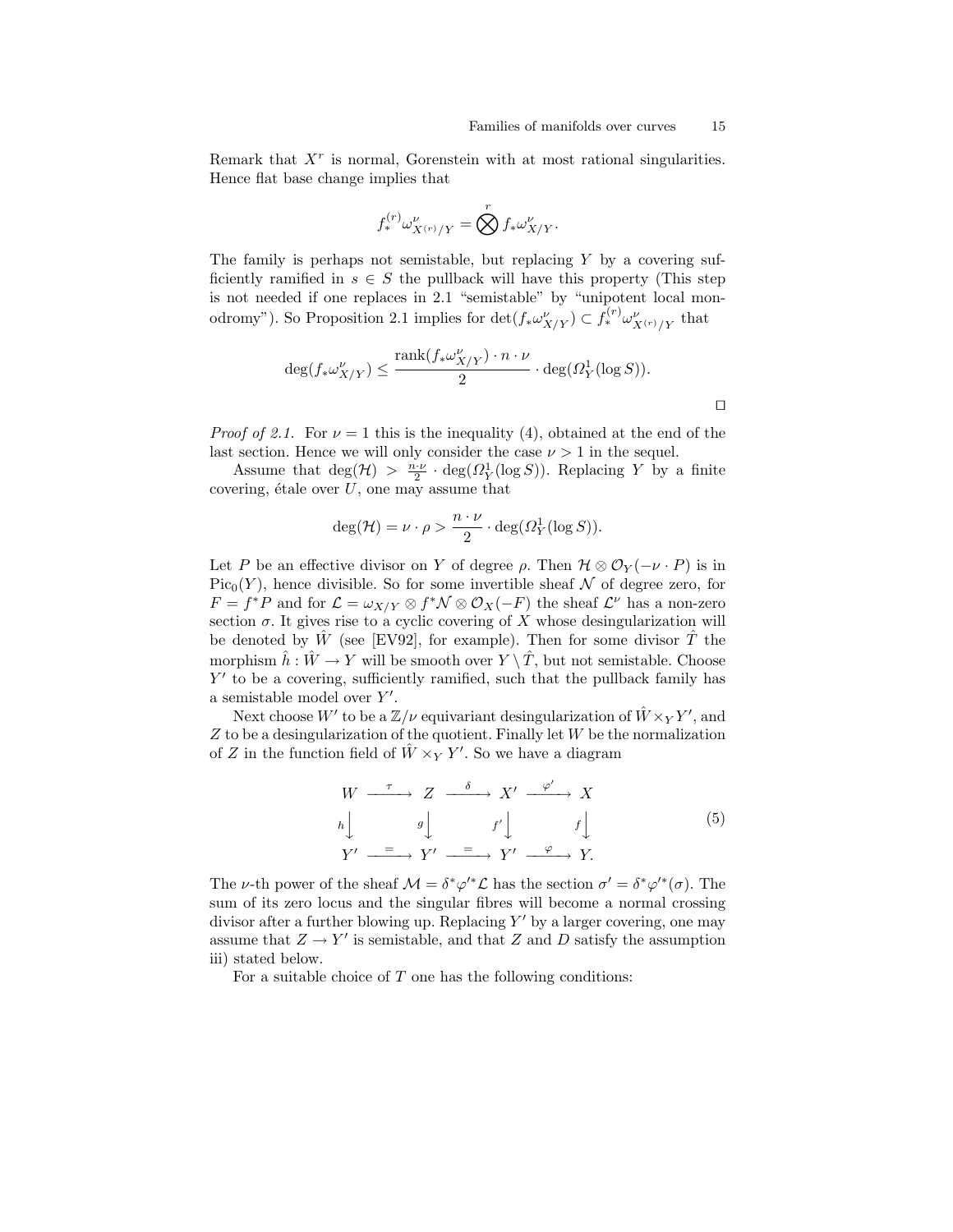- i.  $X' = X \times_Y Y'$ , and  $\tau : W \to Z$  is the finite covering obtained by taking the *v*-th root out of  $\sigma' \in H^0(Z, \mathcal{M}^{\nu})$ .
- ii. g and h are both smooth over  $Y' \setminus T$  for a divisor T on Y' containing  $\varphi^{-1}(S)$ . Moreover g is semistable and the local monodromy of  $R^n h_* \mathbb{C}_{W \setminus h^{-1}(T)}$  in  $t \in T$  are unipotent.
- iii.  $\delta$  is a modification, and  $Z \to Y'$  is semistable. Writing  $\Delta' = g^*T$  and D for the zero divisor of  $\sigma'$  on Z, the divisor  $\Delta' + D$  has normal crossing and  $D_{\text{red}} \to Y'$  is étale over  $Y' \setminus T$ .
- iv.  $g_*(\omega_{Z/Y'} \otimes \mathcal{M}^{-1}) = \varphi^*(\mathcal{N}^{-1} \otimes \mathcal{O}_Y(P)),$

In fact, since  $f: X \to Y$  is semistable, X' has at most rational double points. Then

$$
\delta_*(\omega_{Z/Y'}\otimes \delta^*\varphi'^*\omega_{X/Y}^{-1})=\delta_*(\omega_{Z/Y'}\otimes \delta^*\omega_{X'/Y'}^{-1})=\delta_*\omega_{Z/X'}=\mathcal{O}_{X'},
$$

which implies iv). The properties i), ii) and iii) hold by construction.

W might be singular, but the sheaf  $\Omega^p_{W/Y}$ ,  $(\log \tau^* \Delta') = \tau^* \Omega^1_{Z/Y}$ ,  $(\log \Delta')$ is locally free and compatible with desingularizations. The Galois group  $\mathbb{Z}/\nu$ acts on the direct image sheaves  $\tau_* \Omega^p_{W/Y}$  (log  $\tau^* \Delta'$ ). As in [EV92] or [VZ05, Section 3 one has the following description of the sheaf of eigenspaces.

*Claim.* Let  $\Gamma'$  be the sum over all components of  $D$ , whose multiplicity is not divisible by  $\nu$ . Then the sheaf

$$
\Omega^p_{Z/Y'}(\log(\Gamma'+\Delta'))\otimes {\cal M}^{-1}\otimes {\cal{O}}_Z\big(\big[\frac{D}{\nu}\big]\big),
$$

is a direct factor of  $\tau_* \Omega^p_{W/Y}$ , (log  $\tau^* \Delta'$ ). Moreover the  $\mathbb{Z}/\nu$  action on W induces a  $\mathbb{Z}/\nu$  action on

$$
\mathbb{W} = R^n h_* \mathbb{C}_{W \setminus \tau^{-1} \Delta'}
$$

and on its Higgs bundle. One has a decomposition of W in a direct sum of sub variations of Hodge structures, given by the eigenspaces for this action, and the Higgs bundle of one of them is of the form  $G = \bigoplus_{q=0}^{n} G^{n-q,q}$  for

$$
G^{p,q}=R^qg_*\big(\Omega^p_{Z/Y'}(\log(\varGamma'+\varDelta'))\otimes \mathcal{M}^{-1}\otimes \mathcal{O}_Z\big(\big[\frac{D}{\nu}\big]\big)\big).
$$

The Higgs field  $\theta_{p,q}: G^{p,q} \to G^{p-1,q+1} \otimes \Omega^1_{Y'}(\log T)$  is induced by the edge morphisms of the exact sequence

$$
0 \longrightarrow \Omega_{Z/Y'}^{p-1}(\log(\Gamma' + \Delta')) \otimes g^* \Omega_{Y'}^1(\log T)
$$
  

$$
\longrightarrow \Omega_Z^p(\log(\Gamma' + \Delta')) \longrightarrow \Omega_{Z/Y'}^p(\log(\Gamma' + \Delta')) \longrightarrow 0, \quad (6)
$$

tensorized with  $\mathcal{M}^{-1} \otimes \mathcal{O}_Z\left(\left[\frac{D}{\nu}\right]\right)$  $\Box$ ).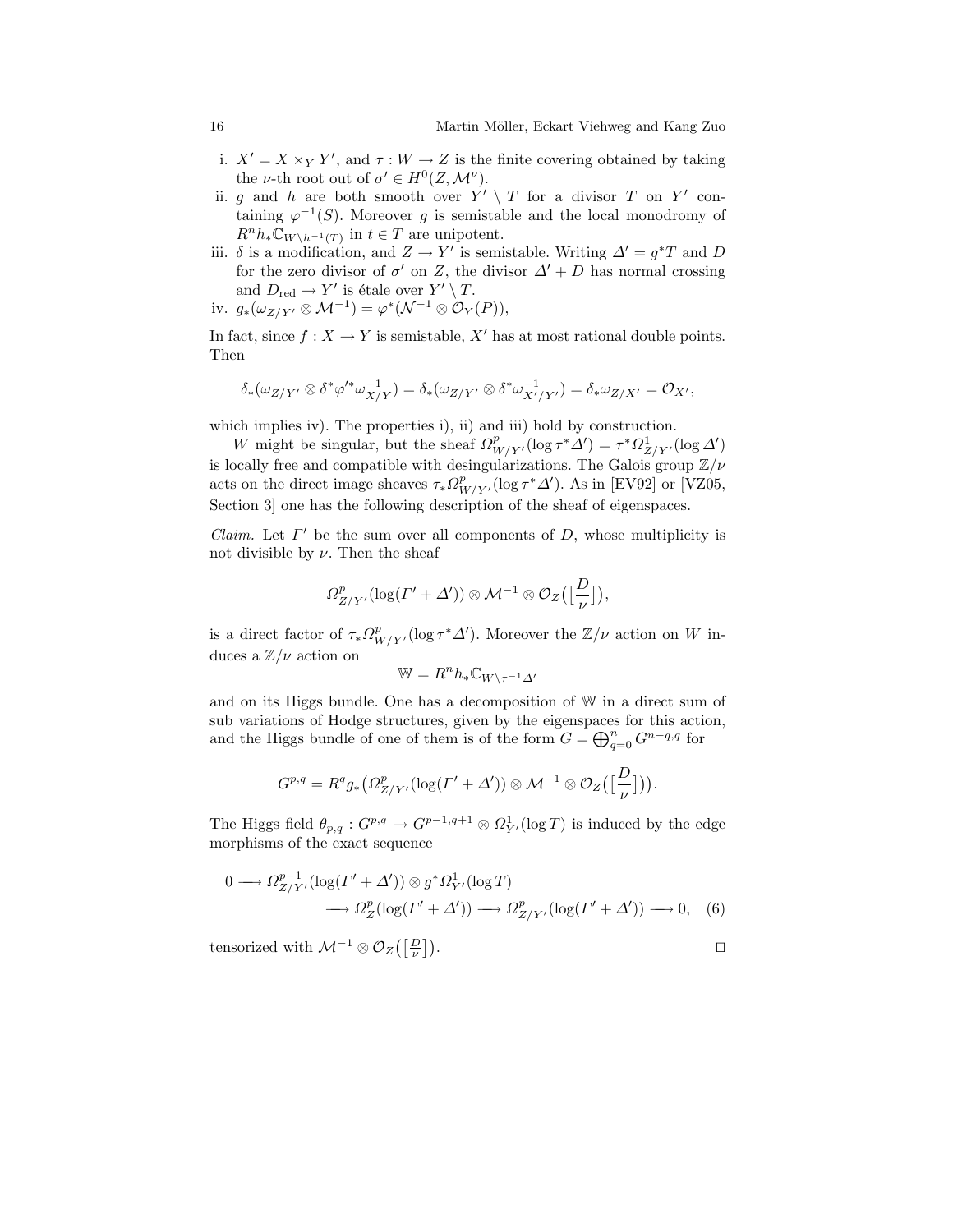The sheaf

$$
G^{n,0}=g_*\big(\varOmega^n_{Z/Y'}(\log(\varGamma'+\varDelta'))\otimes \mathcal{M}^{-1}\otimes \mathcal{O}_Z\big(\big[\frac{D}{\nu}\big]\big)\big)
$$

contains the invertible sheaf

 $\epsilon$ 

$$
\mathcal{H} = g_* \big( \Omega^n_{Z/Y'} (\log \Delta') \otimes \mathcal{M}^{-1} \big) = g_* (\omega_{Z/Y'} \otimes \mathcal{M}^{-1}) = \varphi^* (\mathcal{N}^{-1} \otimes \mathcal{O}_Y(P)).
$$

of degree  $deg(\varphi) \cdot \rho$ .

 $Claim.$   $H$  generates a sub Higgs bundle

$$
(H=\bigoplus_{q=0}^n H^{n-q,q}, \theta|_H)
$$

of  $(G, \theta)$  where

$$
H^{n-q-1,q+1}=\operatorname{Im}\bigl(\theta|_{H^{n-q,q}}:H^{n-q,q}\to G^{n-q+1,q+1}\otimes \omega_{Y'}(T)\bigr)\otimes \varphi^*\omega_Y(S)^{-1}.
$$

For some  $q_0$  the sheaf  $H^{n-q,q}$  is invertible of degree

$$
\deg(\varphi) \cdot \left(\rho - q \cdot \deg(\Omega^1_Y(\log S))\right)
$$

for  $q \leq q_0$  and zero for  $q > q_0$ .

*Proof.* Writing  $\Delta = f^*(S)$  consider the tautological exact sequences

$$
0 \to \Omega_{X/Y}^{p-1}(\log \Delta) \otimes f^* \Omega_Y^1(\log S) \longrightarrow \Omega_X^p(\log \Delta) \longrightarrow \Omega_{X/Y}^p(\log \Delta) \to 0, (7)
$$

tensorized with

$$
\omega_{X/Y}^{-1} = (\Omega_{X/Y}^n (\log \Delta))^{-1}.
$$

Taking the edge morphisms one obtains a Higgs bundle starting with the  $(n,0)$  part  $\mathcal{O}_Y$ . The sub Higgs bundle generated by  $\mathcal{O}_Y$  has  $\Omega_Y^1(\log S)^{-q}$  in degree  $(n-q, q)$ . Tensorizing with  $\mathcal{N}^{-1}\otimes \mathcal{O}_Y(P)$  one obtains a Higgs bundle  $H_0$  with

$$
H_0^{n-q,q} = \mathcal{N}^{-1} \otimes \mathcal{O}_Y(P) \otimes \omega_Y(S)^{-q}.
$$

On the other hand, the pullback of the exact sequence  $(7)$  to  $Z$  is a subsequence of

$$
0 \to \Omega_{Z/Y'}^{p-1}(\log \Delta') \otimes g^* \Omega_{Y'}^1(\log T) \to \Omega_Z^p(\log \Delta') \to \Omega_{Z/Y'}^p(\log \Delta') \to 0,
$$

hence of the sequence (6), as well. So the Higgs field of  $\varphi^* H_0$  is induced by the edge morphism of the exact sequence (6), tensorized with

$$
\varphi'^*(\omega_{X/Y}^{-1}\otimes f^*(\mathcal{N}^{-1}\otimes \mathcal{O}_Y(P))),
$$

or with the larger sheaf  $\mathcal{M}^{-1} \otimes \mathcal{O}_Z\left(\left[\frac{D}{\nu}\right]\right)$ .

One obtains a morphism of Higgs bundles  $\varphi^* H_0 \to G$ . By definition

$$
\varphi^* H_0^{n,0} = \varphi^* (\mathcal{N}^{-1} \otimes \mathcal{O}_Y(P)) = H^{n,0} \stackrel{\subset}{\longrightarrow} G^{n,0},
$$

and H is the image of  $\varphi^* H_0$  in G.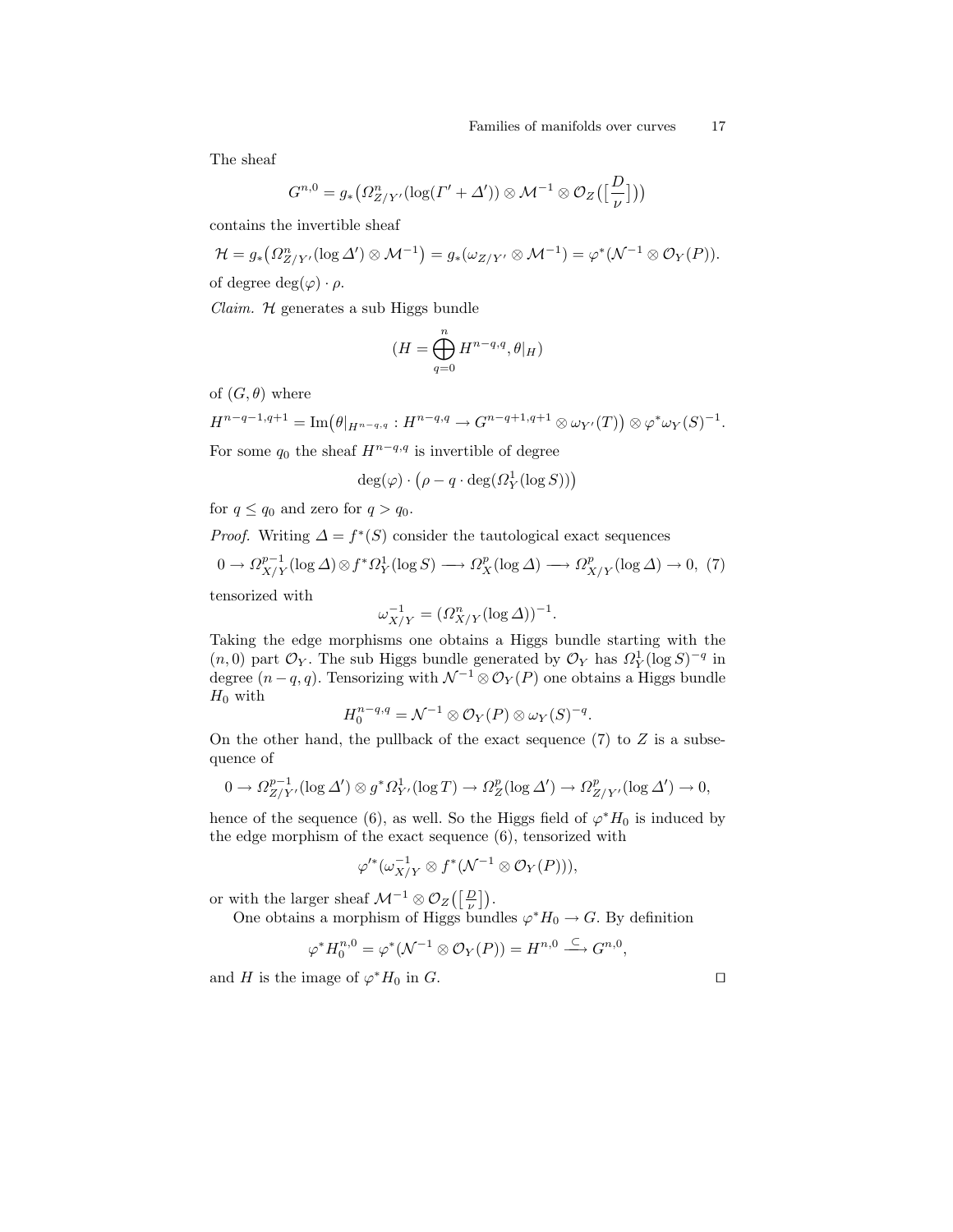The last claim implies that the degree of H is

$$
\deg(\varphi) \cdot ((q_0 + 1) \cdot \rho - \sum_{q=0}^{q_0} q \cdot \deg(\Omega_Y^1(\log S))) =
$$
  

$$
\deg(\varphi) \cdot ((q_0 + 1) \cdot \rho - \frac{q_0 \cdot (q_0 + 1)}{2} \cdot \deg(\Omega_Y^1(\log S))) >
$$
  

$$
\deg(\varphi) \cdot (\frac{(q_0 + 1) \cdot n}{2} - \frac{q_0 \cdot (q_0 + 1)}{2}) \cdot \deg(\Omega_Y^1(\log S)) \ge 0,
$$

contradicting the polystability of  $(G, \theta)$ .

**Corollary 2.2.** [VZ05, Theorem 6] Consider a semistable family  $f: X \to Y$ of n-folds over a curve Y, smooth over  $U = Y \ S$ . Let  $\mathbb {V}$  be a  $\mathbb {C}$ -sub variation of Hodge structures in  $R^n f_* \mathbb{C}_V$ , with  $(n,0)$  part  $F^{n,0}$  and with a strictly maximal Higgs field. Then the rational map  $\pi : X \to \mathbb{P}(F^{n,0})$ , defined by  $f^*F^{n,0} \to \omega_{X/Y}$ , can not have a non-isotrivial image. In particular  $\pi$  can not be birational.

Sketch of the proof. By Lemma 0.7 one may assume that  $F^{n,0} = \mathcal{L}^n \otimes \mathcal{T}$  for a logarithmic theta characteristic  $\mathcal L$  and for a unitary bundle  $\mathcal T$  on  $Y$ . Let  $\mathcal B_{\nu}$ denote the image of the multiplication map

$$
\mathfrak{m}: S^{\nu}(F^{n,0}) \longrightarrow f_*\omega^{\nu}_{X/Y}.
$$

If the image of  $\pi$  is non-isotrivial, the method used to prove [Vi95, Theorem 4.33] shows that  $\deg(\mathcal{B}_{\nu} \otimes \mathcal{L}^{-\nu \cdot n})$  has to be larger than zero, for some  $\nu \gg 1$ . For  $r = \text{rank}(\mathcal{B}_{\nu})$  one obtains an inclusion

$$
\det(\mathcal{B}_{\nu}) \longrightarrow \bigotimes^r f_* \omega^{\nu}_{X/Y}.
$$

Since

$$
\deg(\mathcal{B}_{\nu}) > r \cdot \nu \cdot n \cdot \deg(\mathcal{L}) = \frac{r \cdot n \cdot \nu}{2} \cdot \deg(\omega_{X/Y}^{\nu})
$$

this contradicts Proposition 2.1, applied to a desingularization of the  $r$  fold fibre product  $X \times_Y \cdots \times_Y X \to Y$ .

Sketch of the proof of: " $0.13 \implies 0.14$ ". We assume again that V has a maximal Higgs field, that rank(V) > 2 and we write  $F^{1,0}$  for the first Hodge bundle.

By Corollary 2.2 it only remains to consider the case where the image W of  $\pi$  is isotrivial. For  $n = 1$  one shows (replacing Y by an étale covering) that  $W \to Y$  is either of the form  $C \times Y \to Y$ , for some curve C of positive genus, or it is a  $\mathbb{P}^1$  bundle. In the first case, it is easy to see, that  $\mathbb{P}(F^{1,0})$  is trivial, which implies by Lemma 0.7 that  $V$  is the direct sum of copies of  $\mathbb L$ contradicting Corollary 0.13.

A similar argument works in the second case, and we refer to [VZ05] for the details.  $\Box$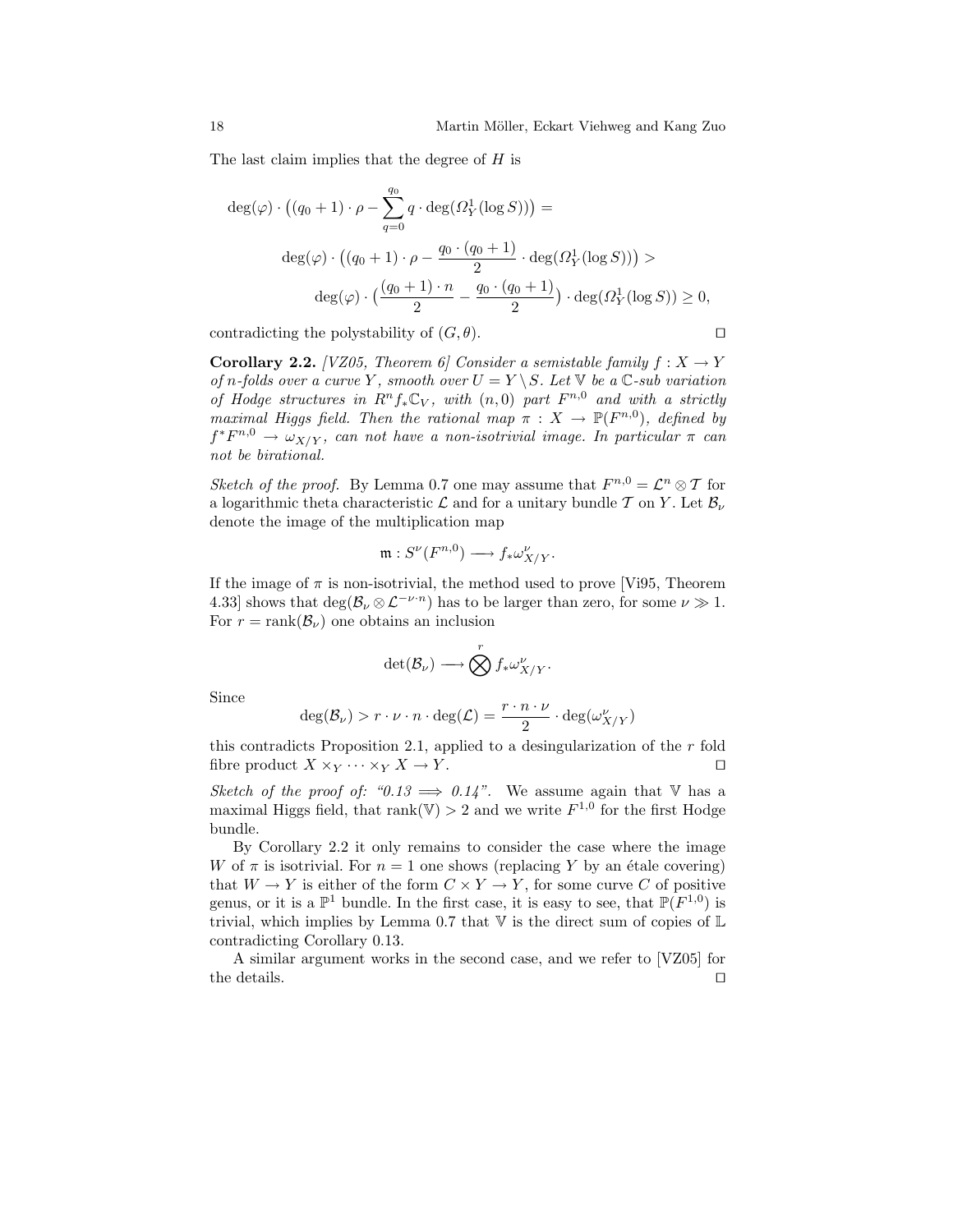#### 3 Maximal Higgs fields and Shimura curves

In this section  $f: X \to Y$  is a family of g-dimensional Abelian varieties. We assume as usual that the family is semistable, or slightly weaker, that the local monodromies of  $R^1f_*\mathbb{C}_V$  in  $s \in S$  are all unipotent. We will sketch the proof of Theorem 0.8 under the quite restrictive assumption

**Assumption 3.1.**  $V = R^1 f_* \mathbb{C}_V$  has no unitary part.

Of course we will also assume that the Higgs field of  $R^1f_*\mathbb{C}_V$  is strictly maximal. So the Assumption 3.1 will exclude all non rigid families. The proof of Theorem 0.8 without it is unfortunately much more difficult.

For  $S \neq \emptyset$  the Assumption 3.1 is not really a restriction. If  $R^1f_*\mathbb{C}_V =$ V ⊕ U where V has a strictly maximal Higgs field, and where U is unitary, the assumption on S implies by Lemma 1.8, (2), that (replacing  $U$  by an  $\acute{e}$ tale covering) this decomposition is defined over  $\mathbb Q$  and that U is trivial. So  $f: X \to Y$  is isogenous to the product of a family  $f': X' \to Y$ , with V as variation of Hodge structures, and a constant Abelian variety. In this case, the Assumption 3.1 holds if one replaces  $f : X \to Y$  by its "moving part"  $f': X' \to Y$ .

By Lemma 0.7 there is a decomposition  $R^1f_*\mathbb{C}_V = \mathbb{L} \otimes_{\mathbb{C}} \mathbb{T}$ , and by the choice of L one has  $det(\mathbb{L}) = \mathbb{C}$ , hence  $det(\mathbb{T}) = \mathbb{C}$ , as well. Again one can show, that such a decomposition exists with  $\mathbb L$  and  $\mathbb T$  defined over real number fields. Here one applies the arguments used in the proof of Lemma 1.8 to the local system  $\mathbb{E}nd(\mathbb{L} \otimes \mathbb{T}).$ 

One has a description of  $g$ -fold wedge products of tensor products (see [FH91], for example) in terms of partitions  $\lambda = {\lambda_1, \ldots, \lambda_{\nu}}$  of g. By definition  $\lambda_1, \ldots, \lambda_\nu$  are natural numbers with  $g = \lambda_1 + \cdots + \lambda_\nu$ . The partition  $\lambda$ defines a Young diagram and a Schur functor  $\mathcal{S}_{\lambda}$ . Some standard elementary calculations show that:

## Lemma 3.2.

a. If k is odd, then for some partitions  $\lambda_c$ ,

$$
\bigwedge^k(\mathbb{L} \otimes \mathbb{T}) = \bigoplus_{c=0}^{\frac{k-1}{2}} S^{2c+1}(\mathbb{L}) \otimes \mathbb{S}_{\lambda_{2c}}(\mathbb{T}).
$$

b. If k is even, then for some partitions  $\lambda_c$ ,

$$
\bigwedge^k(\mathbb{L} \otimes \mathbb{T}) = S^k(\mathbb{L}) \oplus \mathbb{S}_{\{2,\ldots,2\}}(\mathbb{T}) \oplus \bigoplus_{c=1}^{\frac{k}{2}-1} S^{2c}(\mathbb{L}) \otimes \mathbb{S}_{\lambda_{2c}}(\mathbb{T}).
$$

## Lemma 3.3.

a. If  $k$  is odd,

$$
H^0(Y,\bigwedge^k(\mathbb{L}\otimes \mathbb{T}))=0
$$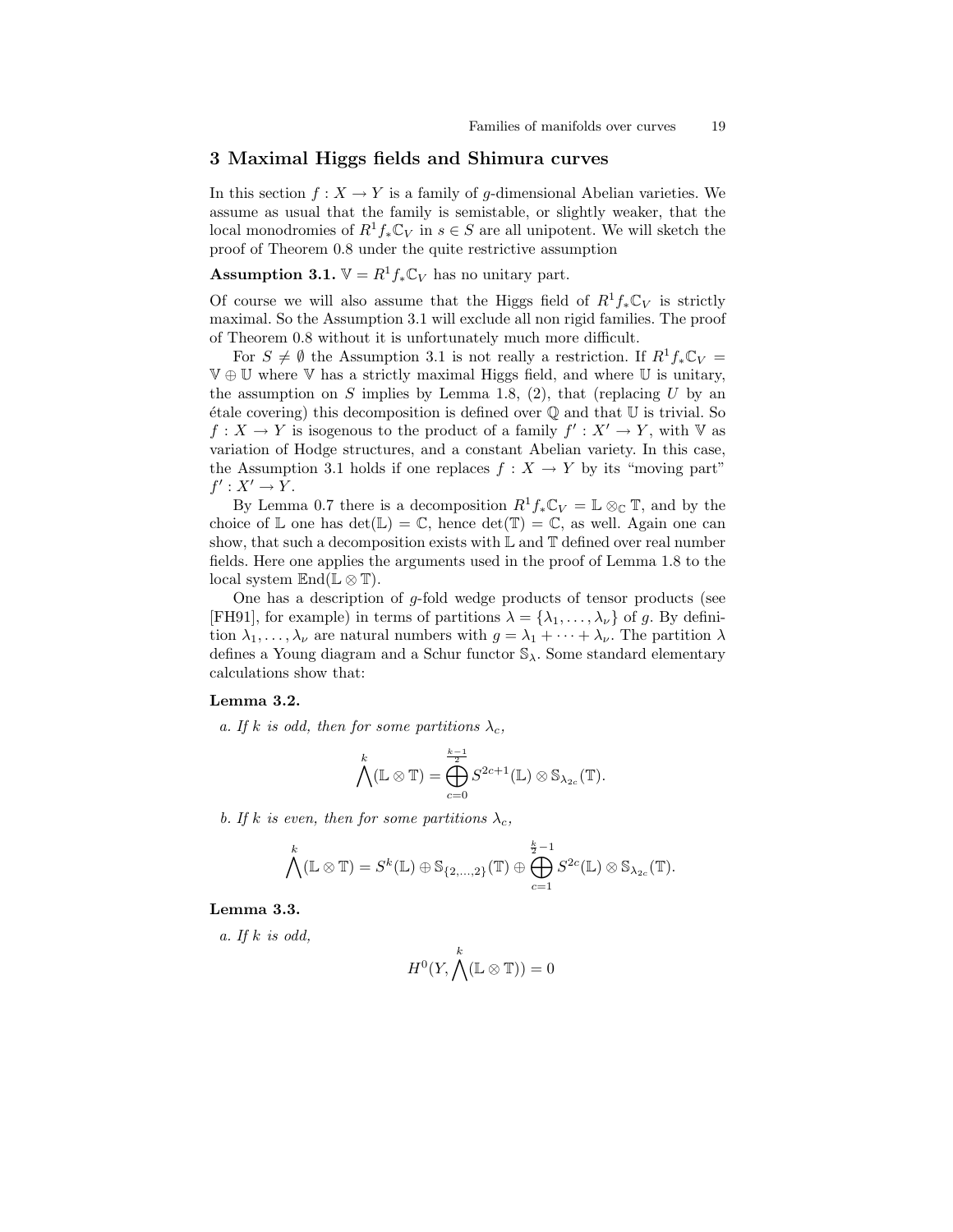b. If k is even, say  $k = 2c$ ,

$$
H^0(Y, \bigwedge^k(\mathbb{L} \otimes \mathbb{T})) = H^0(Y, \bigwedge^k(\mathbb{L} \otimes \mathbb{T}))^{c,c} = H^0(Y, \mathbb{S}_{\{2, \ldots, 2\}}(\mathbb{T})).
$$

*Proof.*  $S^{\ell}(\mathbb{L})$  has a strictly maximal Higgs field for  $\ell > 0$ , whereas for all partitions  $\lambda'$  the variation of Hodge structures  $\mathbb{S}_{\lambda'}(\mathbb{T})$  is again pure of bidegree 0, 0. The local system  $S^{\ell}(\mathbb{L})\otimes \mathbb{S}_{\lambda'}(\mathbb{T})$  has again a strictly maximal Higgs field. A global section gives a trivial local subsystem, hence a Higgs subbundle of the form  $(\mathcal{O}_Y, 0)$ , contradicting the strict maximality of the Higgs field. So  $S^{\ell}(\mathbb{L}) \otimes \mathbb{S}_{\lambda}(\mathbb{T})$  has no global sections.

Hence  $\bigwedge^k (\mathbb{L} \otimes \mathbb{T})$  can only have global sections for k even. In this case, the global sections lie in

$$
\det(\mathbb{L})^c\otimes \mathbb{S}_{\{2,\ldots,2\}}(\mathbb{T})=\mathbb{S}_{\{2,\ldots,2\}}(\mathbb{T}).
$$

Let  $F$  be an Abelian variety and let  $Q$  be the polarization, i.e. a nondegenerate antisymmetric form on  $H^1(F, \mathbb{Q})$ . The Hodge group  $Hg(F)$  is defined in [Mu66] (see also [Mu69]) as the smallest Q-algebraic subgroup of  $Sp(H^1(F,\mathbb{Q}),Q)$ , whose extension to R contains the complex structure

$$
u: S^1 \longrightarrow Sp(H^1(F, \mathbb{R}), Q).
$$

Here z acts on  $(p, q)$  cycles by multiplication with  $z^p \cdot \bar{z}^q$ .

In a similar way, one defines the Mumford-Tate group  $MT(F)$ . The complex structure u extends to a morphism of real algebraic groups

$$
h: \mathrm{Res}_{\mathbb{C}/\mathbb{R}}\mathbb{G}_m \longrightarrow \mathrm{Gl}(H^1(F,\mathbb{R})),
$$

and  $MT(F)$  is the smallest Q-algebraic subgroup of  $Gl(H^1(F, \mathbb{Q}))$ , whose extension to R contains the image (see [De72], [De82] [Moo98] and [Sch96]). Let us recall some of its properties, stated in [Moo98] and [De72] with the necessary references.  $MT(F)$  is a reductive group, and it preserves the intersection form Q up to scalar multiplication.

 $MT(F)$  is also the largest Q-algebraic subgroup of  $Gl(H^1(F, \mathbb{Q}))$ , which leaves all Hodge cycles of  $F \times \cdots \times F$  invariant, hence all elements

$$
\eta \in H^{2p}(F \times \cdots \times F, \mathbb{Q})^{p,p} = \Big[\bigwedge^{2p}(H^1(F, \mathbb{Q}) \oplus \cdots \oplus H^1(F, \mathbb{Q}))\Big]^{p,p}.
$$

For a smooth family of Abelian varieties  $f: V \to U$  there exist the union  $\Sigma$  of countably many proper closed subvarieties of Y such that  $MT(f^{-1}(y))$ is independent of y for  $y \in U \setminus \Sigma$  (see [De72], [Moo98] or [Sch96]). Let us fix such a very general point  $y \in U \setminus \Sigma$  in the sequel and  $F = f^{-1}(y)$ . One defines  $MT(R<sup>1</sup>f_*\mathbb{Q}_V)$  to be the Mumford-Tate group of F.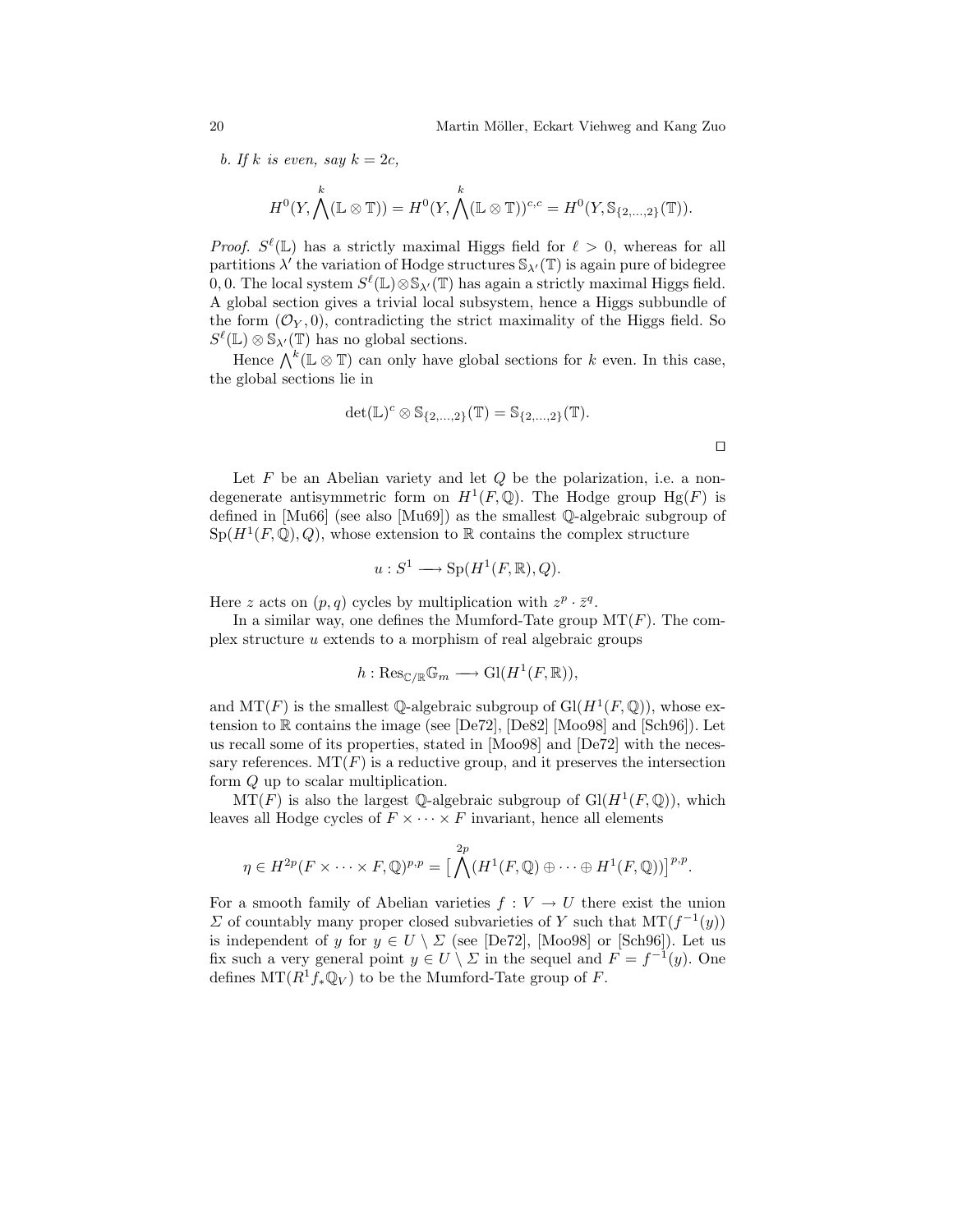Consider Hodge cycles  $\eta$  on F which remain Hodge cycles under parallel transform. Then  $MT(R^1f_*\mathbb{Q}_V)$  is the largest Q-subgroup of  $Gl(H^1(F, \mathbb{Q}))$ which leaves all those Hodge cycles invariant ( $[De82, §7]$  or  $[Sch96, 2.2]$ ). For an algebraic group G the derived group  $G^{\text{der}}$  is the subgroup generated by all commutators, or equivalently the kernel of the homomorphism  $G \to G^{ab}$ for G to the maximal Abelian quotient.

Let  $Mon<sup>0</sup>$  be the algebraic monodromy group, i.e. the connected component of the Zariski closure of the image of the monodromy representation. Let us recall two results from [De82] and [An92] (see [Moo98, 1.4]).

#### Proposition 3.4.

a. Mon<sup>0</sup> is a normal subgroup of the derived subgroup  $MT(F)^{\text{der }} of MT(F)$ . b. If for some  $y' \in Y$  the fibre  $f^{-1}(y')$  has complex multiplication, then  $\text{Mon}^0 = \text{MT}(R^1 f_* \mathbb{Q}_V)^{\text{der}}.$ 

Remark however, that up to now we do not know anything about the existence of points with complex multiplication for the families considered in Theorem 0.8. So instead of 3.4, b), we will use:

**Proposition 3.5.** Let  $f : X \to Y$  be a family of g-dimensional Abelian varieties. Assume that the local monodromies of  $R^1f_*\mathbb{C}_V$  are all unipotent and that its Higgs field is strictly maximal. Then  $Mon^0 = MT(R^1f_*\mathbb{Q}_V)^{der}$ .

*Proof.* Let us write  $MT = MT(R^1 f_* \mathbb{Q}_V)$  and let us fix a very general fibre F of f. By [Si92, 4.4] Mon<sup>0</sup> is reductive. By [De82, 3.1 (c)] it is sufficient to show that each tensor

$$
\eta \in \bigwedge^k \left( H^1(F, \mathbb{Q}) \oplus \cdots \oplus H^1(F, \mathbb{Q}) \right) = H^k(F \times \cdots \times F, \mathbb{Q})
$$

which is invariant under  $Mon<sup>0</sup>$  is also invariant under  $MT<sup>der</sup>$ . By abuse of notations, let us replace  $F \times \cdots \times F$  by F.

A section  $\eta \in H^k(F, \mathbb{Q}) \setminus \{0\}$  gives rise to a global section

$$
\eta \in H^0(U, \bigwedge^k \mathbb{L} \otimes_{\mathbb{C}} \mathbb{T}).
$$

By Lemma 3.3, a) k must be even, and by part b) the section  $\eta$  is pure of bidegree  $(\frac{k}{2}, \frac{k}{2})$ . So  $\eta$  is a Hodge cycle, and by definition it is invariant under  $\Box$ 

Mumford defines in [Mu66] a Shimura variety  $\mathcal{X}(Hg, u)$  of Hodge type as a moduli scheme of Abelian varieties (with a suitable level structure) whose Hodge group is contained in Hg. In [Mu69] he gives an explicit construction.  $\mathcal{X}(Hg, u)$  is the image of

$$
\Phi: \mathrm{Hg}_\mathbb{R} \longrightarrow \mathrm{Sp}(H^1(F,\mathbb{Q}),Q)_\mathbb{R}/\big(\begin{array}{c}{\rm centralizer \ of \ the} \\ {\rm complex \ structure \ } u\end{array}\big)=\mathcal{H}_g
$$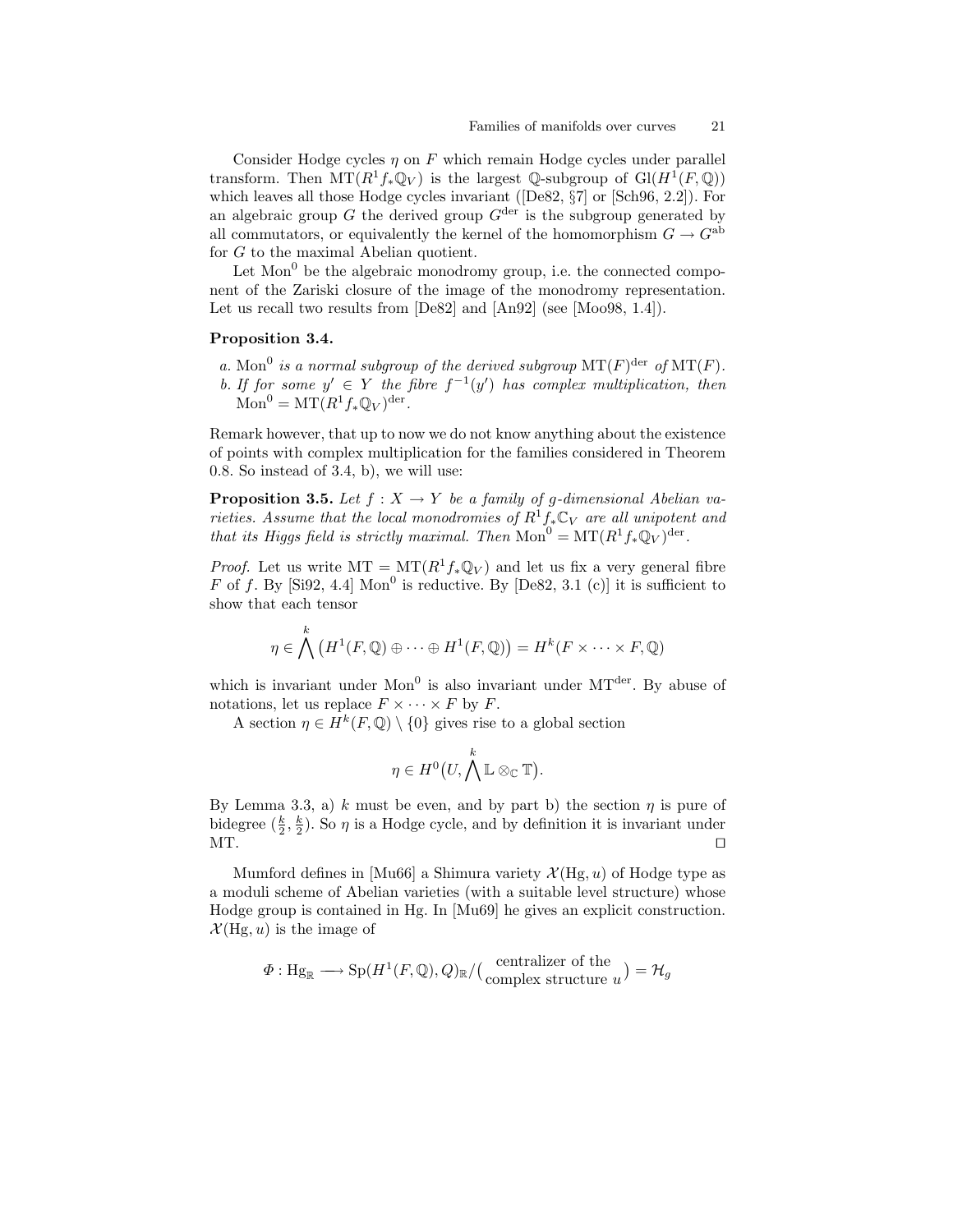divided by an arithmetic subgroup  $\Gamma \subset Hg$ . The kernel of  $\Phi$  is a maximal compact subgroup.

The monodromy group for  $\mathcal{X}(Hg, u)$  is contained in Hg, hence equal to

$$
Hg^{der} = MT^{der} \cap Hg.
$$

Since

$$
(MT^{\text{der}} \times MT)/MT^{\text{der}}
$$

is isogenous to MT, we may replace in Mumford's construction Hg by  $Hg^{der}$ , and the dimension of  $\mathcal{X}(Hg, u)$  is the dimension of  $\Phi(Hg^{\text{der}})$ .

Proof of Theorem 0.8 under the Assumption 3.1.

The decomposition  $R^1f_*\mathbb{C}_V = \mathbb{L} \otimes_{\mathbb{C}} \mathbb{T}$  implies that the representation defining the local system has values in the product of  $\text{Sl}(2,\mathbb{R})$  with a compact group. In particular, the dimension of  $\mathcal{X}(Hg, u)$  is one, and the induced morphism  $\varphi': U \to \mathcal{X}(\text{Hg}, u)$  is dominant.

Consider the composite  $\varphi$ 

$$
U \xrightarrow{\varphi'} \mathcal{X}(\text{Hg}, u) \longrightarrow \mathcal{A}_g,
$$

where  $A_q$  denotes a fine moduli scheme of Abelian varieties, with a suitable level structure. If  $(F^{1,0} \oplus F^{0,1}, \theta)$  denotes the Higgs bundle of  $R^1 f_* \mathbb{C}_V$  the pullback of tangent sheaf of  $\mathcal{A}_g$  is given by  $\varphi^*T_{\mathcal{A}_g} = S^2(F^{0,1})|_U$ , and  $T_U \to$  $\varphi^* T_{\mathcal{A}_g}$  is the map

$$
T_U\longrightarrow S^2(F^{0,1}|_U)\longrightarrow (F^{0,1}\otimes F^{1,0}\vee)|_U=\mathcal{L}_0^{-1}\otimes T_0\otimes \mathcal{L}_0^{-1}\otimes T_0\vee
$$

induced by  $\theta$ . Here  $\mathcal{L}_0$  is the restriction to U of the logarithmic theta characteristic, and  $\mathcal{T}_0 = \mathbb{T} \otimes \mathcal{O}_U$ . So  $T_U$  is just the subsheaf  $\mathcal{L}_0^{-2} \otimes \mathcal{O}_U$ , where  $\mathcal{O}_U \subset \mathcal{H}om(\mathcal{T}_0, \mathcal{T}_0)$  is given by the homotheties. In particular  $T_U$  is a direct factor of  $\varphi^* T_{\mathcal{A}_g}$ , and  $\varphi$  and  $\varphi'$  are both étale.

On the proof of Corollary 0.10. By Lemma 1.8, (2), the assumption  $S \neq \emptyset$ implies that the unitary system  $T$  becomes trivial over some étale covering, as well as the maximal unitary sub-local system  $\mathbb U$  in  $R^1f_*\mathbb C_V$ . So we may assume, that this holds true on Y itself. So  $f : X \to Y$  is isogenous to a constant Abelian variety, corresponding to the unitary subsystem U and the moving part  $f' : X' \to Y$ . By abuse of notations, we will assume that  $f = f'$ , hence that  $\mathbb{U} = 0$ .

Assume first that the general fibre F of f is simple, hence  $\mathbb{U} = 0$ , and  $\mathbb{T} = \mathbb{C}^{\oplus g}.$ 

Sections in  $H^0(U,\text{End}(R^1f_*\mathbb{C}_V))$  correspond to trivial Higgs subbundles of  $\mathcal{E}nd((\mathcal{L} \oplus \mathcal{L}^{-1})^{\oplus g})$ . The rang of this bundle is  $4 \cdot g^2$  and a rank  $3 \cdot g^2$ subsystem has a strictly maximal Higgs field. The rank of the largest sub Higgs bundle with a trivial Higgs field is  $g^2$ , and it is concentrated in bidegree  $(0, 0)$ . Since the corresponding local sub system of  $\text{End}(R^1f_*\mathbb{C}_V)$  is unitary,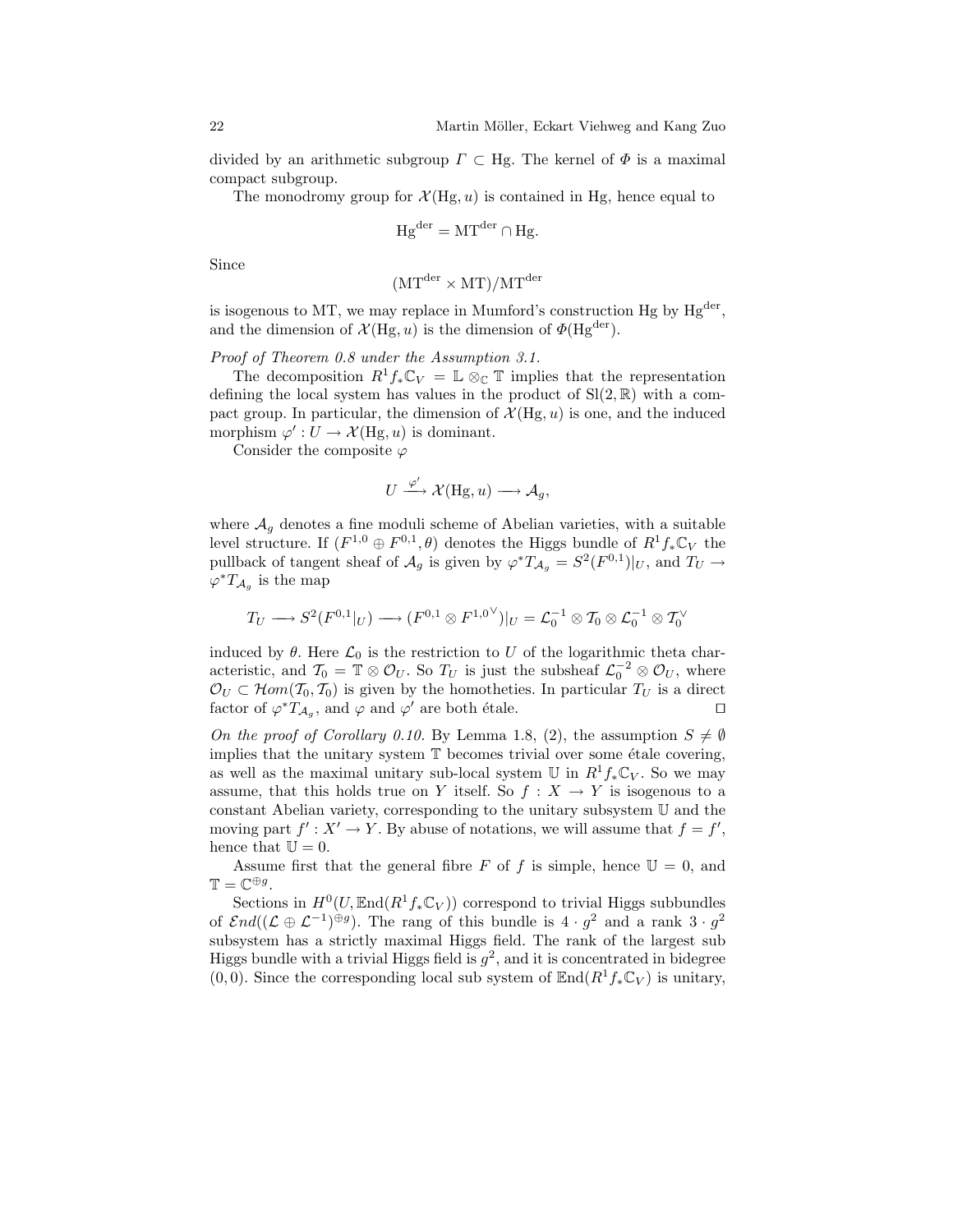Lemma 1.8 implies that it is defined over  $\mathbb Q$  and that it trivializes over an ´etale covering. So we may assume that

$$
H^{0}(U, \mathbb{E} \mathrm{nd}(R^{1} f_{*} \mathbb{Q}_{V})) = H^{0}(U, \mathbb{E} \mathrm{nd}(R^{1} f_{*} \mathbb{Q}_{V}))^{0,0} = \mathbb{Q}^{g^{2}},
$$

hence that  $\text{End}(F)_{\mathbb{Q}} = \mathbb{Q}^{g^2}$ . Now take your favorite textbook on Abelian varieties and look for simple ones, with  $\text{End}(F)_{\mathbb{Q}} = \mathbb{Q}^{g^2}$ , and with a positive dimensional non-compact moduli space. The only examples you will find are families of elliptic curves. So  $f : X \to Y$  is a modular family of elliptic curves, completely determined by the local system L.

If  $F$  is not simple, apply the argument indicated above to each simple factor of the family.  $\Box$ 

Sketch of the proof of Corollary 0.11. The description  $R^1f_*\mathbb{C}_V = \mathbb{L} \otimes \mathbb{T}$  implies that

$$
H^{0}(U,\mathbb{E}\text{nd}(R^{1}f_{*}\mathbb{C}_{V}))=H^{0}(U,\mathbb{E}\text{nd}(R^{1}f_{*}\mathbb{C}_{V}))^{0,0}.
$$

Then the rigidity follows from [Fa83].  $\square$ 

Let  $X_{\text{Hg}}$  be the Hg( $\mathbb{R}$ )<sup>+</sup>-conjugacy class in

$$
\mathrm{Hom}_{\mathrm{alg}.\mathrm{grp}/\mathbb{R}}(\mathrm{Res}_{\mathbb{C}/\mathbb{R}}\mathbb{G}_m,\mathrm{Hg}_{\mathbb{R}})
$$

containing  $u \circ (\text{Res}_{\mathbb{C}/\mathbb{R}}\mathbb{G}_m \to S^1)$ . Here + denotes the topological connected component. For the reader's convenience we note that  $(Hg, X_{Hg})$  is a Shimura datum in the sense of [De79, 2.1.1]:

Hg is reductive and [De79] Proposition 1.1.14 derives the axioms (2.1.1.1) and  $(2.1.1.2)$  from the fact that u defines a complex structure compatible with the polarization. The axiom  $(2.1.1.3)$ , i.e. the non-existence of a  $\mathbb{Q}$ -factor in  $Hg^{ad}$  onto which h projects trivially, follows from Hg being the smallest Q-subgroup of  $Sp(H^1(F, \mathbb{Q}), Q)$  containing u.

Sketch of the proof of Theorem 0.9. Since Hg is reductive we may split the representation  $Hg \to Sp(H^1(F, \mathbb{Q}), Q)$  into a direct sum of irreducible representations. We may split off unitary representations over  $\mathbb{Q}$  ([Kol87] Proposition 4.11).

Claim. For each of the remaining irreducible representations there is an isogeny  $i : Sl_2(\mathbb{R}) \times K \to Hg_{\mathbb{R}}$ , where K is a compact group, such that the composition of i with  $Hg_{\mathbb{R}} \to Sp(H^1(F, \mathbb{Q}), Q)_{\mathbb{R}}$  is the tensor product of a representation of  $\text{Sl}_2(\mathbb{R})$  of weight one by a representation of K.

Assuming the Claim, consider a maximal compact subgroup  $K_1$  of  $\text{Sl}_2(\mathbb{R}) \times K$ that maps to the centralizer of  $u$  under

$$
Sl_2(\mathbb{R}) \times K \longrightarrow Sp(H^1(F, \mathbb{Q}), Q)_{\mathbb{R}}.
$$

The double quotient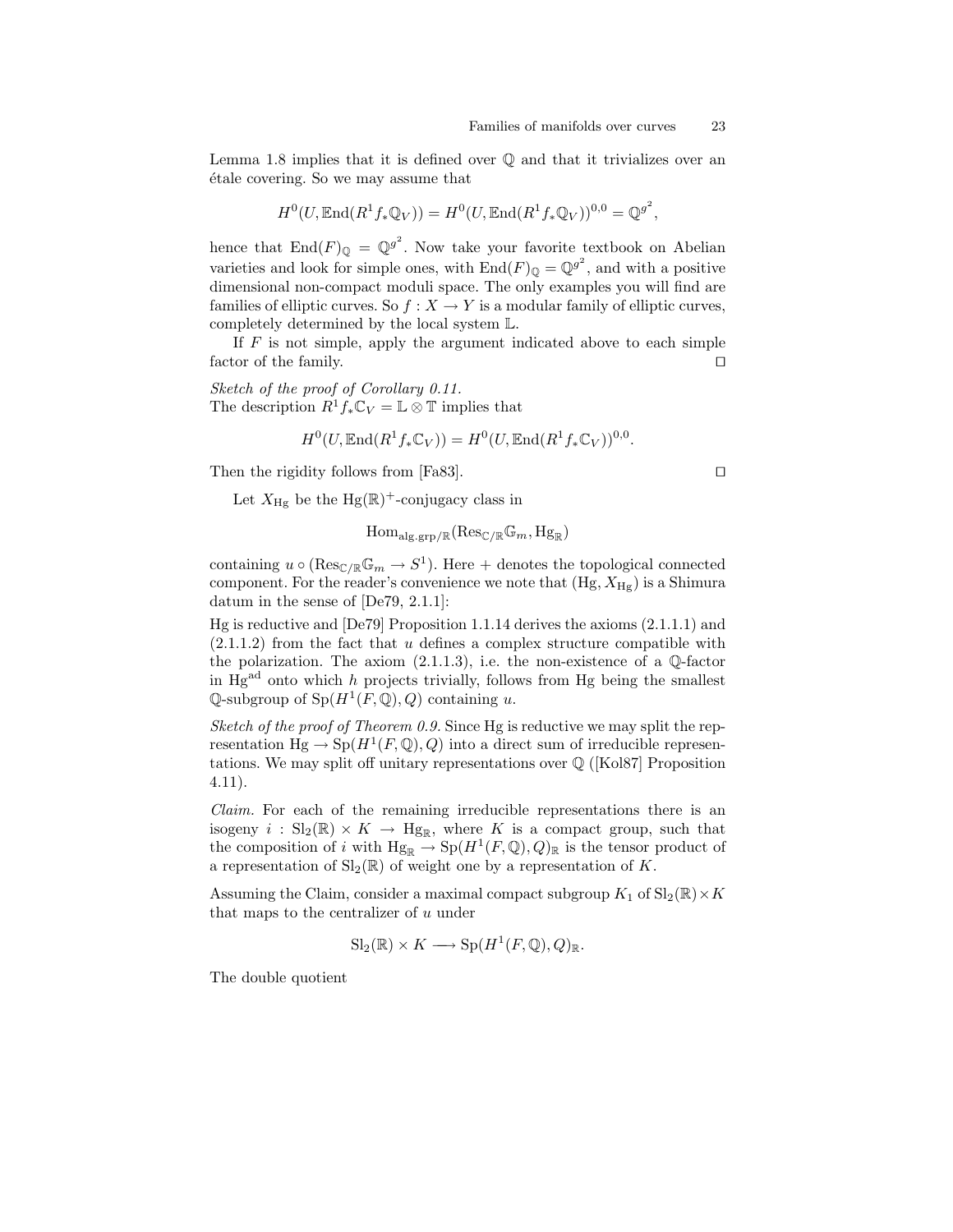24 Martin Möller, Eckart Viehweg and Kang Zuo

$$
\mathcal{X}' = \varGamma' \setminus (\operatorname{Sl}_2(\mathbb{R}) \times \varGamma)/K_1
$$

is an unramified cover of  $\mathcal{X}(Hg, U)$ . Since a strictly maximal Higgs field is characterized by the Arakelov equality we may as well prove that the pullback variation of Hodge structures has a strictly maximal Higgs field. Since the fundamental group of  $\mathcal{X}'$  acts via  $\Gamma'$  this follows immediately from the claim and Lemma 2.1 in [VZ04].

*Proof of the Claim.* We first analyze  $Hg^{ad}$  and the  $Hg^{der}(\mathbb{R})$ -conjugacy class  $X_{\text{Hg}}^{\text{ad}}$  of maps  $\text{Res}_{\mathbb{C}/\mathbb{R}}\mathbb{G}_m \to \text{Hg}^{\text{ad}}$  containing  $(\text{Hg} \to \text{Hg}^{\text{ad}}) \circ u$ . Note that  $X_{\text{Hg}}^{\text{ad}}$ is a connected component of  $X_{\text{Hg}}$ .

Each Q-factor of  $Hg^{ad}$  onto which h projects non-trivially contributes to the dimension of  $\mathcal{H}(Hg, u)$ . Since we deal with Shimura curves  $Hg^{ad}$  is  $\mathbb{Q}\text{-simple}$ by (2.1.1.3). Let

$$
\mathrm{Hg}_{\mathbb{R}}^{\mathrm{ad}}=\prod_{i\in I}G_i
$$

be its decomposition into simple factors. Then  $X_{\text{Hg}}^{\text{ad}} = \prod X_i$  for  $X_i$  a  $G_i(\mathbb{R})$ conjugacy class of maps  $\text{Res}_{\mathbb{C}/\mathbb{R}}\mathbb{G}_m \to G_i$ . For the same reason, only one of the simple factors, say  $G_1$ , of  $Hg_{\mathbb{R}}^{\text{ad}} = \prod_{i \in I} G_i$  is non-compact. The possible complexifications  $(G_1)_{\mathbb{C}}$  are classified by Dynkin diagrams. The property 'Shimura curve', i.e. dimension one, implies that  $G_1 \cong \text{PSI}(2,\mathbb{R})$ .

Now we determine the possible representations. The universal cover  $\widetilde{G_1} \rightarrow$  $G_1$  factors though

$$
G:=\mathrm{Ker}(\mathrm{Hg}\to\prod_{i\in I\backslash\{1\}}G_i)^0.
$$

We apply [De79] Section 1.3 to

$$
(G_1, X_{\text{Hg}}) \leftarrow (G, X_{\text{Hg}}) \rightarrow (\text{Sp}, \mathcal{H}).
$$

Since a finite-dimensional representation of  $\widetilde{G}_1$  factors through Sl(2, R), we conclude that  $G \cong Sl(2,\mathbb{R})$ . Moreover, such a representation corresponds to a fundamental weight, hence it is of weight one. Now we let  $K$  be the universal cover of  $\prod_{i\in I\setminus\{1\}} G_i$ . Since  $Hg \to Hg^{ad}$  is an isogeny, there is a lift of the universal cover  $\widetilde{K} \to Hg$ . This lift factors though a quotient K of  $\widetilde{K}$  such that the natural map  $\text{Sl}(2,\mathbb{R}) \times K \to \text{Hg}_{\mathbb{R}}$  is an isogeny.

Since we assumed the representation  $Hg_{\mathbb{R}} \to Sp(H^1(F,\mathbb{Q}),Q)_{\mathbb{R}}$  to be irreducible, also

$$
\rho: Sl(2,\mathbb{R}) \times K \to \text{Hg}_{\mathbb{R}} \to \text{Sp}(H^1(F,\mathbb{Q}),Q)_{\mathbb{R}}
$$

is irreducible. Let  $W \subset H^1(F, \mathbb{R})$  be an irreducible (necessarily weight one) representation of  $SI(2,\mathbb{R})\times\{id\}$ . Since K is reductive, hence its representations are semisimple,  $\rho$  is the tensor product of W and the representation  $\text{Hom}_{\text{Sl}(2,\mathbb{R})\times\{\text{id}\}}(W, H^1(F,\mathbb{R}))$  of K. This completes the proof of the claim.  $\Box$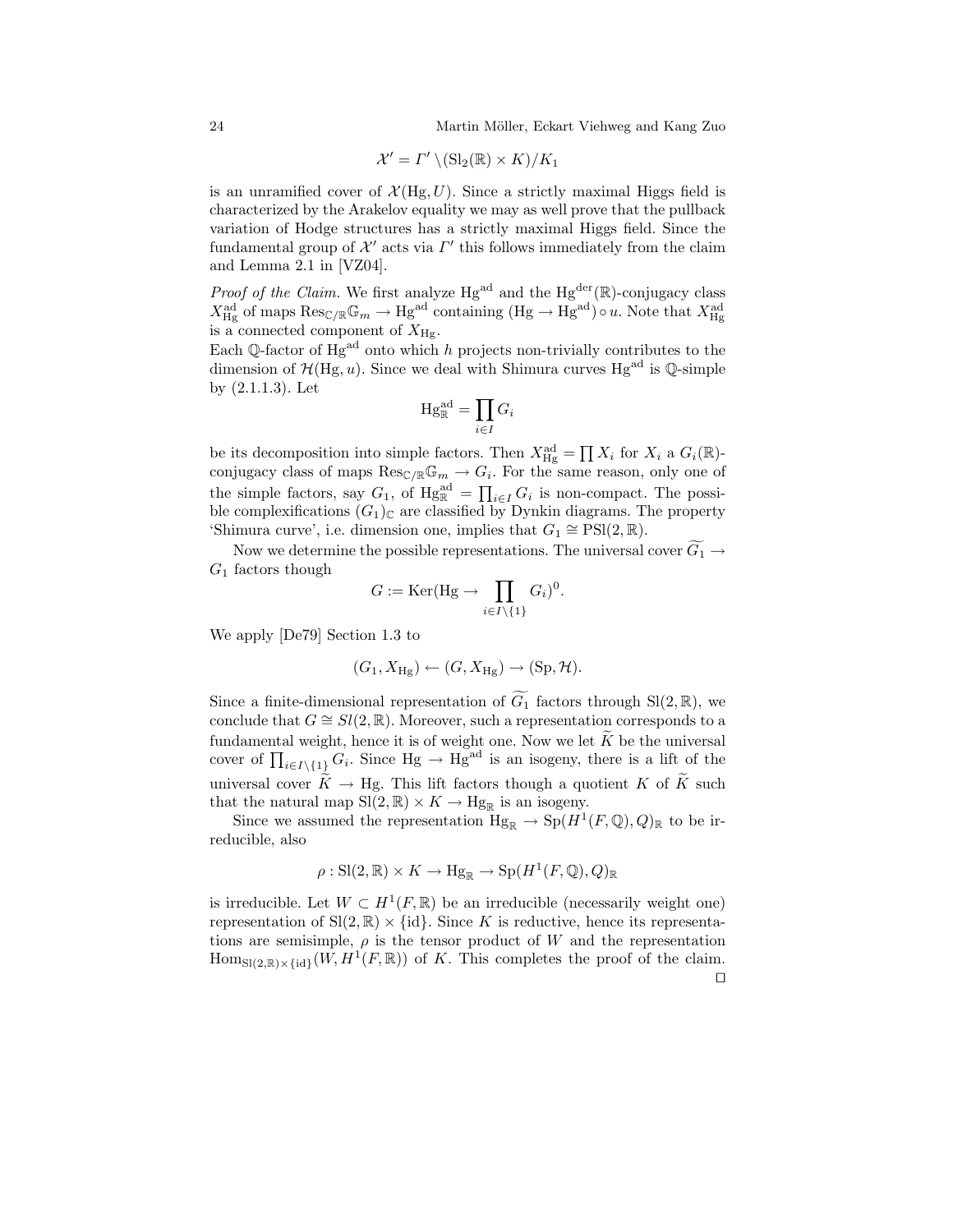# 4 Teichmüller curves and their variation of Hodge structures

We start with the assumptions of Theorem 0.12: Let  $f : X \rightarrow Y$  be a semistable family of curves of genus  $q \geq 2$ , smooth over  $U = Y \setminus S$  and let  $V = f^{-1}(U)$ . Suppose that  $R^1 f_* \mathbb{C}_V$  contains a sub variation of Hodge structures L of rank two with a strictly maximal Higgs field. Let us for the moment admit the following:

#### **Lemma 4.1.**  $\mathbb{L}$  is defined over  $\mathbb{R}$

By Theorem 0.2 the universal covering of U is the upper half plane  $H$ . Let  $\tilde{\varphi}: \mathcal{H} \to \mathcal{H}$  the period map for L. The strict maximality of the Higgs field is now equivalent to  $\tilde{\varphi}$  being an isomorphism (compare [VZ04] Lemma 2.1). In different terms  $\tilde{\varphi}$  is an isometry for the Kobayashi metric on  $\mathcal{H}$ . The choice of a Teichmüller marking (see below) on one of the smooth fibres of f defines a lift of the moduli map  $m: U \to M_g$  to Teichmüller space. We denote this lift by  $\widetilde{m}: \mathcal{H} \to T_g$  and we let  $j: T_g \to \mathcal{H}_g$  the natural map to the Siegel half space, which associates to the curve its Jacobian and to the Teichmüller marking the choice of a symplectic basis. Finally we let  $p_{11} : \mathcal{H}_g \to \mathcal{H}$  the projection of the matrix in  $\mathcal{H}_g$  to its (1, 1)-entry. If we have chosen the symplectic basis  $B$  suitably, i.e. such that the first pair in  $B$ spans the fibres of L, then

$$
\widetilde{\varphi} = p_{11} \circ j \circ \widetilde{m}.
$$

Since the composite map  $\tilde{\varphi}$  is a Kobayashi isometry, also  $\tilde{m}$  is an isometry, if we provide the image with the restriction of the Kobayashi metric on  $T_q$ . By a theorem of Royden the Kobayashi metric on  $T_q$  coincides with the Teichmüller metric. To sum up:

The image of U in  $M_q$  is an algebraic curve, whose lift in  $T_q$  is a complex geodesic for the Teichmüller metric. These objects are called Teichmüller curves. We have thus proved one implication of Theorem 0.12.1.

Before showing the converse implication we need some background on geodesics for the Teichmüller metric. Details may be found in [IT92].

One of the equivalent definitions of Teichmüller space is the following. Let  $T<sub>g</sub>$  be the space of pairs  $(R, h)$  of a Riemann surface plus a quasi-conformal mapping  $h: R_0 \to R$  up to isotopy (the *Teichmüller marking*) from a 'reference surface'  $R_0$  to R. By Teichmüller's theorem the isotopy class of h contains a unique representative with minimal maximal dilatation. Its Beltrami coefficient (a (-1, 1)-form)  $\mu = h_{\overline{z}}/h_z$  is of the form  $\mu = t|q|/q$  for some quadratic differential  $q \in \Gamma(R_0, \Omega_{R_0}^1)^{\otimes 2}$  and  $|t| < 1$ . Conversely, one can solve the Beltrami equation for any  $\mu$  of with  $|\mu|_{\infty} < 1$ . In particular for each  $\mu = t|q|/q$  there is a quasi-conformal map  $h : R_0 \to R$  for some Riemann surface R whose Beltrami coefficient is  $\mu$ .

A quadratic differential q on a Riemann surface  $R_0$  determines an atlas of  $R$  minus the zero set of  $q_0$  such that the transition functions are translations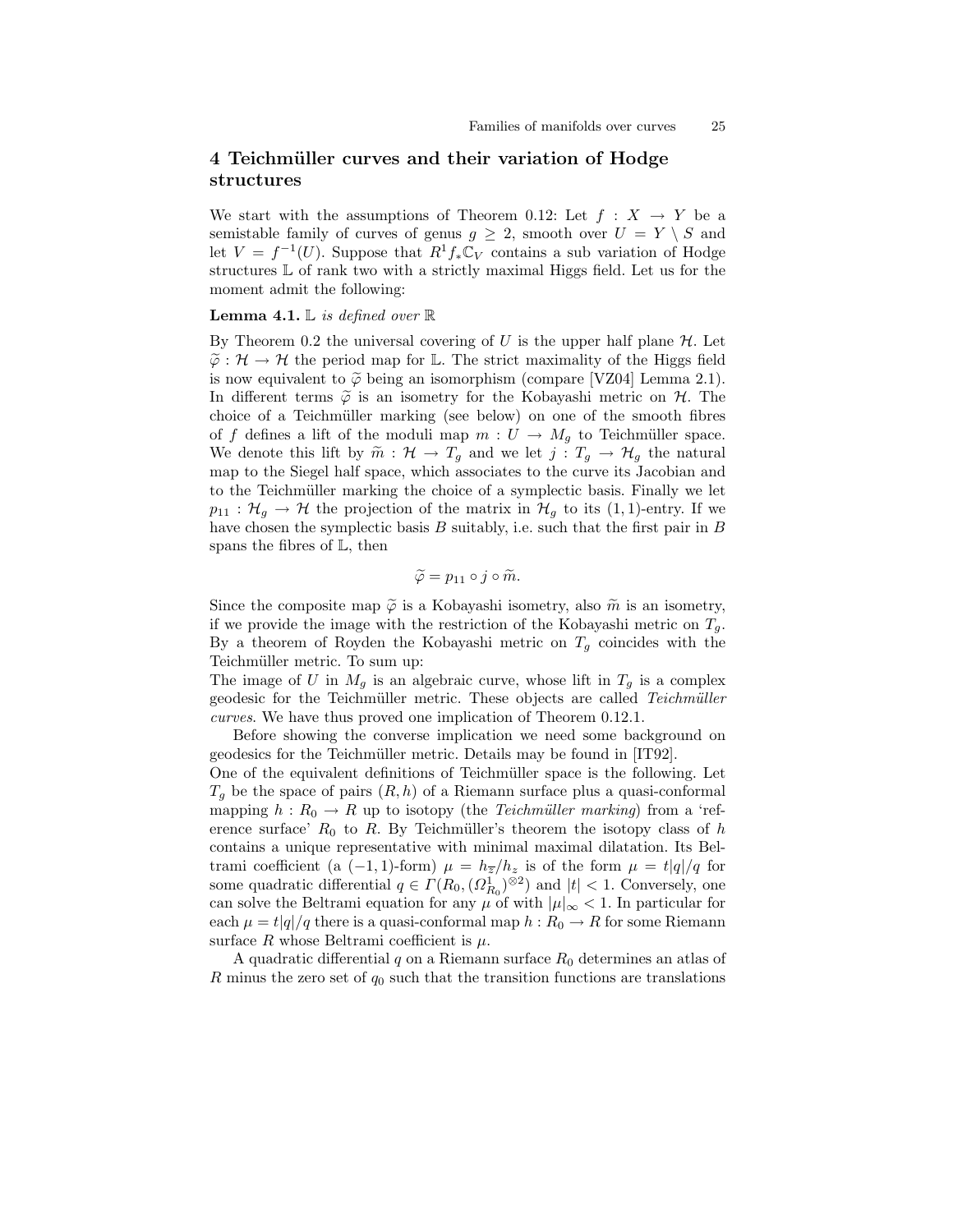maybe composed by multiplication with  $\pm 1$ : The charts  $\psi_i : U_i \to \mathbb{C}$  are given by integrating by a square root of  $q$  that exists locally. The condition for  $h$  to have minimal maximal dilatation may be rephrased by saying that  $h$  is affine in the charts  $\psi_i$  for some q on  $R_0$  and some ('terminal') quadratic differential on  $R$ . The Teichmüller geodesic from id to  $h$  is given by the conformal maps with Beltrami coefficient  $ct|q|/q$  for  $c \in [0,1]$ . Thus for each q, the set

$$
\{\mu_q(t) := t|q|/q, \, |t| < 1\}
$$

defines totally geodesic subset of  $T_g$ .

We briefly recall the construction of the complex structure on  $T_g$  that makes  $T_q \to M_q$  holomorphic. Given  $(R, h)$  or rather its Beltrami coefficient  $\mu$  on  $R_0$ , pull it back to universal covering  $\mathcal H$  of  $R_0$  and extend it by zero to obtain a Beltrami coefficient  $\tilde{\mu}$  on  $\mathbb{C}$ . Solving the Beltrami equation for  $\mu$  gives a quasi-conformal mapping  $\tilde{h} : \mathbb{C} \to \mathbb{C}$ , conformal on the lower half plane  $\mathcal{H}^*$ . The Schwarzian derivative of  $\tilde{h}|_{\mathcal{H}^*}$  is a quadratic differential on  $\mathcal{H}^*$ . Moreover, since  $\mu$  was pulled back from  $R = \mathcal{H}/\Gamma_R$ , the Schwarzian derivative descends from  $\mathcal{H}^*$  to a quadratic differential

$$
q^*_{\mu} \in H^0(\mathcal{H}^*/\Gamma_R, (\Omega^1_{\mathcal{H}^*/\Gamma_R})^{\otimes 2}).
$$

The map  $\mu \mapsto q^*_{\mu}$  factors through Teichmüller space and the complex structure on  $H^0(\mathcal{H}^*/T_R,(\Omega^1_{\mathcal{H}^*/T_R})^{\otimes 2})$  is the one we want.

The map  $\mu \mapsto q^*_{\mu}$  has a section locally around 0 (due to Bers) given by  $q^*(z) \mapsto -2\mathrm{Im}(z)q^*(\bar{z})$ . This implies that a neighborhood of 0 of

$$
\{\mu_q(t),\,|t|<1\}
$$

is a holomorphic submanifold of  $T_g$ . Since the complex structure on  $T_g$  is independent of the base point, all of  $\{\mu_q(t), |t| < 1\}$  is a holomorphic submanifold.

To sum up: For a fixed Riemann surface  $R_0$  and  $q \in \Gamma(R_0, \Omega_{R_0}^1)^{\otimes 2}$ ) fixed, the set  $t|q|/q$ ,  $|t| < 1$  is a totally geodesic and holomorphic submanifold of  $T_q$ , a Teichmüller disc.

In order to characterize which (few!) Teichmüller discs descend to Teichmüller curves in  $M_q$  we provide another description of a Teichmüller disc. There is a natural  $\text{Sl}(2,\mathbb{R})$ -action on the bundle of triples  $(R,\varphi,q)$  over  $T_q$ . Post-compose local charts  $\psi_i$  of R with  $A \in \mathrm{Sl}(2, \mathbb{R})$  acting on  $\mathbb{C} \cong \mathbb{R}^2$ . Since overlapping charts differ only by translations and multiplication by  $\pm 1$ , the compositions

$$
\widetilde{\psi}_i: U_i \longrightarrow \mathbb{C} \cong \mathbb{R}^2 \xrightarrow{A} \mathbb{R}^2 \cong \mathbb{C}
$$

determine a new complex structure on R. We let this new Riemann surface be  $A \cdot R$ . There is a unique quadratic differential  $A \cdot q$  on  $A \cdot R$  whose integration charts are  $\psi_i$ .

The action of  $SO(2,\mathbb{R})$  does not change the complex structure of R. Hence the orbit  $\text{SI}(2,\mathbb{R}) \cdot (R,\varphi,q)$  projects to a disc in  $T_g$ . If we lift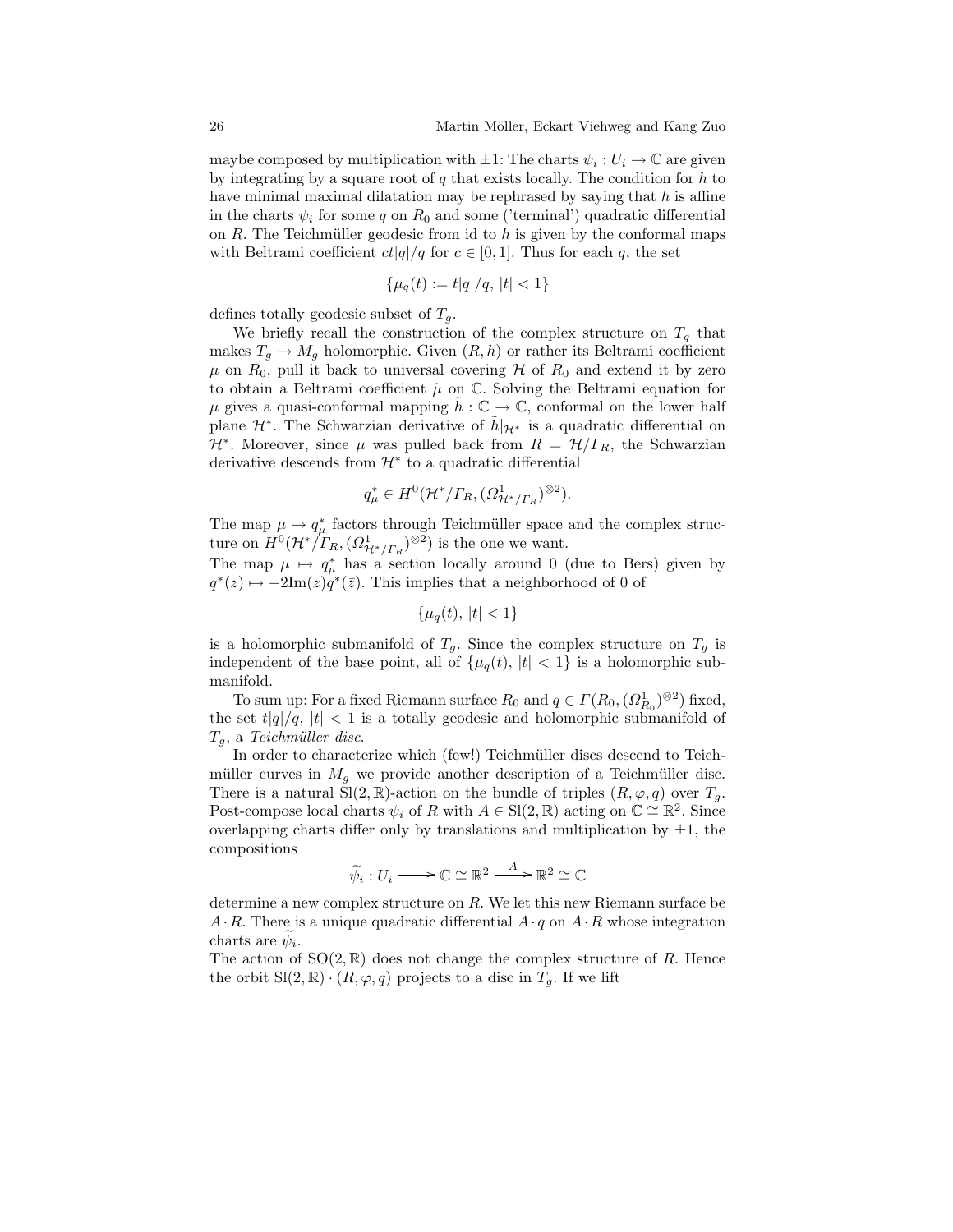$$
\mathcal{H} \to \mathrm{Sl}(2,\mathbb{R})
$$

$$
\tau \mapsto \begin{pmatrix} 1 & \mathrm{Re}\,\tau \\ 0 & \mathrm{Im}\,\tau \end{pmatrix}
$$

one verifies that the Beltrami coefficient of the composition  $\widetilde{\psi}_i$  is  $\frac{i-\tau}{i+\tau}$  $|q|$  $\frac{q_{\parallel}}{q}$  . Hence the image of the  $\text{Sl}(2,\mathbb{R})$ -orbit is a Teichmüller disc.

**Proposition 4.2.** A Teichmüller disc descends to a Teichmüller curve, if and only if the setwise stabilizer of the disc in the mapping class group is a lattice in  $\text{Aut}(\mathcal{H}) = \text{SI}(2,\mathbb{R})$ . This stabilizer coincides up to conjugation with a quotient (by a finite group) of the group of orientation-preserving diffeomorphisms that are affine in the charts provided by q.

*Proof.* Proposition 3.2 and Proposition 3.3 in [McM03].  $\Box$ 

When referring to a Teichmüller curve in the sequel we always assume that it is generated by  $q = \omega^2$  the square of a holomorphic one-form. If a Teichmüller curve is generated by a quadratic differential on  $R$ , take the double covering of  $R$  where it admits a square root. The above criterion gives an easy way to check that this pair generates again a Teichmüller curve.

Proof of Corollary 0.13. This is [McM03] Theorem 4.2 in a different language. Suppose the contrary was true. Then  $U \to M_q$  defines a Teichmüller curve. Over the universal cover H of U we may choose sections  $\omega_j = \omega_j(\tau)$  for  $j =$ 1, 2 generating the  $(1, 0)$ -part of  $\mathbb{L}_j$ . We may moreover choose a symplectic basis  $\{a_k, b_k\}$  for  $k = 1, \ldots g$  of  $R^1(f_{\mathcal{H}})_* \mathbb{Z}_V$  such that  $\int_{b_k} \omega_j(\tau) = \delta_{j,k}$  for  $\tau \in \mathcal{H}$ . We consider the maps

$$
F_j: \mathcal{H} \to \mathcal{H}, \ \tau \mapsto \int_{a_j} \omega_j(\tau) \quad \text{for} \quad j = 1, 2.
$$

Since the local systems  $\mathbb{L}_j$  are strictly maximal Higgs both  $F_1$  and  $F_2$  are isometries.

Let R be the fibre of f over  $i \in \mathcal{H}$ . Since  $\mathcal{H} \to T_g$  is the Teichmüller disc generated by  $\omega_1$  (say), Ahlfors' variational formula implies that

$$
\left. \frac{dF_j}{dt} \right|_{t=i} = \int_R \omega_j(i) \overline{\frac{\omega_1(i)}{\omega_1(i)}}.
$$

Hence the norm of  $dF_j$  at  $\tau = i$  in the hyperbolic metric equals

$$
||dF_j|| = \left| \int_R \omega_j(i) \frac{\overline{\omega_1(i)}}{\omega_1(i)} \right| / \mathrm{Im} F_j(i) = \left| \int_R \omega_j(i) \frac{\overline{\omega_1(i)}}{\omega_1(i)} \right| / \int_R |\omega_1(i)|^2.
$$

Since  $F_j$  is an isometry, this implies by the Schwarz Lemma that  $||dF_j|| = 1$ . Since  $\omega_2$  is not proportional to  $\omega_1$  this violates the Cauchy–Schwarz inequality.  $\square$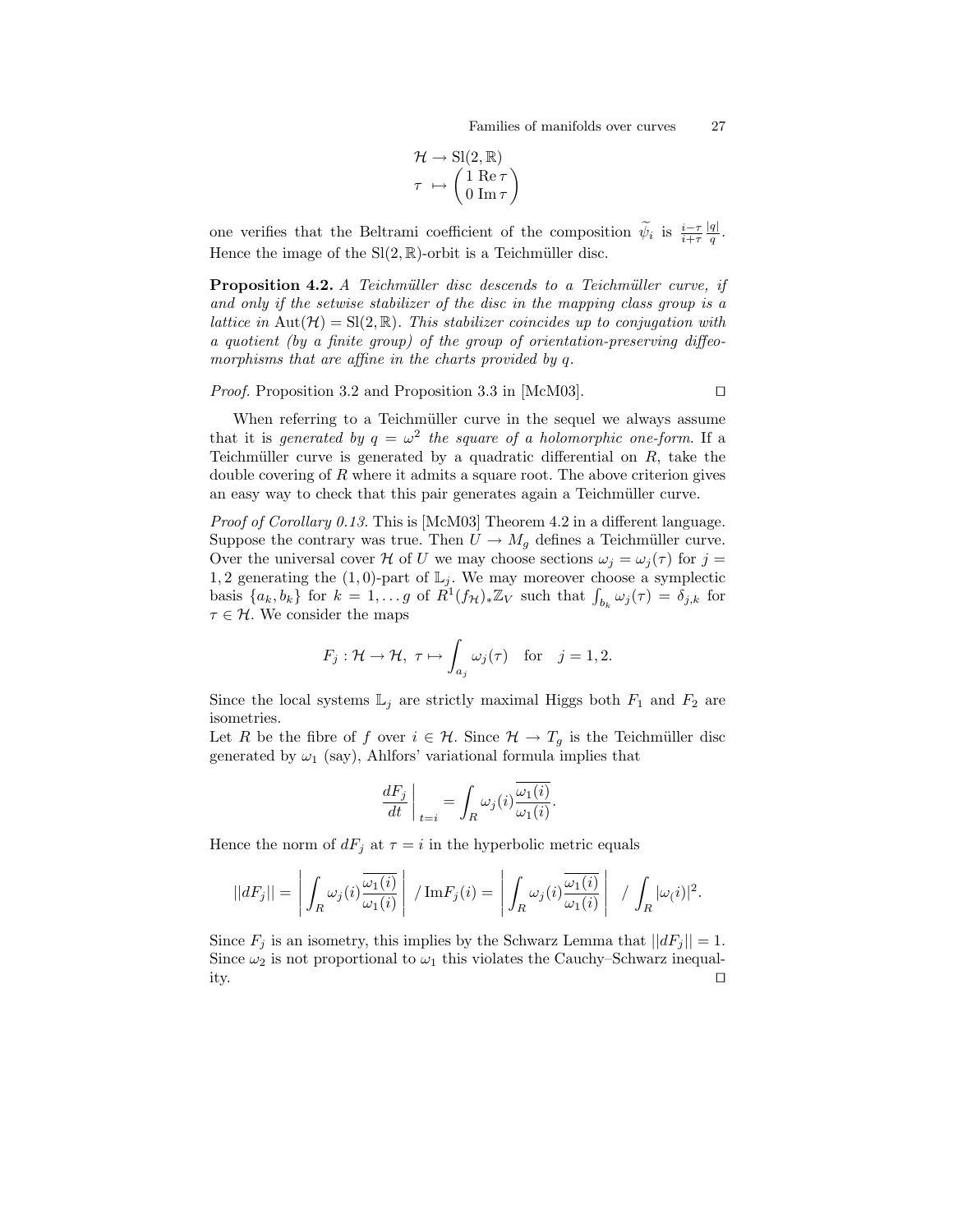Sketch of the proof of Lemma 4.1. Since  $\overline{L}$  is also strictly maximal Higgs we have  $\mathbb{L} \cong \overline{\mathbb{L}}$  by Corollary 0.13. It remains to check that  $\mathbb{L}$  can indeed be defined over R, see [Moe2], proof of Theorem 5.3, or repeat the argument used in the proof of Lemma 1.8.  $\Box$ 

*Proof of Theorem 0.12.* We fix a fibre R of f and  $\omega \in \Gamma(R, \Omega_R^1)$  that generates the Teichmüller curve. By its construction as  $Sl(2, \mathbb{R})$ -orbit the fundamental group of U maps to a lattice  $\Gamma$  in  $\text{Sl}(2,\mathbb{R})$  and the subspace

$$
\langle \operatorname{Re} \omega, \operatorname{Im} \omega \rangle \subset H^1(R, \mathbb{R})
$$

is invariant under the action of the fundamental group. Let  $\mathbb L$  be the corresponding irreducible rank two C-local system. As in Lemma 1.8 one finds that  $\mathbb L$  is defined over a number field, whose Galois closure we denote by K. Moreover we let K the number field generated by the traces of  $\Gamma$ . If we apply Deligne's semisimplicity (Lemma 1.5) to the polarized C-variation of Hodge structures  $R^1f_*\mathbb{C}_V$  the local system L and all its Galois conjugates will appear. Moreover we may read the above argument of [VZ04] Lemma 2.1 backwards to conclude that L is strictly maximal Higgs. This proves 1.

By Corollary 0.13 the local system  $R^1f_*\mathbb{C}_V$  contains no other local subsystem isomorphic to L. We claim that

$$
R^1 f_* \mathbb{C}_V = \mathbb{W} \oplus \mathbb{M}, \quad \mathbb{W}_{\tilde{K}} = \bigoplus_{\sigma \in \text{Gal}(\tilde{K}/\mathbb{Q})/\text{Gal}(\tilde{K}/K)} \mathbb{L}^{\sigma},
$$

where the summands W and M are defined over  $\mathbb Q$  and  $\mathbb L^{\sigma}$  are pairwise nonisomorphic rank two local systems. The fact that L and  $L^{\sigma}$  are isomorphic if and only if  $\sigma$  fixes K is not needed here, but see the remark at the end of this section.

We now prove 2. The  $\mathbb Q$ -sub variation W determines, after choosing a  $\mathbb Z$ lattice and fixing a polarization of type  $\delta$ , a family of Abelian varieties  $A \to U$ of dimension  $r$ . By  $[Fa83]$  the tangent space to the space of deformations of the moduli map  $U \to A_{r,\delta}$  is a subspace of the global sections of the local system  $\mathbb{E} \text{nd}(\mathbb{W}_{\mathbb{C}})$  of bidegree  $(-1, 1)$ . Using above decomposition of  $\mathbb{W}_{\mathbb{C}}$ into irreducible summands, one checks ([Moe2] Lemma 3.3) that this tangent space is trivial. Hence  $U \to A_{r,\delta}$  is rigid and U is defined over a number field.  $\Box$ 

The above way of characterizing Teichmüller curves inverts the history of these objects: The first examples, starting with Veech ([Ve89]), of Teichmüller curves were shown to have this property by checking that the stabilizer of  $\mathcal{H} \hookrightarrow T_g$  is a lattice. Next, in [McM03], Teichmüller curves were constructed as the image in the moduli space  $M_2$  of the intersection of two higher-dimensional  $\text{Sl}(2,\mathbb{R})$ -invariant loci in the bundle of one-forms over  $M_2$ . Only recently ([BM05]) Theorem 0.12 was used to construct an infinite series of Teichmüller curves, including the examples of Veech.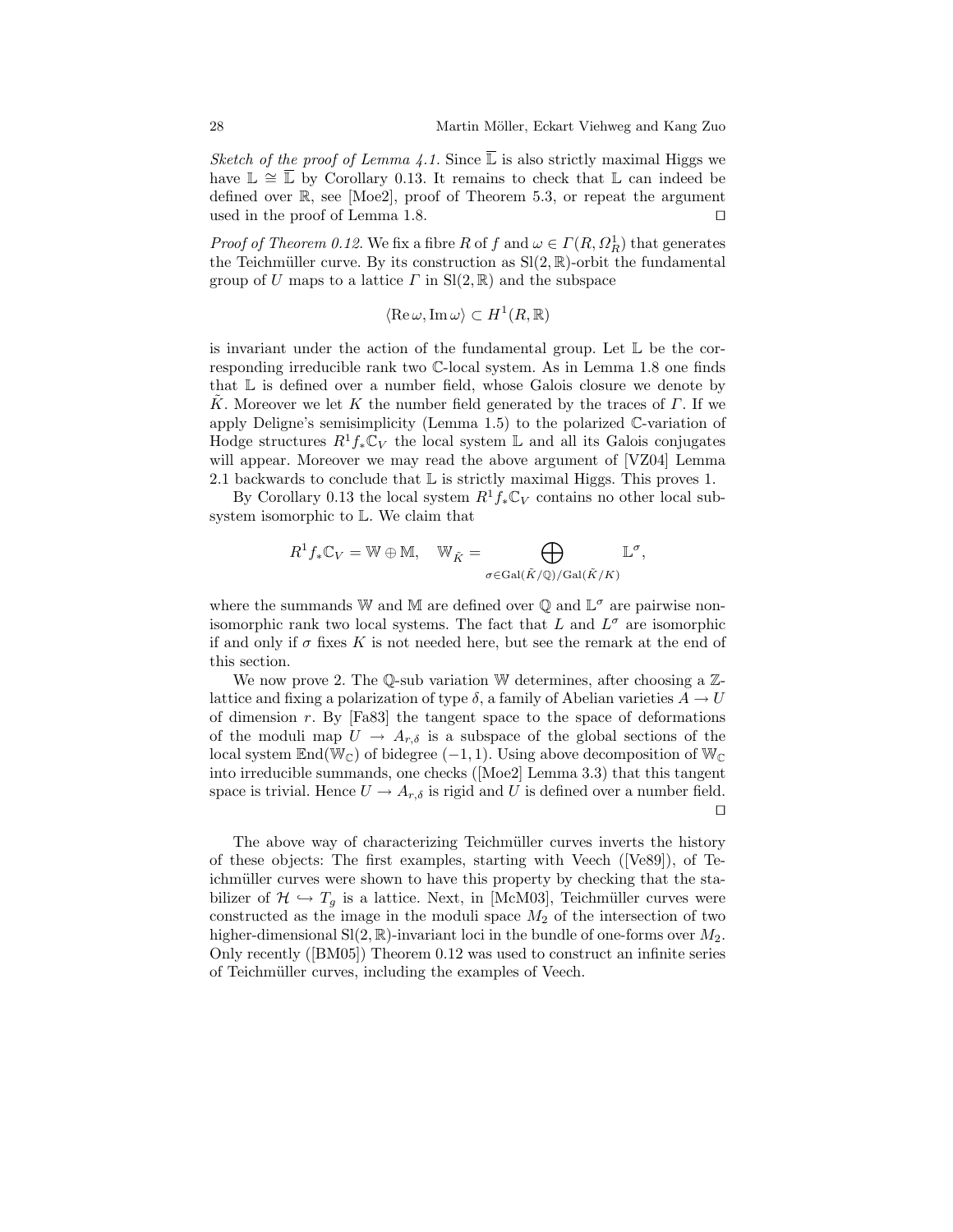We address once again the decomposition of the variation of Hodge structures of a Teichmüller curves. Obviously, if  $\mathbb{L} \cong \mathbb{L}^{\sigma}$  then  $\sigma$  fixes the trace field. The converse is needed in 5.1. We reproduce the full proof, since it is, besides Corollary 0.13, the only argument in this context that relies essentially on Teichmüller theory.

By Proposition 4.2, elements in the fundamental group of  $U$  may be represented by diffeomorphisms that are affine in the  $\omega$ -charts. We want to show that if  $\sigma$  does not fix the trace field, then  $\mathbb{L} \not\cong \mathbb{L}^{\sigma}$ . Choose a hyperbolic element  $\gamma$  in the fundamental group whose trace  $t = \text{tr}\gamma$  is not fixed by  $\sigma$ . Lift  $\gamma$  to a diffeomorphism  $\phi$  of some smooth fibre R of f. Let  $\phi^*$  be the induced diffeomorphism of  $H^1(R,\mathbb{R})$ . The endomorphism  $\phi^* + (\phi^*)^{-1}$  acts on  $\mathbb{L}|_R$  by multiplication by  $t = \text{tr}\gamma$ . We need to show that  $\text{Ker}(\phi^* + (\phi^*)^{-1} - t \cdot \text{id})$  has dimension two. It suffices to show that the eigenvalues  $\lambda^+$  (resp.  $\lambda^-$ ) of  $\phi^*$  of maximal (resp. minimal) absolute values are unique and that these are the eigenvalues of  $\phi^*$  acting on  $\mathbb{L}|_R$ . This is shown in [McM03] Theorem 5.3:

The diffomorphism  $\phi$  is not of finite order nor does it fix a closed loop in R. Hence  $\phi$  is pseudo-Ansov ([FLP79]). For such a diffeomorphism there are two transverse measured foliations  $\mu^+$ ,  $\mu^-$  on R, one is expanded by  $\lambda^+$  and one is contracted by  $\lambda^- = (\lambda^+)^{-1}$ . These two foliations represent real cohomology classes in  $\langle \text{Re}\,\omega,\text{Im}\,\omega \rangle = \mathbb{L}|_R$ . It remains to show that  $\lambda^+$ is simple and of largest absolute value. The corresponding statement for  $\lambda^$ follows by considering  $\phi^{-1}$ .

The cohomology  $H^1(R,\mathbb{R})$  is spanned by R-linear combinations of the Poincaré duals  $C^{\vee}$  to simple closed curves. We know how  $\varphi$  acts on  $C^{\vee}$ : Since C is stretched in the direction of  $\mu^+$  and contracted in the direction of  $\mu^-$ , we have for  $n \to \infty$  that  $(\lambda^+)^{-n} (\phi^*)^n C^\vee \to \alpha \mu^+$  for some  $\alpha \in \mathbb{R}$ . This proves the nonexistence of an eigenspace for  $\phi^*$  in  $H^1(R,\mathbb{R})$  with larger eigenvalue than  $\lambda^+$  and the simplicity of  $\lambda^+$ .

## 5 The only Teichmüller-Shimura curve

This section is a comparison between Teichmüller- and Shimura curves. Recall that in the proof of Theorem 0.12 we defined the family Abelian varieties  $A \rightarrow U$  corresponding to the local system W. It is determined up to isogeny by the Teichmüller curve and coincides with the Jacobian of the universal family over the Teichmüller curve in case  $r = q$ .

**Theorem 5.1.** The family  $A \rightarrow U$  has real multiplication by K. The locus of real multiplication is the smallest Shimura subvariety of  $A_r$  that contains the image of the moduli map  $U \to A_r$ .

*Proof.* For each  $a \in K$  the cycle

$$
C_a := \bigoplus_{\text{Gal}(\tilde{K}/\mathbb{Q})/\text{Gal}(\tilde{K}/K)} \sigma(a) \cdot \text{id}_{\mathbb{L}^{\sigma}} \in \text{End}(\mathbb{W}_{\tilde{K}}) = H^0(U, \text{End}(\mathbb{W}_{\tilde{K}}))
$$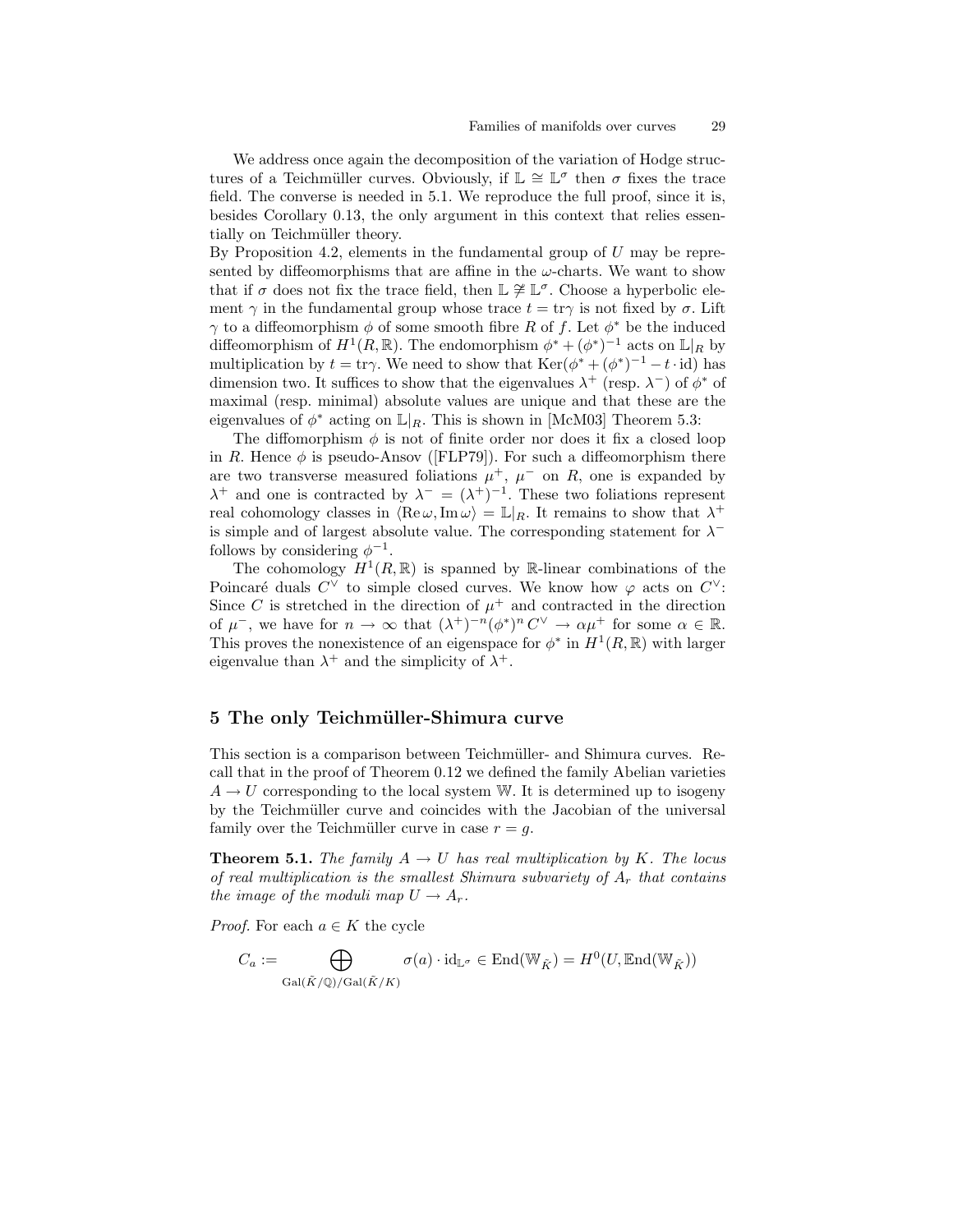is defined over  $\mathbb Q$  and of bidegree  $(0, 0)$ . It is hence an endomorphism of  $A/U$ ([De71] Remark 4.4.6). Since K is a trace field of a lattice in  $Sl(2, \mathbb{R})$  it is real. By the classification of endomorphisms of Abelian varieties it is totally real. This proves the first claim.

For the second statement we have to show that the local systems  $\mathbb{W}^{\otimes m} \otimes$  $(\mathbb{W}^{\vee})^{\otimes m'}$  do not contain Hodge cycles other than products and tensor powers of the cycles  $C_a$ . This is shown in [Moe2] Lemma 3.3. The spirit of this Lemma is similar to the decomposition into Schur functors of exterior powers of the variation of Hodge structures over a Shimura curve in Section 3. The difference consists of an essential use of the uniqueness of the strictly maximal Higgs local system at some point.  $\square$ 

We now address the question of classifying non-compact Shimura curves that lie entirely inside  $M_q$  for  $q \geq 2$ . By Theorem 0.8 the variation of Hodge structures consists of unitary and strictly maximal Higgs local subsystems. By Corollary 0.14 the strictly maximal Higgs part splits off a rank two local subsystem. By Theorem  $0.12$  such a curve is automatically also a Teichmüller curve. We may now look at the decomposition of the variation of Hodge structures in the proof of Theorem 0.12. Since the Galois conjugate of a non-cocompact lattice in  $\text{Sl}(2,\mathbb{R})$  still contains non-trivial parabolic elements none of the local systems  $\mathbb{L}^{\sigma}$  is unitary. By Theorem 0.8 again there is no  $\mathbb{L}^{\sigma}$ for  $\sigma \neq id$ . To sum up:

**Lemma 5.2.** Suppose  $U \to M_g$  is a non-compact Shimura curve. Then there is an unramified cover  $U' \to U$  such that the pullback of the universal family over  $M_g$  to U' has a family of Jacobians Jac(f) :  $J \to U'$  with fixed part of dimension  $g - 1$ , *i.e.* there is an Abelian variety A of dimension  $g - 1$  such that  $A \times U'$  injects into J.

Proof. The only thing left to remark is that the unitary parts in the variation of Hodge structures can be trivialized after an unramified cover  $U' \to U$  (see Lemma 1.8).  $\Box$ 

The possible dimensions d of a fixed part in a family of Jacobians of dimension g over a one-dimensional base have been studied by Xiao. He proves in [Xi87] that

$$
d \le \frac{5g+1}{6}.
$$

This implies that a fixed part of dimension  $g - 1$  can only occur for  $g \le 7$ . Families of curves of genus  $g = 2$ ,  $g = 3$  and  $g - 4$  with  $g - 1$ -dimensional fixed part are known to exist, but for  $g = 5, 6, 7$  existence is still an open question.

Theorem 0.15 may be considered as a non-existence statement for such families under the additional assumption 'Shimura curve'.

Sketch of the proof of Theorem 0.15, b. There are four main ingredients: First, the large fixed part limits the number of possible singular fibres the family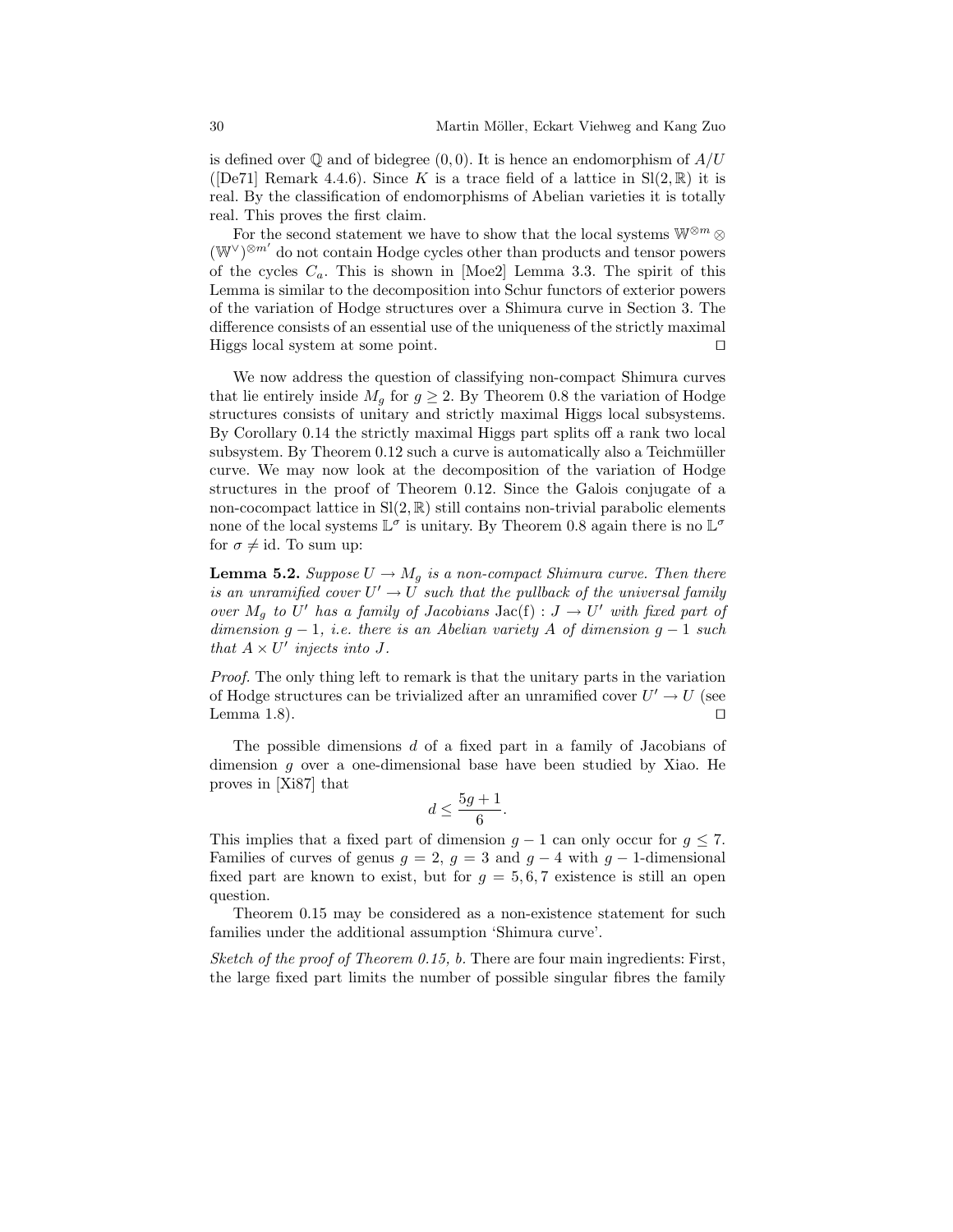$f: X \rightarrow Y$ .

Second, the projection to  $J \to J/A$  defines a covering  $\pi : V \to E$  of a family of elliptic curves. By [Moe1] we may assume that  $U = X(d)$  is a modular curve and  $d = \deg(\pi)$ .

Third, all invariants, in particular some intersection numbers, of the complex surface E (or rather its completion) are known. We factor  $\pi = i \circ \pi_{\text{opt}}$ , where i is an isogeny and  $\pi_{opt}$  does not factor through a non-trivial isogeny. The knowledge of intersection number on  $V$  will then be used to bound the degree  $d_{\text{opt}}$  of  $\pi_{\text{opt}}$ .

Finally, the translation structure on a fibre  $R$  of  $f$  given by the one-form  $\omega \in H^0(R, \Omega_R^1)$  that generates the Teichmüller curve is shown to have very special properties. In a case-by-case discussion depending on  $d_{\text{opt}}$  and the number of zeros of  $\omega$  we show that these properties are absurd, except for the case of the Legendre family and the family

$$
f_W: y^4 = x(x-1)(x-t)
$$

over  $X(2) \cong \mathbb{P}^1 \setminus \{0, 1, \infty\}$  with local coordinate t in genus three.

We now give more details on the first step. Let  $P_1, \ldots, P_s \in R$  be the zeros of  $\omega$  and let  $k_i$   $(i = 1, \ldots, s)$  be the multiplicity of the zero. Since  $U \to M_g$ is a Teichmüller curve, we may suppose by [GJ00] Theorem 5.5 that  $\pi|_R$  is ramified over one point  $O \in E_0 = E|\pi(R)$  only. Equivalently, the translation structure determined by  $\omega$  is such that  $\pi|_{R\setminus\{P_1,\ldots,P_s\}}$  is a square-tiled covering (see e.g. loc. cit.). One can deduce from this that singular fibres of  $f$  do not contain separating nodes ([Moe3] Proposition 2.3) and, more precisely, that the dual graph of a singular fibre is a ring, say of length  $\ell(y)$  for  $y \in S = Y \backslash U$ . (loc. cit. Lemma 2.1).

Concerning the second step, we recall that we constantly consider Teichmüller and Shimura curves up to unramified cover outside  $S$ , since this does not change the property 'strictly maximal Higgs'. We may hence replace U by  $X(d)$  for  $d \geq 3$  sufficiently large and post-compose  $\pi$  by an isogeny to maintain the property  $d = \deg(\pi)$ .

Concerning the third step, we remark that the genus of  $X(d)$ , the number of cusps and the self-intersection of the zero-section of  $E$  are well-known as functions of d. From the construction of a Teichmüller curve as  $Sl(2, \mathbb{R})$ orbit one deduces that the zeros  $P_i$  extend to sections  $p_i: U \to V$  of f for  $i = 1, \ldots, s$ . We denote the closure of the image of  $p_i$  in X by  $P_i$ . Since we assume  $X$  to be a minimal semistable model, we have

$$
\omega_{X/Y} = \mathcal{O}_X \left( \sum \overline{P_i} + d\Delta_d \cdot R + D \right),\,
$$

where R is a fibre of f, D is a divisor supported in the singular fibres of f and

$$
\Delta_d = \frac{d^2}{24} \prod_{p|d} \left( 1 - \frac{1}{d^2} \right).
$$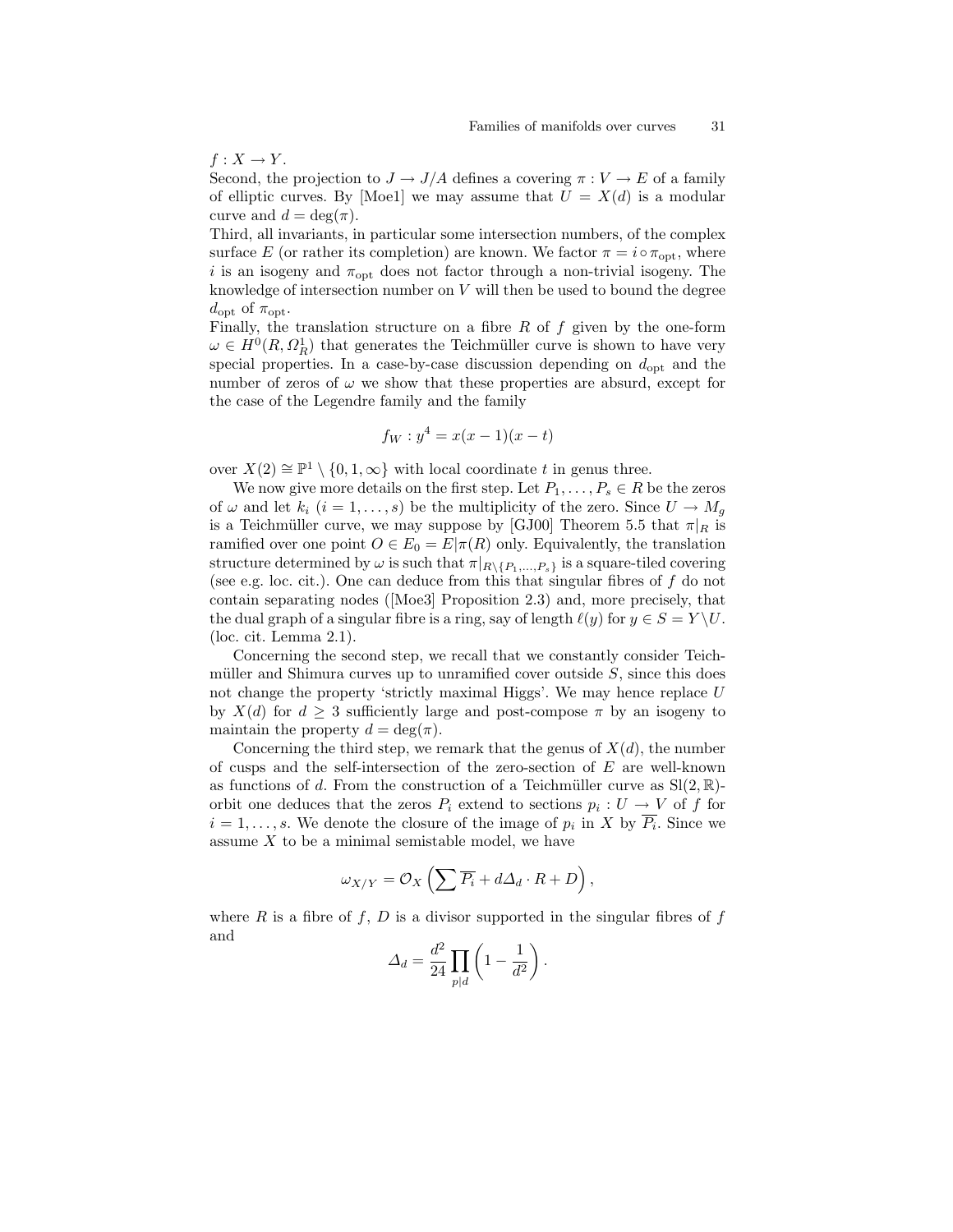Using the geometry of the singular fibres one checks ([Moe3] Lemma 3.13) that in fact  $D = 0$ . From the intersection numbers on E one deduces that on X we have

$$
\overline{P_i} = -d\Delta_d/(k_i + 1).
$$

Since L satisfies the Arakelov equality and since the remaining local subsystems of  $R^1f_*\mathbb{C}$  are trivial, we have

$$
\deg f_* \omega_{X/Y} = d\Delta_d.
$$

We claim that for each of the singular fibres  $R_y$  for  $y \in S$  of f we have

$$
\Delta \chi_{\text{top}}(R_y) := \chi_{\text{top}}(R_y) - \chi_{\text{top}}(R) = d/d_{\text{opt}}.
$$

Putting all these data in the Noether formula

$$
12 \deg f_* \omega_{X/Y} - \sum_{y \in S} \Delta \chi_{\text{top}}(R_y) = \omega_{X/Y}^2
$$

we obtain

$$
d_{\text{opt}} = \frac{12}{\left(\sum_{i=1}^{s} \frac{k_1^2}{k_1 + 1}\right) + 16 - 4g}.
$$

Since by definition  $\sum_{i=1}^{s} k_i = 2g - 2$  there is only a finite number of integer solution to this equation. We thus obtain the desired bound on  $d_{\text{opt}}$ .

To prove the claim, notice first that  $\Delta \chi_{\text{top}}(R_y)$  coincides with the number of nodes of the dual graph of  $R_y$  or equivalently with the local component group of the Néron model of the family of Jacobians around at  $y$ . The size of the component group at  $y$  is known to be  $d$  for the universal family of elliptic curves over  $X(d)$ . The details how to related the two groups are in [Moe3] Proposition 3.15.

The reader is referred to [Moe3] for details on the last step.  $\Box$ 

We remark that the exceptional family  $f_W$  is generated by the degree 8 covering  $\pi|_R$  of the once-punctured torus with Galois group the quaternion group. The differential  $\omega$  is the pullback of a holomorphic differential on  $E_0$ . This covering  $\pi|_R$  can also be obtained by a double covering of an elliptic curve ramified precisely over all four 2-torsion points post-composed by the multiplication by two.

#### References

- [An92] André, Y.: Mumford-Tate groups of mixed Hodge structures and the theorem of the fixed part. Compositio Math. 82, 1–24 (1992)
- [Be79] Belyĭ, G.V.: Galois extensions of a maximal cyclotomic field. Izv. Akad. Nauk SSSR Ser. Mat. 43, 267–276 (1979)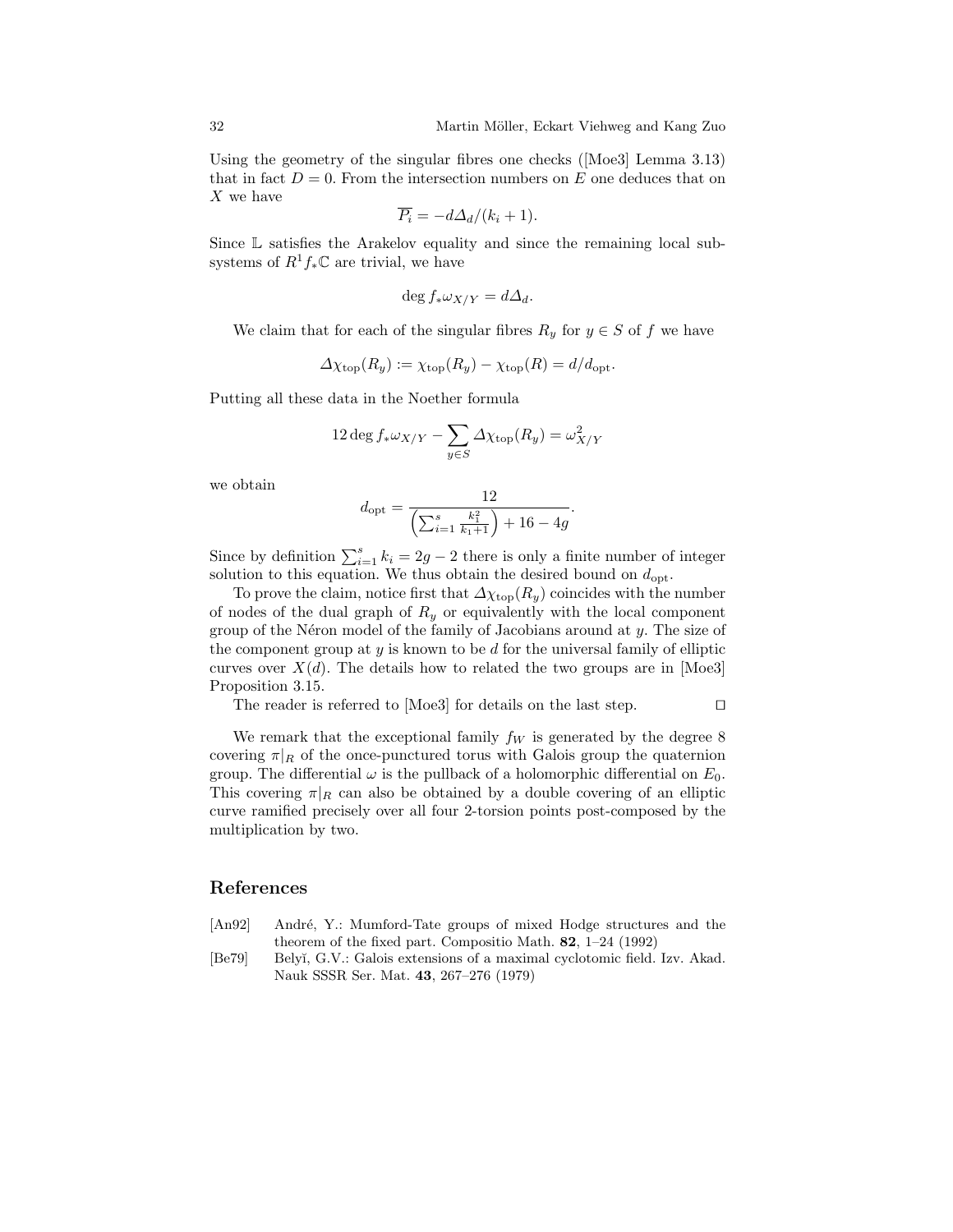- [BM05] Bouw, I.I., Möller, M.: Teichmüller curves, triangle groups, and Lyapunov exponents. Preprint (2005)
- [De71] Deligne, P.: Théorie de Hodge II. I.H.É.S. Publ. Math.  $40, 5-57$  (1971)
- [De72] Deligne, P.: La conjecture de Weil pour les surfaces K3. Invent. math. 15, 206–226 (1972)
- [De79] Deligne, P.: Variétés de Shimura: Interprétation modulaire, et techniques de construction de modèles canoniques. Proc. Symp. Pure Math. 33, part II, 247–289, (1979)
- [De82] Deligne, P.: Hodge cycles on abelian varieties. (Notes by J. S. Milne). Springer Lecture Notes in Math. 900, 9–100 (1982)
- [De87] Deligne, P.: Un théorème de finitude pour la monodromie. Discrete Groups in Geometry and Analysis, Birkhäuser, Progress in Math. 67, 1–19 (1987)
- [EV92] Esnault, H., Viehweg, E.: Lectures on Vanishing Theorems. DMV-Seminar 20, Birkhäuser, Basel-Boston-Berlin (1992)
- [Fa83] Faltings, G.: Arakelov's theorem for abelian varieties. Invent. math. 73, 337–348 (1983)
- [FH91] Fulton, W., Harris, J.: Representation Theory. A first course. Graduate Texts in Math. 129, Springer-Verlag, New-York (1991)
- [FLP79] Fahti, A., Laudenbach, F., Poénaru, V.: Traveaux de Thurston sur les surfaces. Astérique  $66-67$  (1979)
- [GJ00] Gutkin, E., Judge, C.: Affine mappings of translation surfaces. Duke Math. J. 103 (2000)
- [Gr84] Griffths, P.: Topics in transcendental algebraic geometry. Ann of Math. Stud. 106, Princeton Univ. Press. Princeton, N.J. (1984)
- [IT92] Imayhosi, Y., Taniguchi, M.: An introduction to Teichmüller spaces. Springer Tokyo (1992)
- [Kol87] Kollár, J.: Subadditivity of the Kodaira Dimension: Fibres of general type. In: Algebraic Geometry, Sendai, 1985. Advanced Studies in Pure Mathematics 10, 361–398 (1987)
- [Kov02] Kovács, S.: Logarithmic vanishing theorems and Arakelov-Parshin boundedness for singular varieties. Compositio Math. 131, 291–317 (2002)
- [McM03] McMullen, C.: Billiards and Teichmüller curves on Hilbert modular surfaces. Journal of the AMS 16, 857–885 (2003)
- [Moe1] Möller, M.: Maximally irregularly fibred surfaces of general type. Manusc. Math. 116, 71–92 (2005)
- [Moe2] Möller, M.: Variations of Hodge structures of Teichmüller curves, JAMS 19, 327–344 (2006)
- [Moe3] Möller, M.: Shimura and Teichmüller curves, preprint (2005)
- [Moo98] Moonen, B.: Linearity properties of Shimura varieties. Part I. J. Algebraic Geom. 7, 539–567 (1998)
- [Mu66] Mumford, D.: Families of Abelian varieties. Proc. Sympos. Pure Math. 9, 347–351 (1966)
- [Mu69] Mumford, D.: A note of Shimura's paper: Discontinuous groups and Abelian varietes. Math. Ann. 181, 345–351 (1969)
- [Sch96] Schoen, C.: Varieties dominated by product varieties. Int. J. Math. 7, 541–571 (1996)
- [Si88] Simpson, C.: Constructing variations of Hodge structure using Yang-Mills theory and applications to uniformization. Journal of the AMS 1, 867–918 (1988)